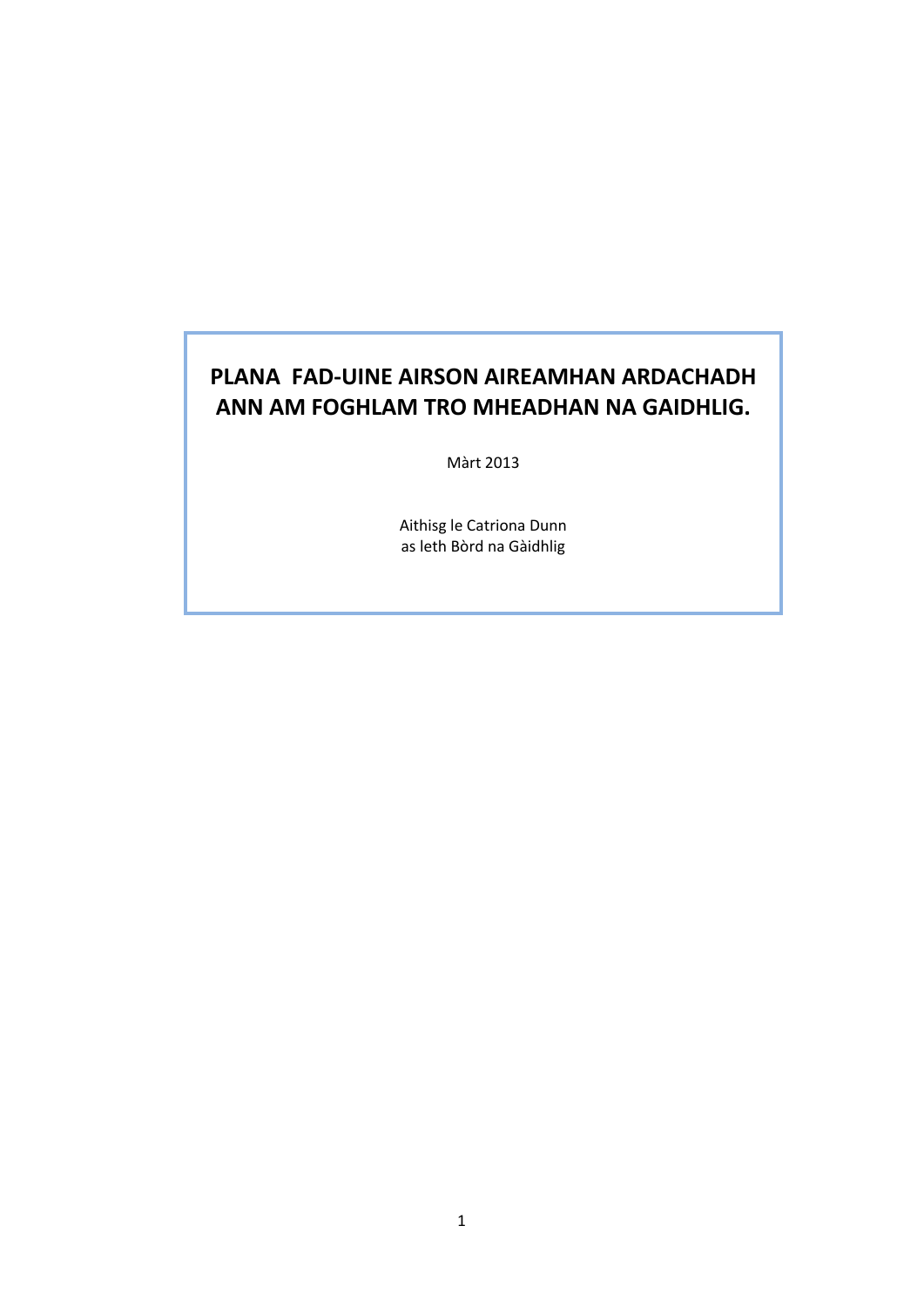# **Clàr na ‐Aithisg**

| Earrann | <b>Cuspair</b>                                   |
|---------|--------------------------------------------------|
|         | Ro-radh                                          |
|         | Ùghdarrais Ionadail - Sealladh Farsaing          |
| 3       | Ùghdarrais Ionadail - Dealbh-chunntais           |
|         | Tuairmsean air àrdachadh àireamhan a' dol gu P1. |
| 5       | Feumalachdan airson àrdachadh agus leudachadh    |
| 6       | A' tarraing clann a-steach gu foghlam Gàidhlig   |
|         | Ag àrdachadh àireamhan luchd-teagaisg            |
| 8       | A' toirt luchd-ionnsachaidh gu Fileantachd       |
| 9       | Co-dhùnadh                                       |
| 10      | Geàrr-chunntas                                   |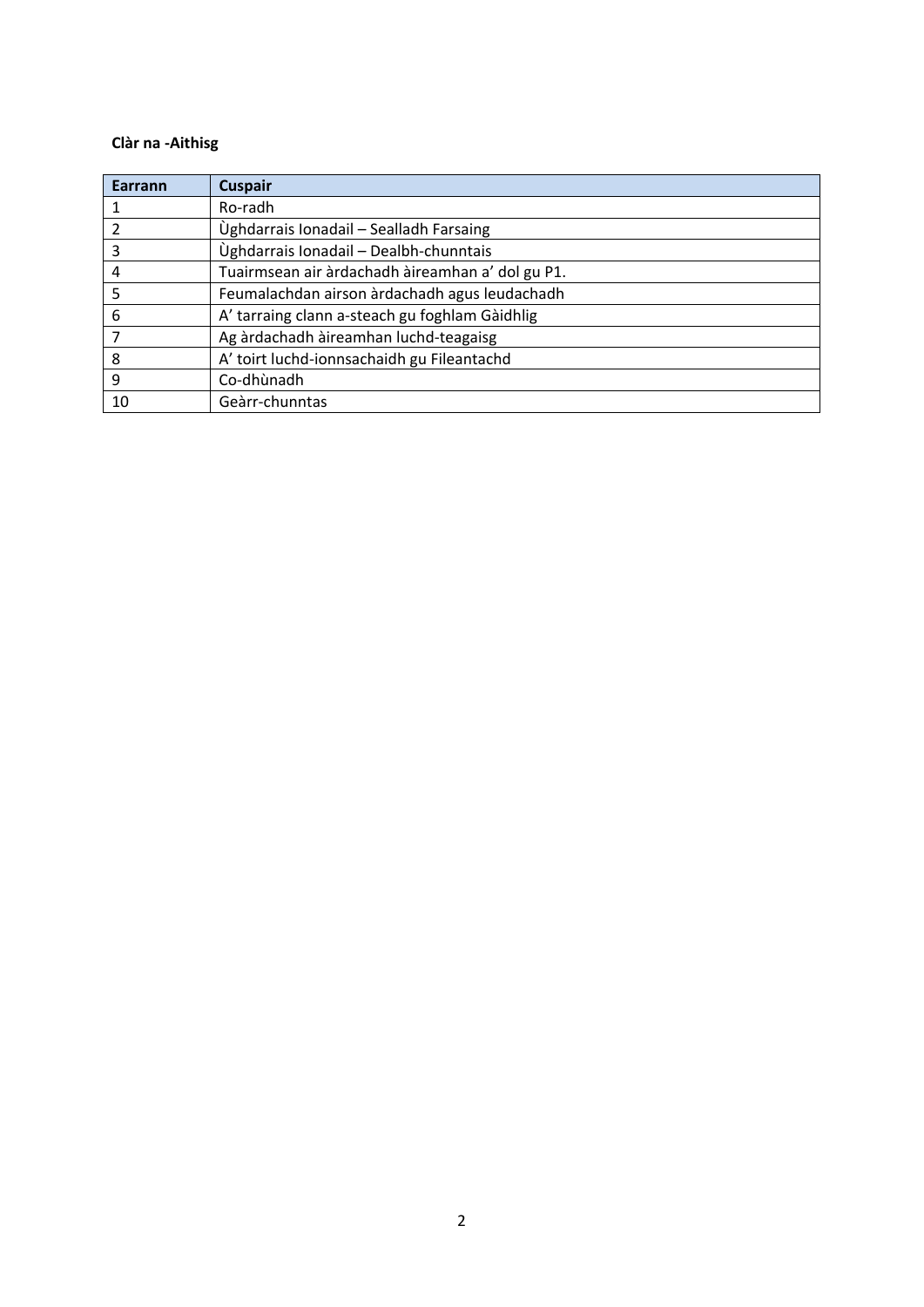# **1 RO‐RÀDH**

- 1.1 Chaidh an lèirmheas seo a stèidheachadh gus sgrùdadh ciamar a b' urrainn do dh'ùghdarrais ionadail agus buidhnean Gàidhlig an targaid am Plana Nàiseanta na Gàidhlig 2012‐2017 airson àrdachadh anns an àireamh chloinne a tha a' dol tro fhoghlam tro mheadhan na Gàidhlig a ruighinn, agus gus beachdachadh air na bhitheas a dhìth airson an t‐àrdachadh a thoirt gu buil. Tha am plana ag amas air 800 pàiste a' dol gu Priomh 1 sa Ghàidhlig gach bliadhna.
- 1.2 Thòisich obair air an lèirmheas san t- Sultain 2012. An toiseach chaidh fiosrachadh a thogail bho phlanaichean Gaidhlig, fiosrachadh staitisticeach agus grunnan phàipearan is aithisgean. An dèidh sin chaidh fiosrachadh fhaotainn bho ghrunnan bhuidhnean agus dhaoine fa leth, eadar comhairlean ionadail, buidhnean Gaidhlig, oifigearan Riaghaltas na h‐ Alba, oilthighean, oileanaich, pàrantan, sgoiltean agus sgoilearan. Bha a' mhòr‐chuid de na buidhnean agus daoine fa leth ro dheònach fiosrachadh agus cuideachadh a thoirt, agus ged a bha beagan nach tug freagairt, bha feadhainn eile anns an aon raon obrach a thug gu leòr fiosrachadh airson cunntas cothromach a thoirt seachad. Chithear dè tha comhairlean a' dèanamh thaobh Foghlam tron Ghàidhlig, ciamar a tha àireamhan buailteach a dhol, dè na planaichean leasachaidh a tha ann, tomhais de dh'fhiosrachaidh mu chosgaisean an lùib nan leasaichidhean, agus fiosrachadh mu raointean a tha a'filleadh a‐steach do phrìomh amasan a' phròiseact. Tha molaidhean air an tairgse air ro‐innleachdan agus gniomhan a dh'fhaodadh an leasachadh.
- 1.3 Chan eil coltas gun toir na ceithir bliadhna gu 2017 an t‐àrdachadh a mhiannaichear ann an clàradh Foghlam tron Ghàidhlig, ged a tha dòchas gum bi piseach ann. Gidheadh, tha iomairtean agus leasaichidhean a tha a' dol an‐dràsta no a tha san amharc, nach toir làn thoradh gu na bliadhnachan an dèidh 2017. Tha obair ann an caochladh raointean a dh'fheumas an altramas agus an leasachadh gu furachail agus gu dealasach gus am bi fàs ri fhaicinn gu cunbhalach agus gu leantainneach. Tha an àithne a tha fa chomhair ùghdarrais ionadail agus buidhnean eile planaichean Gàidhlig a dheasachadh air feum a dhèanamh ann a bhith a' toirt aire bhuidhnean gu an cuid dleastanais, agus chan eil rian nach e an tuilleadh feum a nì sin, ged a tha e nas fhasa plana aontachadh na am plana sin a chur an gnìomh.
- 1.4 Bha e doirbh fiosrachadh earbsach fhaighinn mu chosgaisean, a bharrachd air na tha ann an earrann 5 gu h‐iosal. Tha cuid de na h‐iomairtean eile a tha air am moladh a thaobh margaidheachd agus cosgaisean chùrsaichean far nach eil e cho furasta cosgaisean a thairgsinn, oir tha cus nithean caochlaideach nan luib agus iad aig ìre ro thràth.
- 1.5 Tha planaichean nan comhairlean air an toirt ri chèile ann an earrann 5 gu h‐ìosal agus tha gniomhan a tha riatanach airson an targaid a ruighinn anns na h‐earrannan a leanas: 6.5; 6.6 7.3;8.3;8.4;8.5

# **2 ÙGHDARRAIS IONADAIL – SEALLADH FARSAING**

- 2.1 Faodar ùghdarrais a roinn ann an ceithir buidhnean:
- 2.2 Buidheann A

Seo na h‐ùghdarrais a tha gan nochdadh fhèin dùrachdach agus gnìomhach a thaobh deagh adhartais an am Foghlam tron Ghàidhlig. Tha iad air sin a nochdadh thar iomadh bliadhna,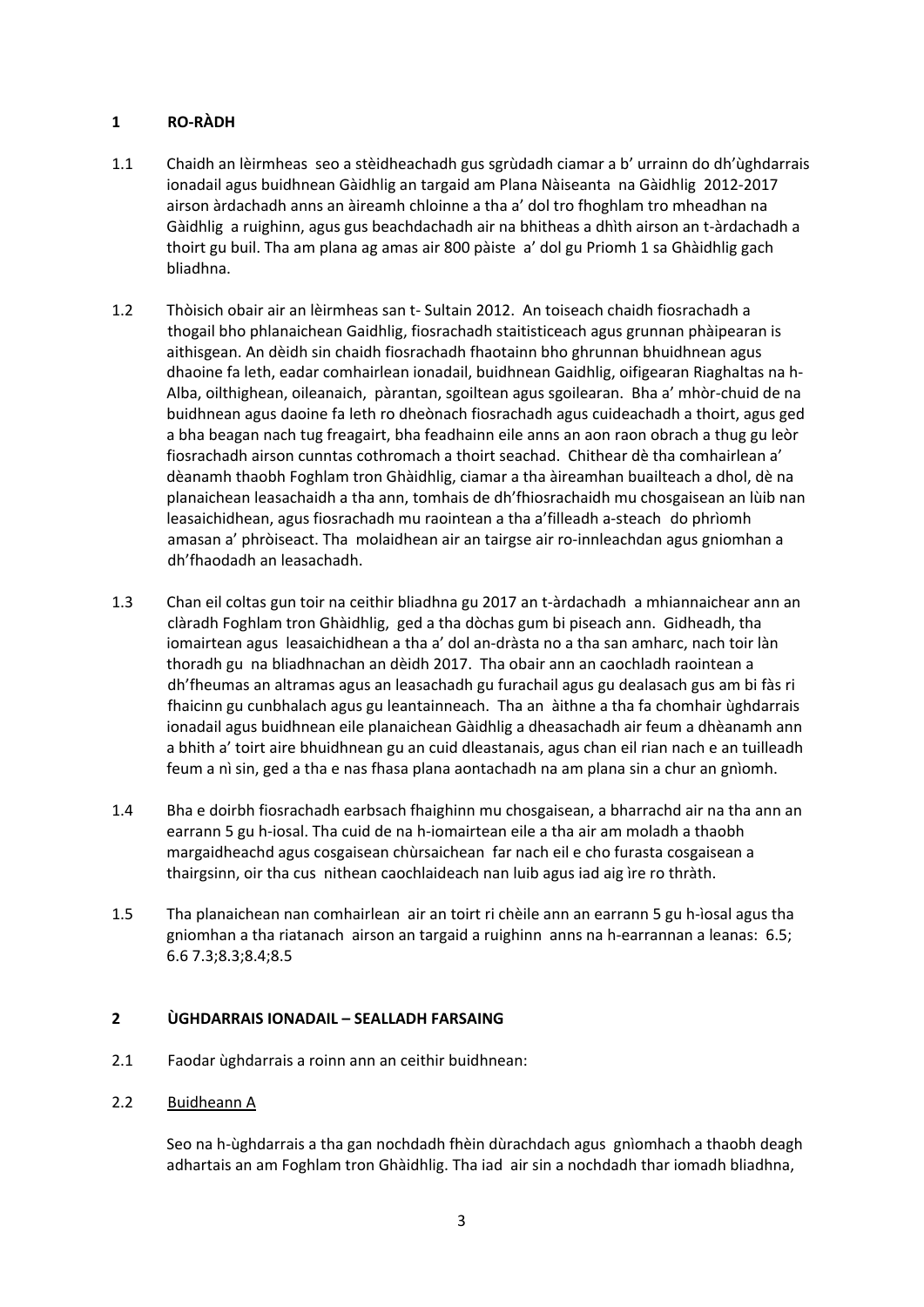agus tha ro‐innleachdan èifeachdach aca gu amasan dùbhlanach a choileanadh, agus gu àrdachadh àireamhan a' dol gu foghlam Gàidhlig. Tha 83% den chloinn ann am Foghlam tron Ghàidhlig sa bhunsgoil anns na sgoiltean aca, 90% den chloinn a tha ann an sgoiltean àraich Gàidhlig agus tha 90 % den chloinn a tha a' frithealadh buidhnean ro-sgoil saor-thoileach am broinn nan sgìrean comhairle sin.

A' cur ainmean nan comhairlean ann an òrdugh an aibideil, anns a' bhuidhinn seo tha: Comhairle Baile Dhun Eideann Comhairle Baile Ghlaschu Comhairle Earra‐Ghàidheal is Bhòid Comhairle na Gàidhealtachd. Comhairle nan Eilean Siar

## 2.3 Buidheann B

Tha ùghdarrais eile ann aig a bheil planaichean leudachaidh aig ìre thràth. Tha iad air a bhith soirbheachail ann a bhith a' cumail Foghlam tron Ghàidhlig a' dol ann am bunsgoiltean, agus ann a bhith a' tairgsinn Gàidhlig/ Foghlam tron Ghàidhlig ann an àrd‐sgoiltean. Tha 11% den chloinn ann am Foghlam tron Ghàidhlig sa bhunsgoil anns na sgoiltean aca. 'S iad sin:

Comhairle Siorrachd Dhun Bhreatainn an Ear Comhairle Siorrachd Lannraig a‐Deas Comhairle Siorrachd Lannraig a‐Tuath

#### 2.4 Buidheann C

Tha cuid de dh'ùghdarrais anns nach eil mòran gluasad. Tha Foghlam tron Ghàidhlig eadar clasaichean 1‐7 sa bhunsgoil, ach chan eil mòran fàs ann, agus ann an cuid de dh'àiteachan tha an suidheachadh gu math cugallach. Gu tric, tha duilgheadas luchd‐teagaisg fhastadh na thrioblaid agus na mhì‐mhisneachadh, eadhon ged a bhiodh deagh rùn ann. Tha 6% den chloinn ann am Foghlam tron Ghàidhlig sa bhunsgoil anns na sgoiltean aca. 'S iad sin:

Comhairle Aonghais Comhairle Baile Obar Dheathain Comhairle Inbhir Chluaidh Comhairle Shruighlea(agus Comhairle Chlach Mhanainn) Comhairle Siorrachd Air an Ear Comhairle Pheart agus Cheann Rois

# 2.5 Buidheann D

Tha ùghdarrais eile far nach eil ullachadh fa chomhair Foghlam tron Gàidhlig san sgoil ach a tha a' cur clann gu comhairlean eile airson Foghlam tron Ghàidhlig. Chan eil mòran iarrtasan bho phàrantan air a thighinn thuca, agus tha clann gan clàradh aig ùghdarrais a tha faisg. Ann an cuid dhiubh sin tha beagan obair Gàidhlig a' dol aig ìre ro‐sgoil no le luchd‐ ionnsachaidh sa bhunsgoil. 'S e Comhairle na h‐Eaglaise Brice an aon chomhairle den fheadhainn a thill an ceisteachan a tha an rùn sgrùdadh a dhèanamh mu iarrtas air aonad Gàidhlig fhosgladh, agus a tha air a ràdh gu bheil iad an dùil margaidheachd a dhèanamh air buannachdan dà‐chànanais. Tha e annasach, a thaobh cuid de na tha sa bhuidhinn seo, gu bheil fiosrachadh mu fhoghlam Gaidhlig nas fhasa a lorg air na làraich‐lìn aca na tha e air làraich cuid de na comhairlean a tha a' tairgse foghlam Gàidhlig. Tha dà chomhairle (Lodainn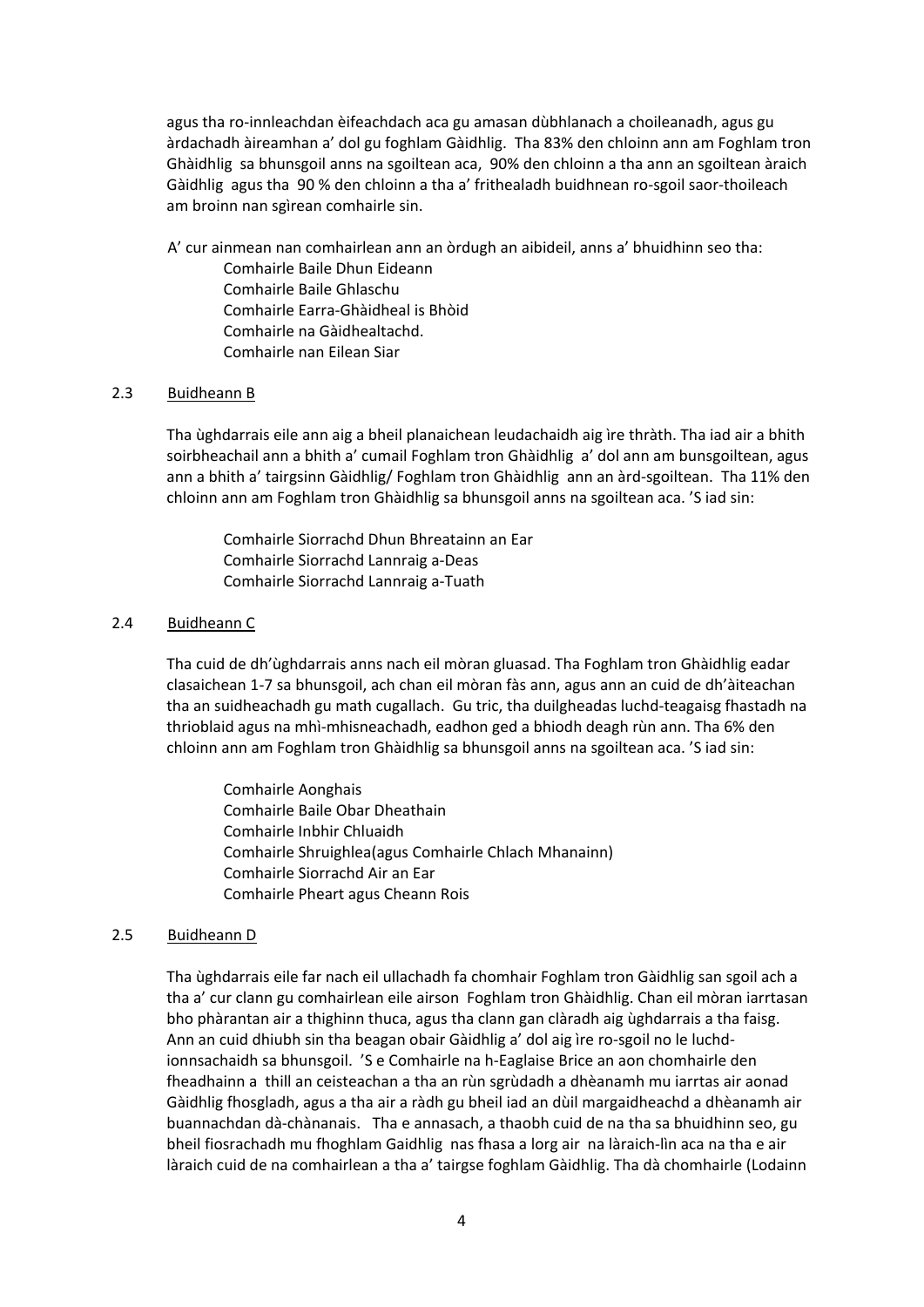an Ear agus Lodainn an Iar) ag innse far a bheil Foghlam tron Ghàidhlig ri fhaotainn am baile Dhun Eidinn o ro‐sgoil gu àrdsgoil agus ag innse an taice a bheir a' chomhairle do leanabh a roghnaicheas ionnsachadh tro mheadhan na Gàidhlig.

'S iad na comhairlean a tha sa bhuidhinn seo:

 Comhairle Fiobha Comhairle Lodainn an Ear Comhairle Lodainn an Iar Comhairle Meadhan Lodainn Comhairle na h‐Eaglaise Brice Comhairle Siorrachd Air a‐Tuath Comhairle Siorrachd Dhun Bhreatainn an Iar Comhairle Siorrachd Rinnfriù an Ear Comhairle Siorrachd Rinnfriù

# **3. ÙGHDARRAIS IONADAIL – DEALBH‐CHUNNTASAN**

3.1 Tha na dealbh‐chunntasan a leanas air an cur ri chèile bhon fhiosrachadh a fhuaireadh bho chomhairlean, comhla ris an fhiosrachadh àireamhach a tha Bòrd na Gàidhlig a' cruinneachadh gach bliadhna. Chaidh ceisteachain chun nan comhairlean uile, agus bha cothrom ann còmhraidhean air leth fhaighinn ri cuid an dèidh làimh. Chaidh coimhead ri planaichean Gàidhlig chomhairlean, far an robh iad rim faotainn, agus ri làraich‐lìn chomhairlean. Chaidh ceisteachan air leth gu comhairlean nach eil an‐dràsta a' tairgsinn foghlam Gàidhlig, ach bha cuid nach deach an tilleadh. 'S iad na comhairlean anns a' chiad trì buidhnean ann an earrann 2 air a bheil iomradh nas mionaidiche air a thoirt seachad.

# 3.2 Comhairle Baile Dhun Eideann

Tha Foghlam tron Ghàidhlig air soirbheachadh gu math an Dun Eideann, bho thòisich e ann am Bunsgoil Chrois na Cìse, agus gu h‐àraidh anns na bliadhnachan mu dheireadh. Chaidh an t-aonad a stèidheachadh le Comhairle Roinn Lodainn, agus nuair a chaidh an roinn a bhriseadh mar chomhairlean nas lugha, chum Comhairle Baile Dhun Eideann orra le Foghlam tron Ghàidhlig anns a' bhunsgoil, agus clann a' leantainn à sin gu Ardsgoil Sheumais Gillespie. Bidh iad a' gabhail clann às na comhairlean eile a b' àbhaist a bhith ann an Roinn Lodainn, agus cuideachd clann à Fiobha agus, aig amannan, às na Criochan. A‐nis bidh Bunsgoil Ghaidhlig air a fosgladh sa bhaile anns an Lùnastal 2013. San sgoil ùr, bidh comas aig a' Chomhairle dà shruth de 25 sgoilear a bhith air gach bliadhna sa bhunsgoil, ma gheibh iad luchd‐teagaisg. Tha coltas gum bi an sgoil gu math làn, eadar sgoil‐àraich agus bunsgoil, agus dh'fhaodadh seo buaidh a thoirt air na bhitheas de rùm ann do chloinn à roinnean eile. Tha leudachadh san amharc anns na tha de chuspairean air an tairgse tron Ghàidhlig san àrdsgoil, ma thèid aca air tidsearan fhastadh.

Tha Gàidhlig do Luchd‐ionnsachaidh sa Bhunsgoil (GLBS) ann an naoi sgoiltean, ann an sgìre‐ sgoile Ardsgoil Sheumais Gillespie agus Ardsgoil Tynecastle, le comas aig a' chlann cumail orra leis a' chuspair san àrdsgoil.

'S e cion luchd‐obrach sgoil‐àraich an duilgheadas as motha tha aig a' chomhairle an‐dràsta. Tha iarrtas mòr airson àiteachan aig an ìre seo, le barrachd chloinne aig aois ro‐thrì na tha de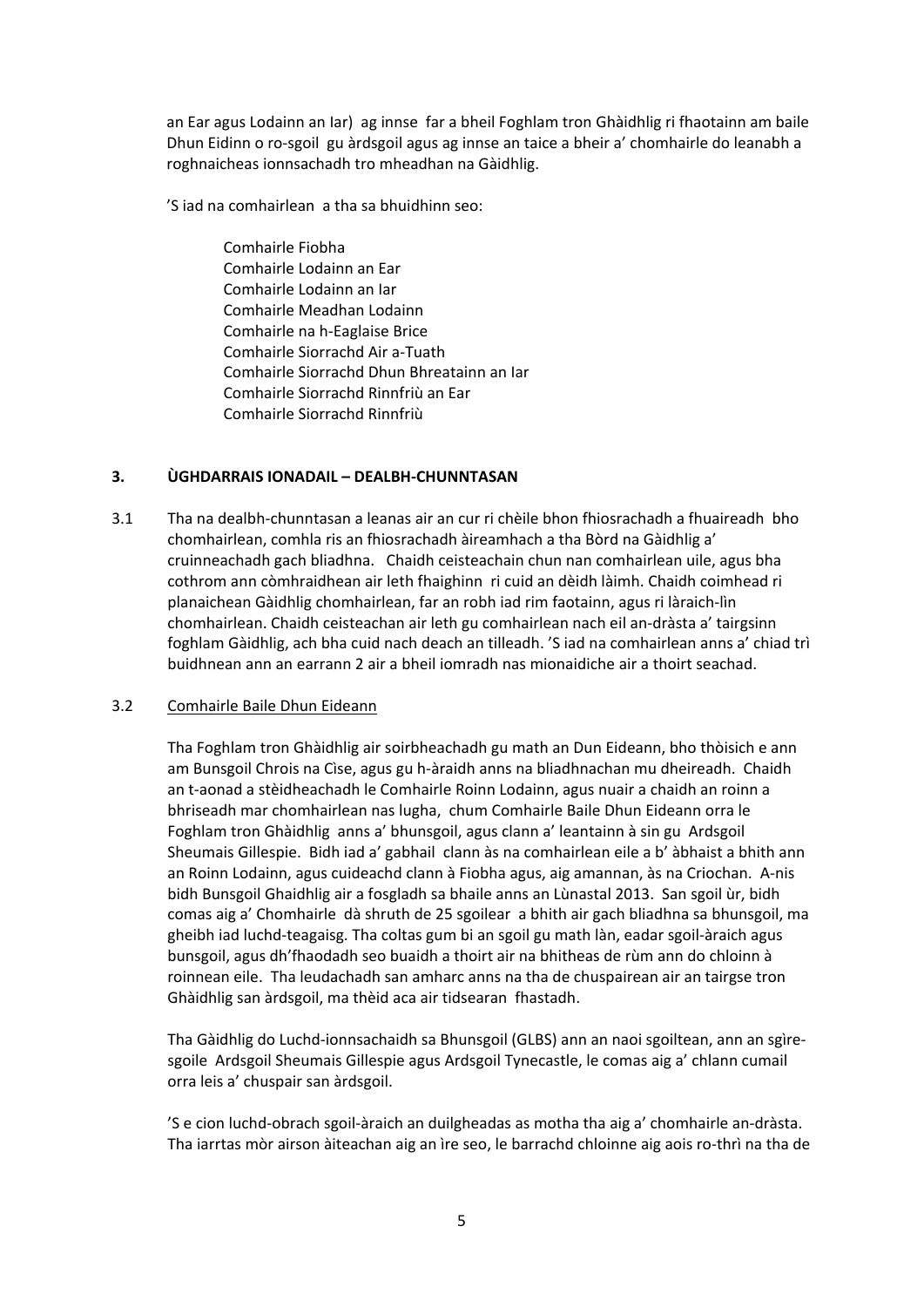dh'àiteachan san sgoil‐àraich. Tha toil agus rùm aca dhaibh, ach chan eil gu leòr luchd‐ obrach aca.

## 3.3 Comhairle Baile Ghlaschu

Tha Foghlam tron Ghàidhlig air leth soirbheachail ann am baile Ghlaschu, gu h‐àraidh bho ghluais obair bunsgoil agus àrdsgoil gu Sgoil Ghàidhlig Ghlaschu. Tha iad a‐nis aig an ìre 's nach mòr nach eil an sgoil làn a thaobh àiteachan bunsgoile, agus tha planaichean aig ìre adhartach airson bunsgoil Gàidhlig eile fhosgladh air taobh deas Abhainn Chluaidh ann an 2015. Tha foghlam ro‐sgoil ann an trì àiteachan sa bhaile. Tha clann a' tighinn don Sgoil Ghàidhlig o ùghdarrais a bha uaireigin fo sgiath Chomhairle Roinnn Srath Chluaidh, ach aig nach eil ullachadh Gàidhlig sna sgoiltean aca fhèin. Tha cuideachd clann a' tighinn thuca airson foghlam àrdsgoile bho chomhairlean faisg air làimh, aig nach eil Gàidhlig ann an àrdsgoiltean, ged a tha sin aca sa bhunsgoil. Tha cuid de phàrantan a' cur clann don Sgoil Ghàidhlig an àite an cur don aonad Gàidhlig as fhaisge orra, ma tha sin e nas goireasaiche dhaibh airson an cuid obrach fhèin.

Tha a' chomhairle am beachd cumail orra a' leudachadh chothroman air cuspairean Foghlam tron Ghaidhlig san àrdsgoil, anns a' phrògram fastaidh bhliadhanil.

Tha barrachd aire ga thoirt a‐nis do chothroman do luchd‐ionnsachaidh, le planaichean leudachadh air na sgoiltean a tha a' tairgse Gàidhlig Luchd‐ionnsachaidh sa Bhunsgoil (GLBS). An‐dràsta tha ceithir ann, ach thatar an dùil leudachadh gu dà sgoil a bharrachd gach bliadhna. Ged a bha Gàidhlig do luchd‐ionnsachaidh aig aon àm ann an suas ri trì àrdsgoiltean am baile Ghlaschu, chan eil sin ann an‐dràsta. Airson cothrom a thoirt do chloinn a tha a' faighinn blasad Gàidhlig sa bhunsgoil, tha a' chomhairle an dùil Gàidhlig luchd‐ionnsachaidh fheuchainn ann an aon àrdsgoil bhon t‐seisean 2013‐14, le rùn leudachadh gu sgoiltean eile.

# 3.4 Comhairle Earra‐Ghàidheal is Bhòid

Tha sia sgoiltean aig Comhairle Earra‐Ghaidheal is Bhòid a tha a' tairgse Foghlam tron Ghàidhlig sa bhunsgoil, agus tha dùil aon eile fhosgladh ann am Baile Eilidh. Tha a' chomhairle cuideachd an dùil sgoil‐àraich Gàidhlig eile fhosgladh. A thuilleadh air an Oban agus Dun Omhainn, tha na sgoiltean air eileanan no an àite dùthchail, far a bheil an t‐ àireamh sluaigh ìosal, agus tha sin ag adhbhrachadh nach eil àireamhan àrda anns na h‐ aonadan. Tha trioblaidean le luchd‐teagaisg fhastadh, no le dìth thidsearan solair a ghabhas àiteachan a tha bàn airson caochladh adhbharan, na thrioblaid leantainneach. Tha comas anns a' mhòr‐chuid de sgoiltean tuilleadh sgoilearan a ghabhail ach, le mì‐chinnt a thaobh luchd‐teagaisg, tha e uaireannan duilich toirt air pàrantan an ceum a ghabhail gu Foghlam tron Ghàidhlig.

Tha ullachadh ro‐sgoile, eadar buidhnean saor‐thoileach agus sgoiltean‐àraich, anns a h‐uile àite sa bheil Foghlam tron Ghàidhlig sa bhunsgoil, ach ann an Tiriodh a‐mhàin.

Tha comas aig a h-uile sgoilear a thig tro fhoghlam Gàidhlig sa bhunsgoil cumail orra le Gàidhlig mar chuspair san àrdsgoil, ach aig an àm seo chaneil cothrom cuspairean eile fhoghlam tron Ghaidhlig, ged a tha e an rùn na comhairle an suidheachadh sin a leasachadh.

Bha Earra‐Ghàidheal agus Bòid gu mòr aig cridhe na h‐obrach nuair a thòisich am prògram GLBS, agus tha sin a‐nis a' dol ann an 50 de na 80 bunsgoiltean, le planaichean airson a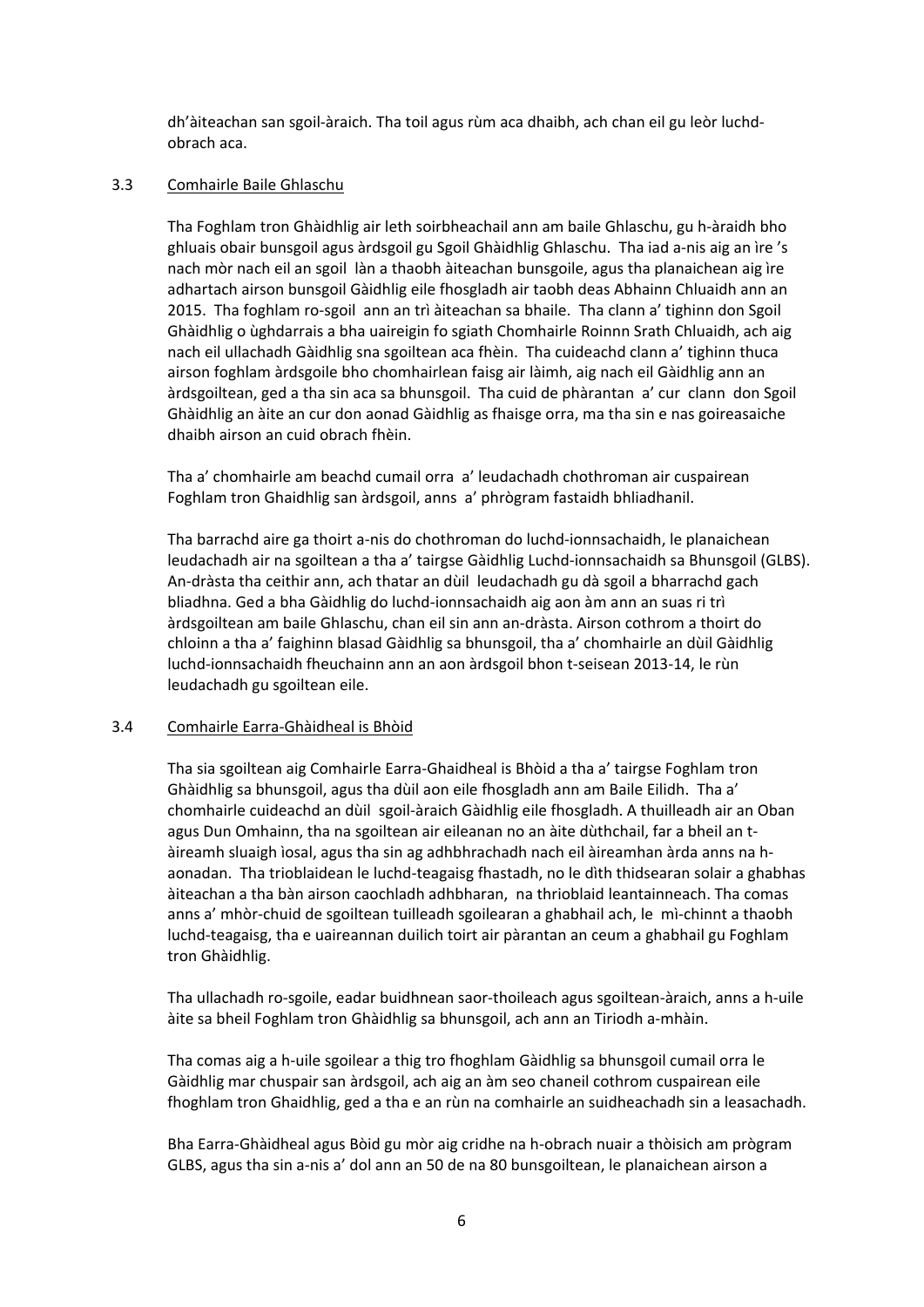sgaoileadh chun a h-uile bunsgoil. Tha Gàidhlig mar chuspair do Luchd-ionnsachaidh ann an còig de na deich àrd‐sgoiltean, agus tha iad ag amas air sin a leudachadh gu trì àrdsgoiltean eile.

## 3.5 Comhairle na Gaidhealtachd.

'S ann aig Comhairle na Gàidhealtachd as motha tha de sgoilearan ann am Foghlam tron Ghàidhlig, le 784 san t‐seisean seo sa bhunsgoil eadar 21 sgoiltean, agus aon dhiubh na Bunsgoil Gàidhlig. Tha comas aca suas ri 1066 a ghabhail, nan soirbhicheadh oidhirpean brosnachaidh agus tha rùn aca gach oidhirp a dhèanamh gus na h‐àiteachan falamh a lionadh. Gidheadh, feumar tuigsinn gu bheil cuid de na sgoiltean anns a bheil àiteachan falamh ann an sgìrean iomallach far a bheil an t‐àireamh chloinne ìosal, agus 's iongantach gun gabh gach beàrn falamh a lìonadh. Ged a tha Foghlam tron Ghàidhlig air a sgaoileadh an ìre mhath cothromach tron Ghàidhealtachd, 's e roinn air leth farsaing a tha ann, le astar fada siubhail na dhuilgheadas ann an iomadh àite, agus tha grunnan sgìrean ann far nach eil cothrom aig cloinn a dhol gu sgoil no aonad Gàidhlig. A' coimhead ri àrd‐sgoiltean agus na bunsgoiltean tha an co‐cheangal riutha, tha naoi sgìrean‐sgoile far nach eil Foghlam tron Ghàidhlig an‐dràsta sa bhunsgoil. Ann an cuid dhiubh gheibh clann cothrom air Foghlam tron Ghàidhlig ann an sgìrean‐sgoile faisg air làimh. Chan eil a' chomhairle air a bhith saor o thrioblaidean cion luchd‐obrach agus le bhith a' tarraing sgoilearan gu Foghlam Gàidhlig.

Tha a' chomhairle air obair mhionaideach a dhèanamh o chionn ghoirid airson an dòigh adhart le foghlam Gàidhlig a dhealbh, gus ullachadh cunbhalach agus leantainneach a thogail air deagh bhunait. Tha planaichean aig a' chomhairle dà bhunsgoil Gàidhlig eile fhosgladh, aon am Port Righ agus tè sa Ghearastan, tha iad a' coimhead ri leudachadh air Bunsgoil Ghàidhlig Inbhir Nis, agus a' coimhead ri aonad Gàidhlig ùr fhosgladh an Inbhir Theòrsa. Tha an aon phatran ri fhaicinn ann am Bunsgoil Ghaidhlig Inbhir Nis agus ann an Sgoil Ghàidhlig Ghlaschu, le àireamhan a' dol an‐àirde, agus, an Inbhir Nis, tha sin a dh'aindeoin trioblaid ceannard fhastadh don sgoil. Tha sin mar fhianais gur e sgoil Ghàidhlig an dòigh as èifeachdaiche air clann a chosnadh ann an suidheachadh baile mòr. Tha àireamhan fallain san sgoil‐àraich an Inbhir Nis, agus mar sin tha an suidheachadh a' coimhead gealltanach a thaobh àrdachadh àireamhan.

Anns na bailtean far a bheil planaichean bunsgoiltean Gàidhlig fhosgladh tha àireamhan bunsgoile agus sgoil‐àraich fallain nam misneachd airson tuilleadh soirbheachaidh. A' coimhead ri àireamhan sgoil‐àraich, tha mu shia bunsgoiltean eile far a bheil coltas piseach, ma leanas a' chlann a tha san sgoil‐àraich orra gu Foghlam tron Ghàidhlig. Tha an còrr, cuid dhiubh ann an àiteachan iomallach, air a bhith an ìre mhath an aon rud bliadhna an dèidh bliadhna. Tha an suidheachadh a' coimhead cugallach ann an dà bhunsgoil. A‐rithist tha iad sin an àiteachan iomallach, far a bheil an t‐àireamh chloinne san sgìre ìosal.

Tha Gàidhlig mar chuspair air a thairgsinn ann an 12 àrdsgoiltean, agus tha cothrom aig clann às gach sgoil far a bheil Foghlam tron Ghàidhlig sa bhunsgoil leantainn orra leis a' chànan, anns an sgìre aca fhèin no le bhith siubhal a dh'Inbhir Nis. Ann an ochd de na h‐ àrdsgoiltean sin, tha cuspairean air an tairgsinn tron Ghàidhlig, cuid aig a' chiad dà bhliadhna, agus suas gu ìre teisteanas na ceathramh bliadhna ann an ceithir sgoiltean. Tha eadar a h‐aon agus a h‐ochd cuspairean air an tairgse air a' chiad dà bhliadhna.

Tha GLBS ri fhaotainn ann an 59 bunsgoiltean a‐mach à 182, agus tha cùrsaichean Gàidhlig do Luchd-ionnsachaidh ann an 12 àrdsgoiltean, a-mach à 29. Ann an 6 de na sgoiltean sin tha cothrom aig a' chloinn cànan Eòrpach eile a dhèanamh còmhla ri Gàidhlig, agus chan eil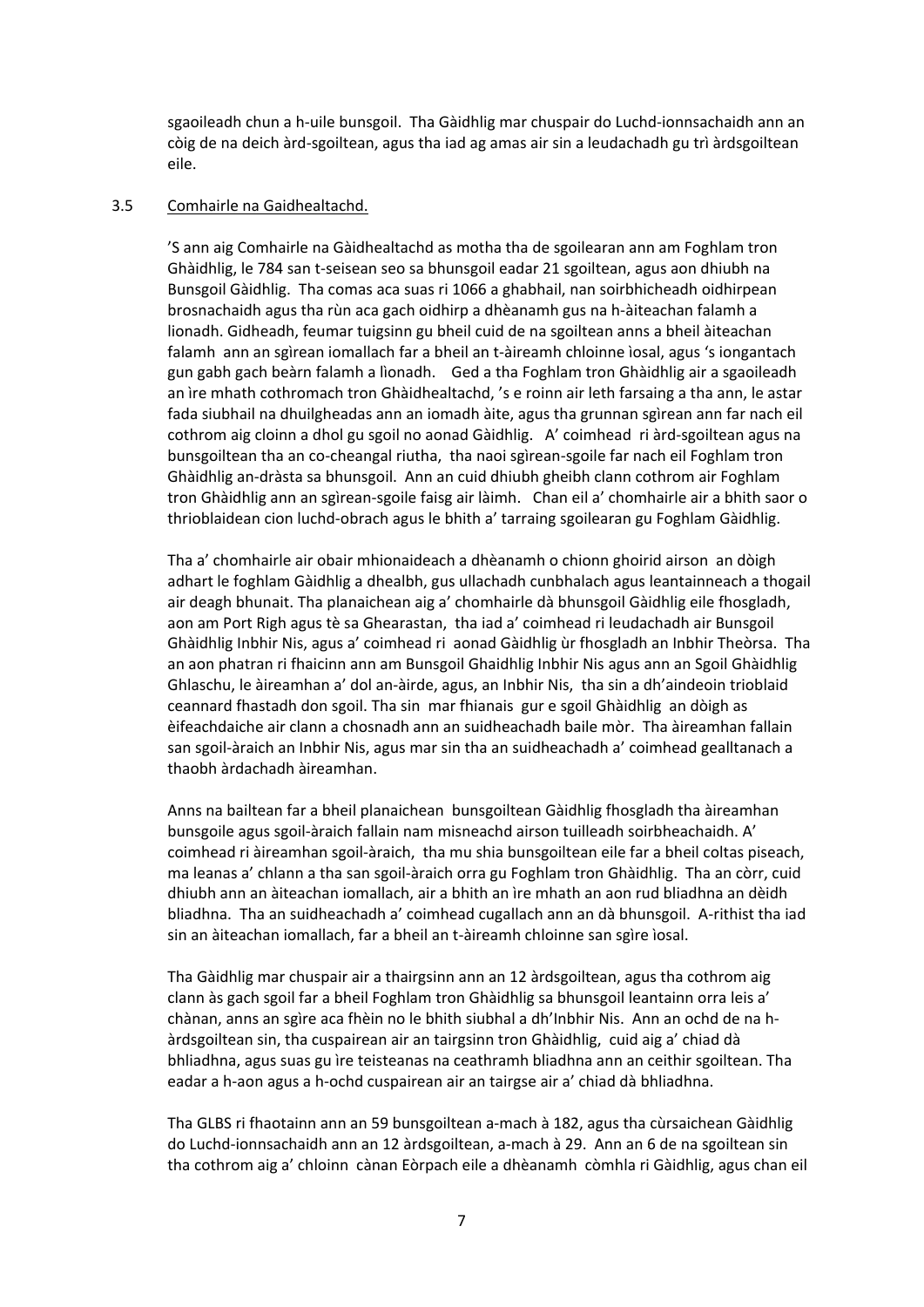aig na sgoilearan ri taghadh a dhèanamh eadar Gàidhlig agus cànan eile. Tha trì de na sgoiltean far a bheil Gàidhlig air a teagasg anns nach eil cùrsaichean luchd‐ionnsachaidh. Tha trì sgoiltean, taobh Inbhir Nis, le Gàidhlig Luchd‐ionnsachaidh a‐mhàin, ach tha cothrom aig sgoilearan Gàidhlig a dhèanamh ann an sgoil eile. Tha a' chomhairle a' coimhead ri leudachadh agus neartachadh an dà chuid ann am bunsgoiltean agus an àrdsgoiltean.

Eadar fileantaich agus luchd‐ionnsachaidh tha 21% de na sgoilearan eadar AS1‐AS6 anns an roinn air fad a' dèanamh cùrsaichean Gàidhlig.

#### 3.6 Comhairle nan Eilean Siar

Tha cothrom air a bhith aig gach pàiste sna h‐Eileanan an Iar a dhol gu Foghlam tron Ghàidhlig, ann an sgoiltean sgìre, o chionn iomadh bliadhna. Tha an t‐àireamh sgoiltean agus aonadan Gàidhlig air lùghdachadh an lùib leasachadh air an oighreachd sgoile, ach tha piseach anns na h‐àireamhan ann an cuid de sgoiltean, seach nach eil aig pàrantan a‐nis ri dhol seachad air an sgoil as fhaisge nuair a thaghas iad Foghlam tron Ghàidhlig. Tha an leasachadh oighreachd sin fhathast a' dol air adhart. An‐dràsta tha aonadan Gàidhlig ann an 21 de na 27 bunsgoiltean. Ged nach eil iad gu h‐oifigeil air an ainmeachadh mar sgoiltean Gàidhlig, tha dà sgoil anns nach eil clàradh Beurla agus tha a' chlann gu leir ann am Foghlam tron Ghàidhlig. Tha a h‐uile coltas gum bi aon sgoil eile gu tur Gàidhlig o Lunastal 2013. Tha ceithir sgoiltean far a bheil eadar 59% agus 82% anns an aonad Gàidhlig, agus ceithir eile far a bheil mu leth nan sgoilearan air taobh na Gàidhlig. Chaidh aon aonad ath‐ bheothachadh ann an 2012, ann an sgìre iomallach le glè bheag de chloinn, le bhith a' cur nan tràth bhliadhnachan agus an sgoil‐àraich còmhla. Tha a' chomhairle a' coimhead ris an aon dòigh fheuchainn ann an sgìre iomallach eile.

Tha a' chomhairle air targaidean dùbhlanach a chomharrachadh airson 55% de sgoilearan P1 a' dol taobh na Gàidhlig mu 2015, ag èirigh bho 30% ann an 2012‐13, agus ag obair gu 70% an dèidh sin. Tha coltas gealltanach airson piseach, a thaobh àireamhan sa cheud, ach leis an àireamh chloinne a' tuiteam, dh'fhaodadh ìsleachadh àireamhan a bhith ann. Tha fiosrachadh mu àireamhan chloinne a ruigeas ìre bunsgoile o 2014 a' nochdadh gu bheil ìsleachadh ann de 14% bhon àireamh a tha air P1 ann an 2012. Tha na figearan a' tighinn bho àireamhan na cloinne a rugadh sna h‐eileanan, ach bidh imrich a‐mach 's a‐steach buailteach atharrachadh a thoirt, suas no sìos. 'S ann anns na coimhearsnachdan ionnsachaidh as taiceile don Ghàidhlig tha an ìsleachadh a' tachairt.

Tha soirbheachadh le àrdachadh àireamhan ri fhaicinn gu sonraichte air taobh a‐muigh Leòdhais, ach tha an dùbhlan as motha ann an Coimhearsnachd Ionnsachaidh an Loch‐a‐ Tuath, mun cuairt baile Steòrnabhaigh, far a bheil an t‐àireamh chloinne as àirde, ach far nach deach ach 22% gu P1 Gaidhlig ann an 2012. Anns na ceithir Coimhearsnachdan Ionnsachaidh eile tha barrachd taice don Ghàidhlig le figearan eadar 40% agus 67%, ach 's fhiach mothachadh ann an aon dhiubh sin nach do thòisich ach seachdnar chloinne uile gu lèir, eadar trì sgoiltean, agus eadar an dà chànan.

Tha rùn agus comas aig a' chomhairle airson leasachadh, agus faodaidh sin tachairt leis an ionmhas a tha ann an‐dràsta, oir cha bhi an t‐àireamh chloinne gu h‐iomlan ann an sgoiltean fa leth a' dol an-àirde, 's mar sin gabhaidh rùm agus luchd-teagaisg a rian da rèir. Tha roinnleachd airson rianachd luchd‐teagaisg air aontachadh a chuidicheas gus dèanamh cinnteach gum bi luchd‐teagaisg Gàidhlig gu leòr ann. Tha sin air an innse nas mionaidiche ann an 7.2 gu h‐ìosal.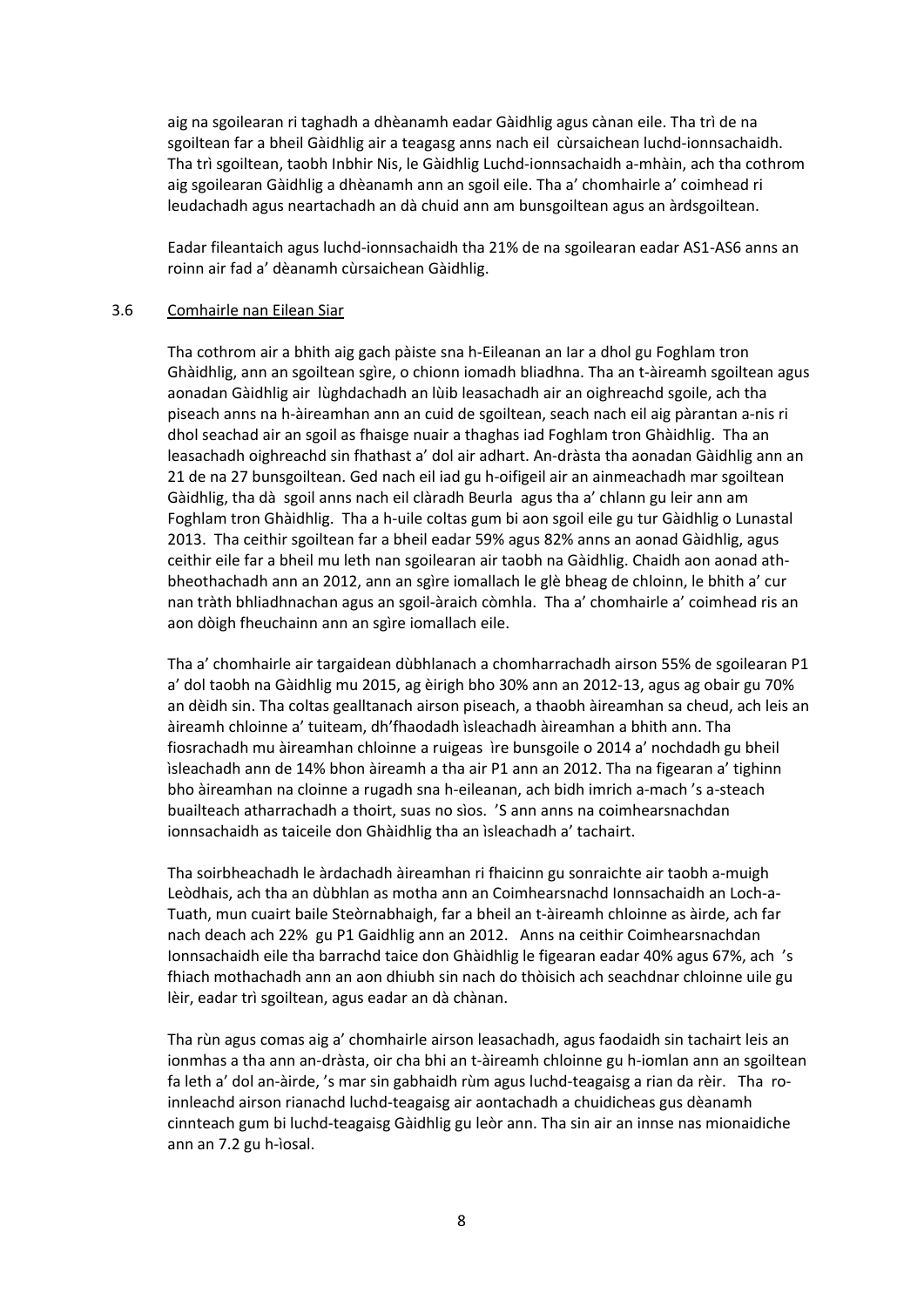Tha cuid de sgìrean far nach eil ach Gàidhlig ri fhaotainn ann an sgoiltean‐àraich agus buidhnean saor‐thoileach, ach chan eil seo daonnan a' ciallachadh gu bheil clann a' toirt an ath cheum gu Foghlam tron Ghàidhlig. A dh'aindeoin sin, 's e dòigh obrach tha seo as fhiach cumail ris, nuair a chithear an t‐àrdachadh ann ann an àireamhan sa cheud a' dol taobh na Gàidhlig às na sgoiltean‐àraich sin.

'S ann sna h‐Eileanan an Iar a thòisich Foghlam tron Ghàidhlig san àrdsgoil an toiseach, ann an 1983, le dà chuspair ann an dà àrdsgoil sa chiad dà bhliadhna. Tha an dà sgoil sin air cumail orra a' teagasg tron Ghaidhlig an ìre mhath cunbhalach. Tha an t‐àireamh iomlan de sgoilearan anns an dà sgoil sin air a dhol sios gu mòr, agus ann an 2012‐13, tha aon dhiubh far nach eil clas tro mheadhan na Gàidhlig, ach Gàidhlig mar chuspair. Tha teagasg tron Ghàidhig ri fhaotainn ann an trì de na ceithir àrdsgoiltean eile, le atharrachadh suas agus sios mar a tha luchd-teagaisg annta a lìbhrigeas e, agus piseach ri fhaicinn gu h-àraidh anns a' chiad dà bhliadhna. Tha a' chomhairle a' coimhead ri modhan eleactronaigeach airson an tuilleadh leudachaidh, agus gu h‐àraidh airson cothrom a thoirt anns an aon sgoil far nach eile luchd‐teagaisg a lìbhrigeas e air an làrach.

Tha Gaidhlig mar chuspair anns na 6 àrd‐sgoiltean, agus a h‐uile sgoilear fileanta sa chiad dà bhliadhna a' dèanamh Gàidhlig agus cànan eile, le cothrom cumail orra gu ìre teisteanais. Tha GLBS anns na 27 bunsgoiltean, agus cothrom aig gach sgoilear cumail orra le Gàidhlig Luchd‐ionnsachaidh comhla ri cànan eile san àrdsgoil agus cuideachd le cothrom cumail orra gu ìre teisteanais. Eadar fileantaich agus luchd‐ionnsachaidh, tha 58% de sgoilearan eadar AS1‐AS6 san roinn a' dèanamh chùrsaichean Gàidhlig.

# 3.7 Comhairle Siorrachd Dhun Bhreatainn an Ear

Tha aon sgoil‐àraich agus bunsgoil le Foghlam tron Ghàidhlig aig Comhairle Siorrachd Dhun Bhreatainn an Ear, agus an t‐àireamh chloinne aig ìre 20% de na sgoilearan san sgoil. Tha cothrom aig sgoilearan cumail orra le Ghàidhlig mar chuspair san àrdsgoil, ach aig an àm seo chan eil cuspairean eile gan teagaisg tron Ghàidhlig. Tha e nan rùn an t‐àireamh sgoilearan a tha a' cumail orra le Gàidhlig san àrdsgoil. Tha comas aca mu 40 sgoilear eile a ghabhail eadar P1‐7 leis an ullachadh a tha aca an‐dràsta àrdachadh. Tha e nan rùn sgoil‐àraich a ruith air feasgair, ma bhitheas iarrtas ann.

Tha 10 bunsgoiltean a' tairgsinn GLBS, ach aig an àm seo chaneil cothrom aca cumail orra le Gaidhlig san àrdsgoil. Dh'fheumadh iad neach‐teagaisg eile airson seo a thòiseachadh.

#### 3.8 Comhairle Siorrachd Lannraig a‐Deas

An‐dràsta tha aon sgoil‐àraich agus bunsgoil le Foghlam tron Ghàidhlig aig Comhairle Siorrachd Lannraig‐a‐Deas, a tha a' gabhail clann bho air feadh na roinne. Tha an t‐aonad soirbheachail agus an‐dràsta tha 37% de sgoilearan anns na clasaichean Gàidhlig. B' urrainn dhaibh mu 33 sgoilearan eile a ghabhail,o P1‐7, ach dh'fhaodadh cosgaisean siubhail a bharrachd a bhith an luib sin. 'S urrainn don chloinn cumail orra le Gàidhlig mar chuspair san àrdsgoil. Ged nach eil cuspairean eile air an tairgsinn tron Ghàidhlig san àrdsgoil, tha cuid de sgoilearan na siorrachd a' roghnachadh a dhol gu Sgoil Ghàidhlig Ghlaschu airson foghlam àrdsgoile, agus tha a' chomhairle a' toirt taice ionmhasail dhaibh gu sin a dhèanamh.

Chan eil plana sam bith aig a' chomhairle airson GLBS no airson chùrsaichean do luchd‐ ionnsachaidh ann an àrdsgoiltean.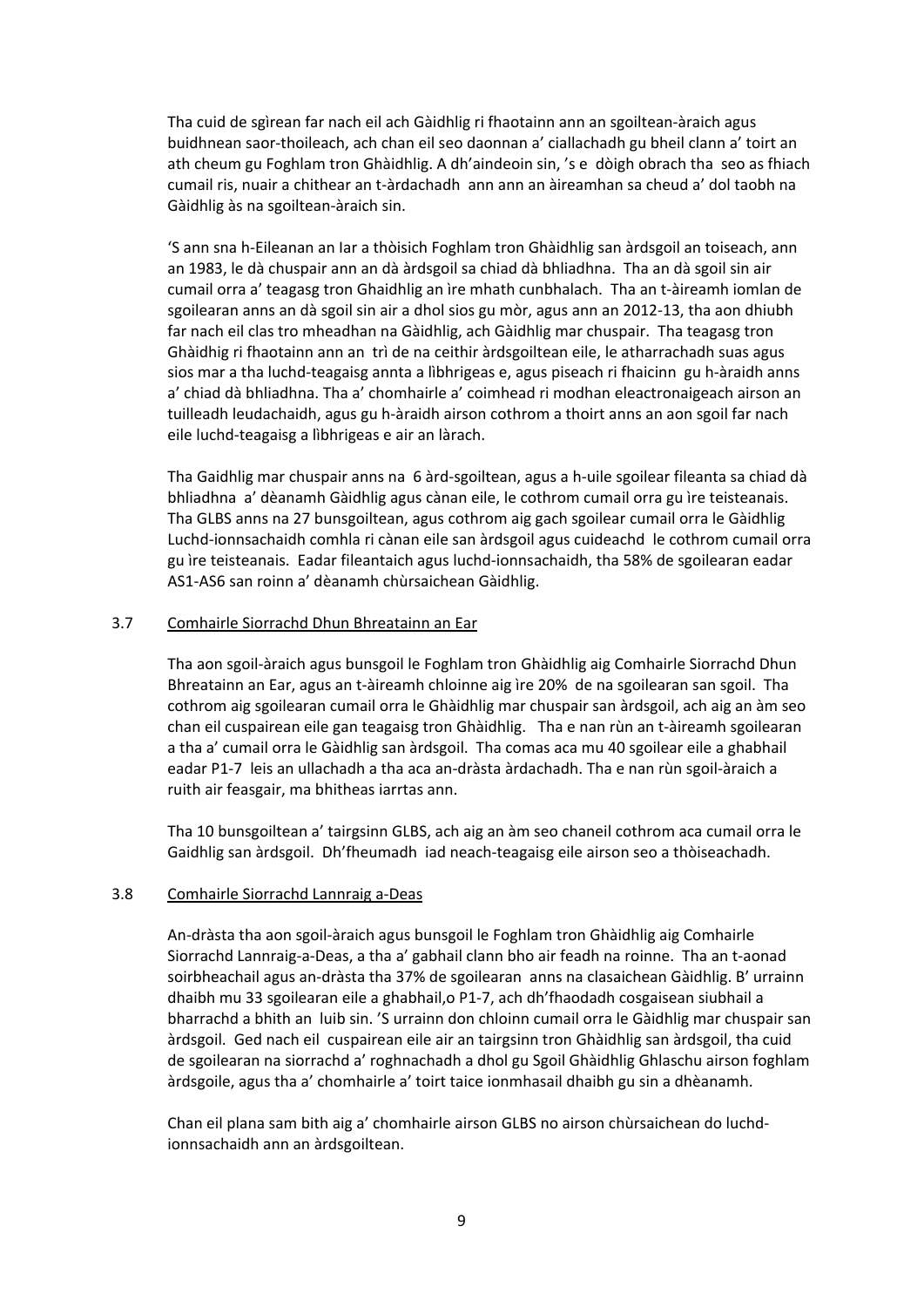# 3.9 Comhairle Siorrachd Lannraig a‐Tuath

An‐dràsta tha aon bhunsgoil le Foghlam tron Ghàidhlig aig Comhairle Siorrachd Lannraig‐a‐ Tuath, ann an aonad air leth soirbheachail, le 61% de na sgoilearan san sgoil sin ann am foghlam Gàidhlig. Tha sgoil‐àraich an cois na sgoile. Tha an sgoil ann an ceann‐a‐tuath na roinne, agus tha a' chomhairle a' coimhead ri aonad eile fhosgladh sa cheann‐a‐deas, far a bheil cròileagan agus sgoil‐àraich Gàidhlig, ma bhitheas ionmhas ri fhaotainn. Tha cothrom aig sgoilearan cumail orra le Ghàidhlig san àrdsgoil, an dà chuid mar chuspair agus le sia cuspairean air an tairgsinn tron Ghàidhlig sa chiad dà bhliadhna. Tha leantainneachd fior mhath o bunsgoil gu àrdsgoil, le coltas gu bheil na sgoilearan uile a' cumail orra leis a' chànan nuair a ghluaiseas iad.

Tha aon bhunsgoil a' tairgsinn GLBS, agus ann an 2012‐13, airson a' chiad uair, tha buidheann beag de luchd‐ionnsachaidh air a' chiad bhliadhna san àrdsgoil.

# 3.10 Comhairle Aonghais

Tha aon bhunsgoil anns a bheil aonad Gàidhlig aig Comhairle Aonghais. Tha an t‐aonad ann am bunsgoil mòr, agus chan eil ach 2% de na sgoilearan a' dol taobh na Gàidhlig. Cha do thòisich duine às ùr air an t‐seisean seo, agus ged a b' àbhaist sgoil‐àraich a bhith ann, chan eil i a' ruith am‐bliadhna. Tha cothrom aig sgoilearan cumail orra le Ghàidhlig mar chuspair san àrdsgoil, ach chan eil sgoilearan a' cumail orra le Gàidhlig aig àm taghadh eadar chuspairean. Tha plana Gàidhlig na comhairle a nochdadh rùn an tuilleadh a dhèanamh gus clann a thàladh gu Gàidhlig. Tha duilgheadas le luchd‐obrach fhastadh air a bhith na thrioblaid.

Chan eil ullachadh sam bith airson Gàidhlig do luchd‐ionnsachaidh sna sgoiltean.

# 3.11 Comhairle Baile Obar Dheathain

Tha aon bhunsgoil anns a bheil aonad Gàidhlig aig Comhairle Baile Obar Dheathain, le àrdachadh ann an 2012 air an àireamh chloinne air P1, ach tha an t‐àireamh san sgoil‐àraich ìosal. Bhiodh comas aca beagan a bharrachd a ghabhail air taobh a‐staigh nan goireasan a tha aca. Tha a' chomhairle an‐dràsta a' dèanamh leirmheas air an oighreachd sgoile agus nam biodh àrdachadh ann an iarrtas air Gàidhlig, dh'fheumadh iad sin fhilleadh a‐steach do phlanaichean an àm ri teachd. 'S urrainn don chloinn cumail orra le Gàidhlig mar chuspair san àrdsgoil, ach tha na h‐àireamhan ìosal. Chan eil cuspairean eile rim faotainn tron Ghàidhlig, agus chan eil ullachadh airson Gàidhlig do luchd‐ionnsachaidh sna sgoiltean.

Tha an roinn a' comharrachadh gainnead luchd‐obrach Gàidhlig, an dà chuid aig ìre sgoile agus airson obair leasachaidh sa chomhairle, mar thrioblaidean.

# 3.12 Comhairle Inbhir Chluaidh

Tha aon bhunsgoil, le sgoil‐àraich na luib, anns a bheil aonad Gàidhlig aig Comhairle Inbhir Chluaidh, agus tha beagan sgoilearan a' tighinn bho Chomhairle Siorrachd Air‐a‐Tuath. Dhùin an sgoil anns an robh an t‐aonad san Ogmhios 2012, agus ghluais an t‐aonad gu sgoil tur ùr faisg air làimh. Chan eil mòran comais tuilleadh sgoilearan a ghabhail an‐dràsta. Tha trioblaidean le luchd‐teagaisg fhastadh air bacadh a chur air leudachadh, ach tha iad a' meas nach eil mòran de dh'iarrtas a bharrachd ann airson Foghlam tron Ghàidhlig.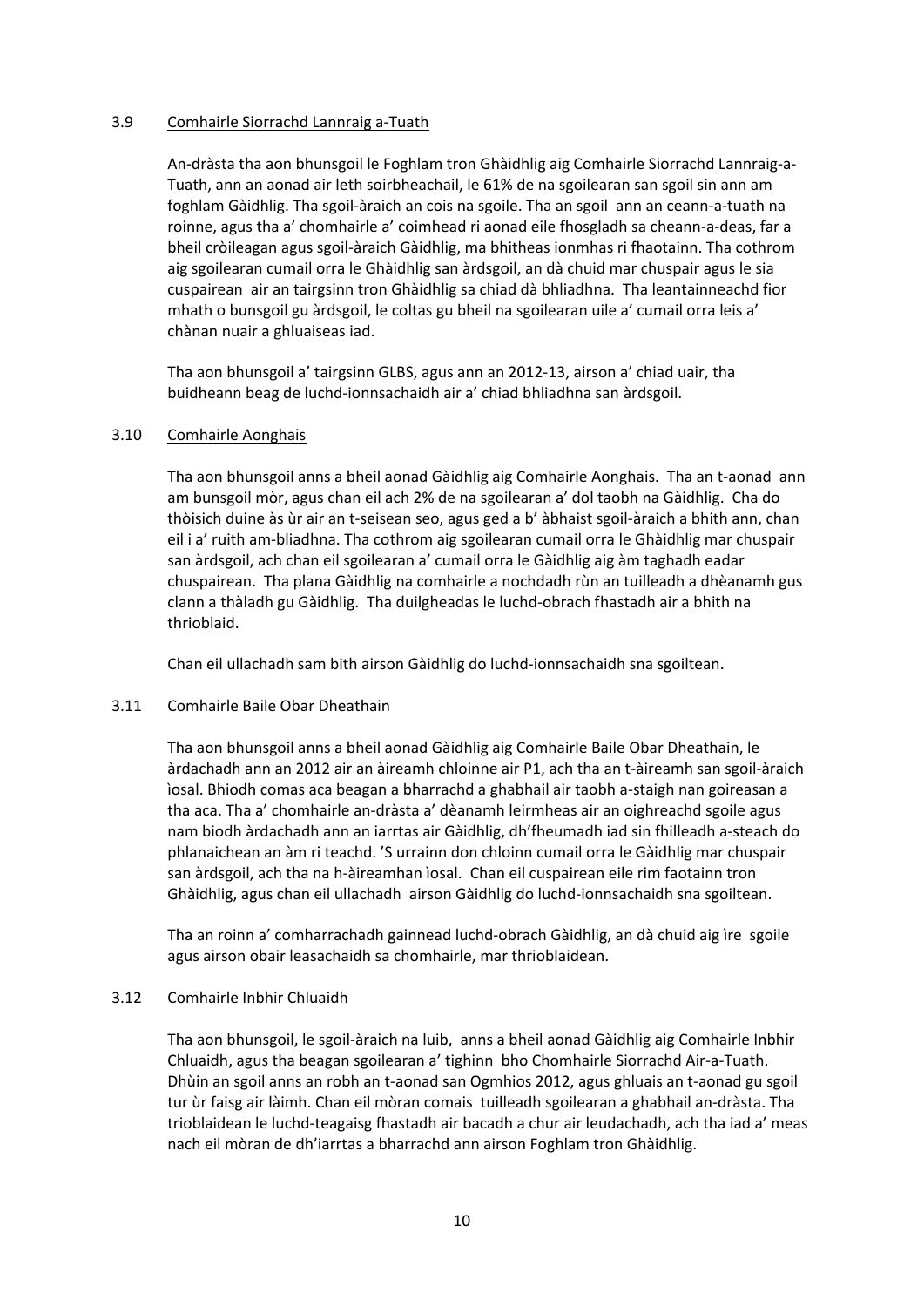Tha sgoilearan a tha airson cumail orra le Gàidhlig san àrdsgoil a' frithealadh Sgoil Ghàidhlig Ghlaschu, le taice siubhail bhon chomhairle.

Chan eil Gaidhlig do Luchd‐ionnsachaidh air a thairgse idir.

# 3.13 Comhairle Shruighlea agus Chlach Mhanainn

Tha aon bhunsgoil, ann an Sruighlea, anns a bheil aonad Gàidhlig aig an dà chomhairle seo a tha ag obair an co‐bhonn a thaobh foghlam. Tha comas aca beagan a bharrachd chloinne a ghabhail leis na goireasan a tha aca. Tha aon bhuidheann ro-sgoile ann, ann an Siorrachd Chlach Mhanainn. 'S urrainn don chloinn cumail orra le Gàidhlig mar chuspair san àrdsgoil, ach chan eil cuspairean eile air an tairgsinn tron Ghàidhlig.

Chan eil Gaidhlig do Luchd‐ionnsachaidh air a thairgse idir.

# 3.14 Comhairle Siorrachd Air an Ear

Tha aon sgoil‐àraich agus aon bhunsgoil anns a bheil aonad Gàidhlig aig Comhairle Siorrachd Air an Ear, agus tha cothrom aig na sgoilearan cumail orra le Gàidhlig mar chuspair agus mar mheadhan teagaisg san àrd‐sgoil. Chan eil comas aca àireamh nas àirde a ghabhail sa bhunsgoil, ach nam biodh luchd‐teagaisg gu leòr aca, dh'fhaodadh iad mu 20 a ghabhail san àrdsgoil. Tha trioblaidean air a bhith aca le luchd‐obrach fhastadh.

Tha clas do luchd‐ionnsachaidh san àrdsgoil a' dol ann an 2012 airson a' chiad uair.

# 3.15 Comhairle Pheart agus Cheann Rois

Tha dà aonad aig Comhairle Pheart agus Cheann Rois, aon a thòisich ann an 2011. Tha na h‐ àireamhan iosal, agus mar sin tha àite ann airson tuilleadh chloinne a ghabhail. Tha an suidheachadh aca cugallach, agus dìth luchd‐obrach ag obair an aghaidh rùn na comhairle leudachadh a thoirt air an aonad ùr, agus an t‐aonad eile a chumail fosgailte, ged a tha suidheachadh fastaidh a‐nis a' coimhead nas dòchasaiche. Tha aon sgoil‐àraich ann. Tha buidheann saor‐thoileach ro‐sgoil ann am pàrt den sgìre nach eil faisg air na h‐aonadan sin. Tha cothrom aig sgoilearan às an dà aonad cumail orra le Gàidhlig mar chuspair san àrdsgoil.

Tha 6 sgoiltean anns a bheil GLBS agus tha clasaichean luchd‐ionnsachaidh ann an dà àrdsgoil.

# **4 TUAIRMSEAN AIR ÀRDACHADH ÀIREAMHAN A' DOL GU P1**

4.1 Cha tàinig fiosrachadh mionaideach bho chuid de chomhairlean, oir aig amannan cha robh targaidean àireamhach aca air an cur rompa fhèin, agus bha cuid nach robh misneachail mu thuairmsean a dhèanamh. Bha cuid nach do chuir fios air ais do iarrtasan a chaidh thuca airson tuilleadh soilleireachaidh air am freagairtean.

 Mar sin, tha na h‐àireamhan a tha an seo stèidhichte air na leanas, agus 's e fàidheadaireachd a tha annta seach figearan cinnteach:

- fiosrachadh thuairmsean bho chomhairlean;
- far nach robh fiosrachadh air a thoirt, ag obair air àireamhan abhaisteach agus àireamhan chloinne ann an sgoiltean àraich no buidhnean ro‐sgoile;
- tuairmsean stèidhichte air planaichean chomhairlean;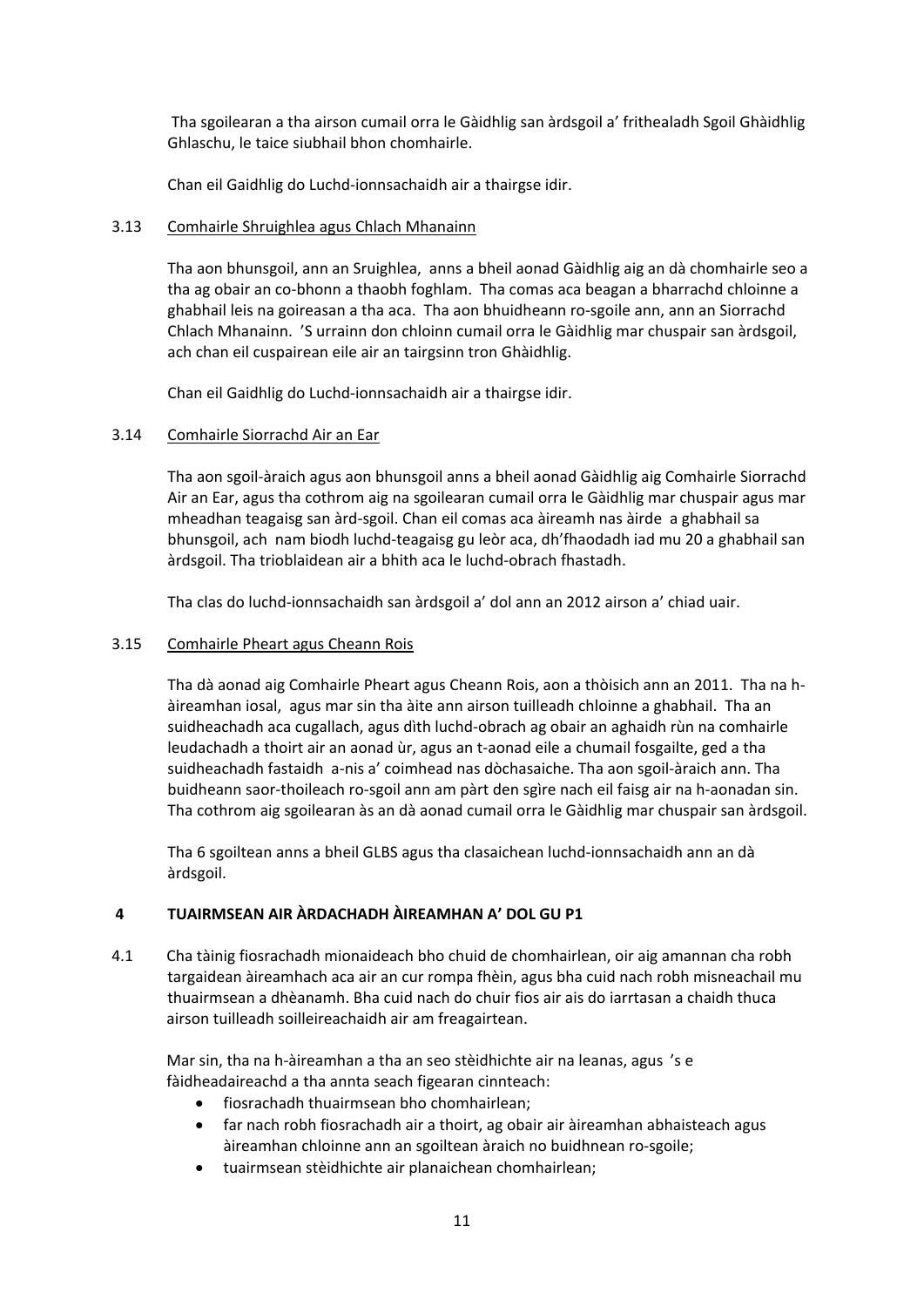beagan air a chur ri àireamhan le dòchas gun tig piseach ann an suidheachadh luchd‐ obrach, agus gum biodh tuilleadh air a dhèanamh a thaobh margaidheachd Foghlam tron Ghàidhlig, gu h‐ionadail agus gu nàiseanta.

# 4.2 Tuairmse 2013‐17 (A)

 Tha na h‐àireamhan gu h‐ìosal stèidhichte air maoineachadh mar a tha e an‐dràsta, ach a' gabhail a‐steach planaichean adhartachaidh.

| <b>Comhairle</b>       | 2013/14 | 2014/15 | 2015/16 | 2016/17 | 2017/18 |
|------------------------|---------|---------|---------|---------|---------|
| Aonghas                | 1       | 0       | 2       | 2       | 2       |
| Comh na Gaidhealtachd  | 145     | 150     | 150     | 155     | 155     |
| Comh nan Eilean Siar   | 108     | 100     | 118     | 125     | 130     |
| Dun Eideann            | 46      | 50      | 50      | 50      | 50      |
| Earra-Ghaidheal & Bòid | 30      | 30      | 30      | 30      | 30      |
| Glaschu                | 80      | 105     | 105     | 105     | 105     |
| Inbhir Chluaidh        | 5       | 5       | 5       | 5       | 5       |
| Obar Dheathain         | 4       | 4       | 4       | 5       | 5       |
| Peart & Ceann Rois     | 0       | 4       | 4       | 4       | 4       |
| Siorrachd Air an Ear   | 7       | 8       | 5       | 5       | 5       |
| Sd Dh-Breatainn an Ear | 7       | 9       | 9       | 10      | 11      |
| Sd Lannraig a Deas     | 25      | 16      | 9       | 16      | 9       |
| Sd Lannraig a Tuath    | 29      | 29      | 29      | 29      | 29      |
| Sruighlea              | 9       | 4       | 7       | 9       | 4       |
|                        | 496     | 514     | 527     | 550     | 544     |

# 4.3 Tuairmse 2013‐17 (B)

 Tha na h‐àireamhan anns a' chlàir seo stèidhichte air tomhais de dh'ionmhas a bharrachd a bhith ri fhaotainn, far a bheil àrdachadh an crochadh air sin, agus planaichean agus targaidean, leithid sgoiltean ùra, a' tighinn gu buil. 'S fhiach toirt fanear nach robh cuid de chomhairlean deònach tuairmsean stèidhichte air ionmhas neo‐chinnteach a thoirt seachad, air sgàth thrioblaidean eachdraidheil le cion luchd‐obrach. Cha robh iad a' meas iomchaidh a bhith dòchasach gun fhios an tigeadh planaichean leudachaidh gu buil. Bidh tuilleadh àrdachaidh an crochadh air soirbheachadh ann an iomairtean airson àireamhan luchd‐ teagaisg àrdachadh, agus dè cho soirbheachail 's a bhitheas iomairtean margaidheachd.

| <b>Comhairle</b>       | 2013/14 | 2014/15 | 2015/16 | 2016/17 | 2017/18 |
|------------------------|---------|---------|---------|---------|---------|
| Aonghas                | 2       | 2       | 2       |         |         |
| Comh na Gaidhealtachd  | 145     | 165     | 177     | 190     | 195     |
| <b>Comhairle</b>       | 2013/14 | 2014/15 | 2015/16 | 2016/17 | 2017/18 |
| Comh nan Eilean Siar   | 110     | 100     | 118     | 125     | 130     |
| Dun Eideann            | 46      | 50      | 50      | 50      | 50      |
| Earra-Ghaidheal & Boid | 30      | 30      | 30      | 35      | 35      |
| Glaschu                | 80      | 105     | 105     | 105     | 105     |
| Inbhir Chluaidh        | 5       | 5       | 5       | 5       | 5       |
| Obar Dheathain         | 7       | 7       | 7       | 7       | 8       |
| Peart & Ceann Rois     | 5       | 5       | 5       | 5       | 5       |
| Siorrachd Air an Ear   | 7       | 8       | 5       | 5       | 5       |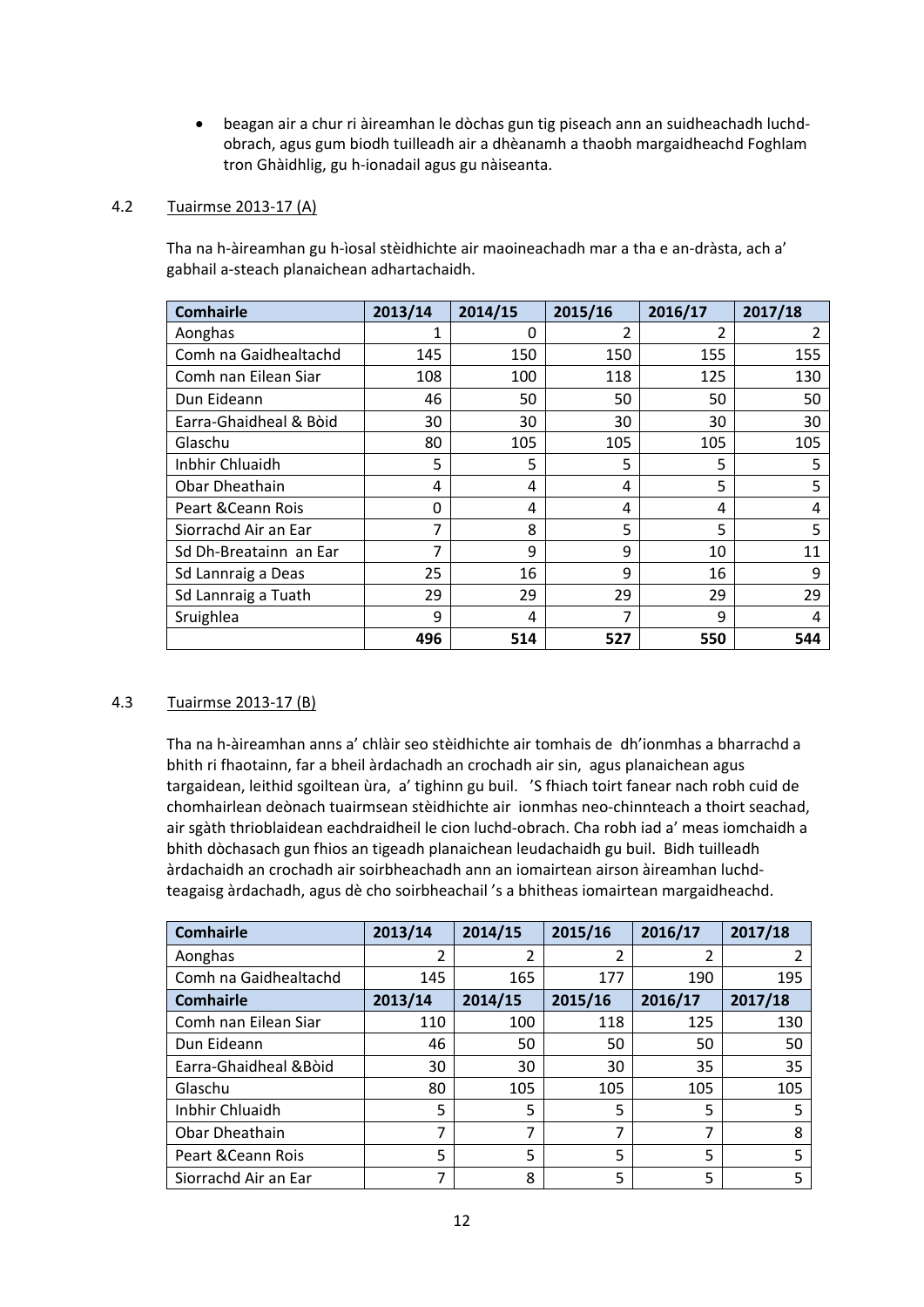| Sd Dh-Breatainn an Ear |     | 14  | 14  | 16  |     |
|------------------------|-----|-----|-----|-----|-----|
| Sd Lannraig a Deas     | 25  | 30  | 25  | 28  | 1 O |
| Sd Lannraig a Tuath    | 30  | 40  | 40  | 40  |     |
| Sruighlea              |     |     |     |     |     |
|                        | 508 | 570 | 592 | 624 | 629 |

# **5 FEUMALACHDAN AIRSON ÀRDACHADIDH AGUS LEUDACHAIDH.**

 Cha robh cuid de chomhairlean ro dheònach feumalachdan leudachaidh a shonrachadh no tuairmsean chosgaisean a dhèanamh, ged a dh'ainmich cuid feumalachdan eadar luchd‐ obrach, togalaichean, goireasan eile agus comhdhàil. Ged as urrainn figearean a thoirt mu chosgaisean luchd‐obrach, cha ghabh sin a dhèanamh le cinnt a thaobh thogalaichean, oir tha cosgaisean gu math eadar‐dhealaichte bho àite gu àite, a rèir meud na h‐obrach a bhitheas ri dhèanamh. Bha an fheadhainn a thug fiosrachadh na bu mhionaidiche aig ìre nas adhartaiche nan ro-innleachdan leudachaidh, agus b' urrainn dhaibh a bhith na bu chinntiche mu fheumalachdan. Seo na planaichean a tha aig ìre adhartach, agus tomhais de dh'fhiosrachadh air feumalachdan na tha san amharc.

| <b>Comhairle</b> | Planaichean                                                                                                                                                        | Feumalachdan                             | Cosgais                                                                                                                                                    |
|------------------|--------------------------------------------------------------------------------------------------------------------------------------------------------------------|------------------------------------------|------------------------------------------------------------------------------------------------------------------------------------------------------------|
| Comhairle na     | Aonad ùr: Inbhir                                                                                                                                                   | Luchd-teagaisg                           | £40173 airson tidsear                                                                                                                                      |
| Gaidhealtachd    | Theòrsa                                                                                                                                                            |                                          |                                                                                                                                                            |
|                  | Sgoiltean Ghaidhlig: An<br>Gearastan; Port Righ<br>Leudachadh: Bunsgoil<br>Ghaidhlig Inbhir Nis.<br>Roinn ùr Gàidhlig an<br>Ardsgoil Rìoghail Inbhir<br><b>Nis</b> | Luchd-taice<br>Togalaichean<br>Comhdhail | Aig an ìre seo chan eil<br>àireamhan/cosgaisean<br>mu choinneimh nam<br>feumalachdan, oir tha<br>obair fharsaing a' dol<br>a thaobh na ghabhas<br>dèanamh. |
| Dun Eideann      | Sgoil ùr a' fosgladh                                                                                                                                               | Sgoil ath-                               | Airgead calpa air                                                                                                                                          |
|                  | Lùnastal 2013, agus                                                                                                                                                | sgeadaichte.                             | fhaotainn.                                                                                                                                                 |
|                  | dòchas dà chlas a ruith                                                                                                                                            | Ceithir puist ùra a                      | A' chomhairle fhèin a'                                                                                                                                     |
|                  | air gach bliadhna - P1-                                                                                                                                            | dhìth.                                   | seasamh cosgais                                                                                                                                            |
|                  | 7.                                                                                                                                                                 |                                          | luchd-teagaisg.                                                                                                                                            |
| Earra Ghaidheal  | Aonad ur: Dun                                                                                                                                                      | Chan eil fiosrachadh                     | Cha tugadh                                                                                                                                                 |
| is Bòid          | Omhainn                                                                                                                                                            | air a thoirt mu                          | fiosrachadh mu                                                                                                                                             |
|                  | Sgoil-araich as ùr                                                                                                                                                 | fheumalachdan.                           | chosgaisean.<br>£80346 airson 2                                                                                                                            |
|                  |                                                                                                                                                                    |                                          | thidsear.                                                                                                                                                  |
| Comhairle        | Planaichean                                                                                                                                                        | Feumalachdan                             | Cosgais                                                                                                                                                    |
| Glaschu          | Sgoil Ghaidhlig:                                                                                                                                                   | Togalach ath-                            | Tha ionmhas calpa air                                                                                                                                      |
|                  | Pollokshields                                                                                                                                                      | sgeadaichte.                             | a chomharrachadh fa                                                                                                                                        |
|                  |                                                                                                                                                                    | Luchd-obrach                             | chomhair na sgoil ùr.                                                                                                                                      |
|                  |                                                                                                                                                                    |                                          | Bidh feum air taice                                                                                                                                        |
|                  |                                                                                                                                                                    |                                          | bho Thabhartasan                                                                                                                                           |
|                  |                                                                                                                                                                    |                                          | Sonraichte nuair a                                                                                                                                         |
|                  |                                                                                                                                                                    |                                          | thòisichear a' fastadh                                                                                                                                     |
|                  |                                                                                                                                                                    |                                          | luchd-obrach, gus an                                                                                                                                       |
|                  |                                                                                                                                                                    |                                          | ruig an sgoil an ìre                                                                                                                                       |
|                  |                                                                                                                                                                    |                                          | anns am bi per capita                                                                                                                                      |
|                  |                                                                                                                                                                    |                                          | gu leòr airson a                                                                                                                                           |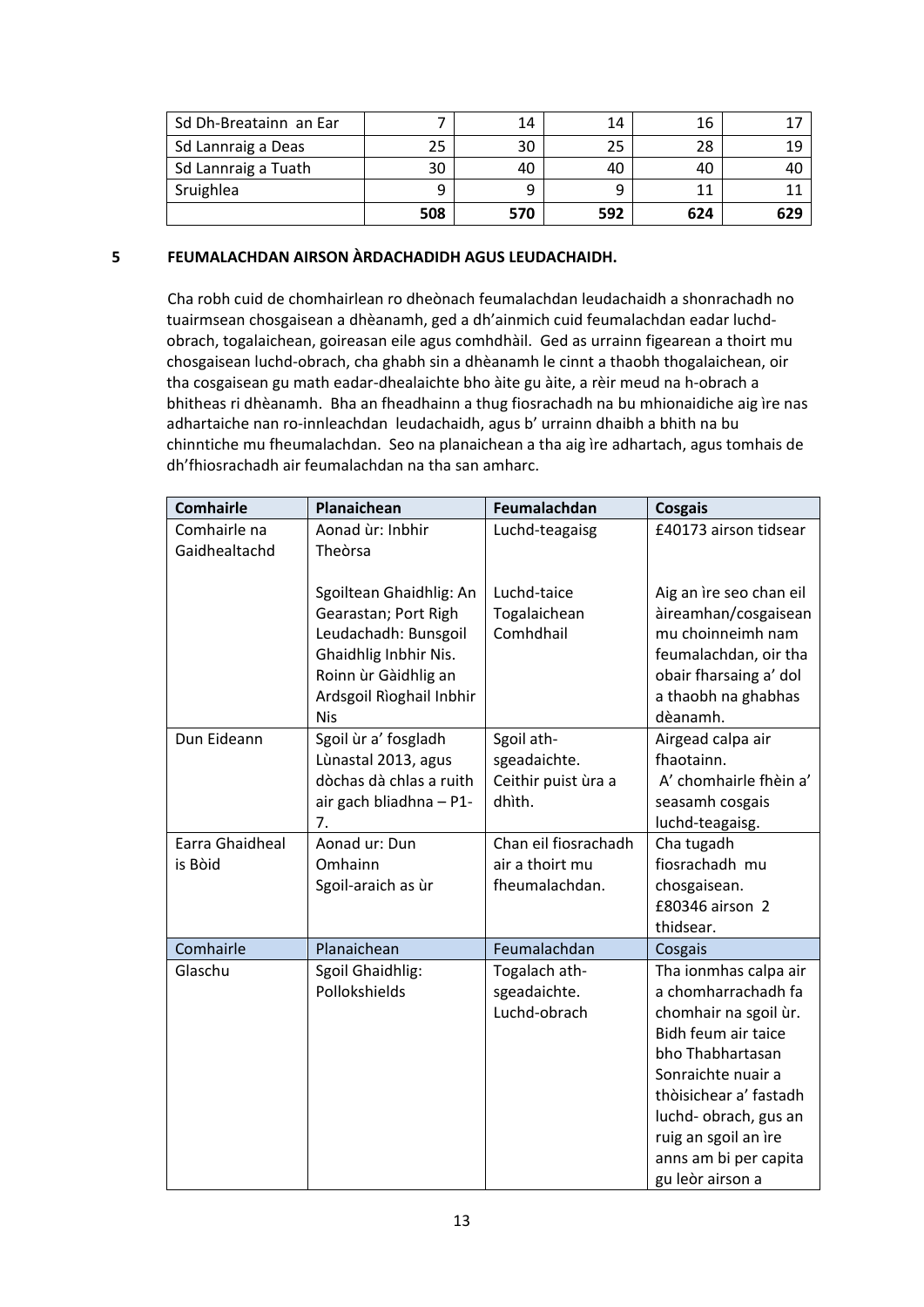|                  |                         |                     | cumail a'dol.          |
|------------------|-------------------------|---------------------|------------------------|
| Lannraig-a-Tuath | Aonad ùr: taobh deas    | Aon Priomh          | £40173x 2 airson       |
|                  | na roinne               | Thidsear agus dà    | luchd-teagaisg;        |
|                  |                         | thidsear nuair a    | £49704 airson Prìomh   |
|                  |                         | bhitheas an t-aonad | Thidsear               |
|                  |                         | aig làn neart.      |                        |
|                  |                         |                     |                        |
|                  |                         | Leasachadh          |                        |
|                  |                         | togalaich           | £20,000                |
| Dun Bhreatainn   | Nam biodh tuilleadh     | 1 tidsear           | £40173 airson tidsear. |
| an Ear           | ionmhas ri fhaotainn    | 1 neach-taice.      | £16000 airson neach-   |
|                  | b' urrainn leudachadh   | Comhdhail           | taice.                 |
|                  | air an àireamh          |                     |                        |
|                  | chloinne.               |                     |                        |
|                  | Tidsear airson Gàidhlig |                     |                        |
|                  | Luchd-ionnsachaidh      |                     | £40173                 |
|                  | san àrdsgoil.           |                     |                        |
| Comhairle nan    | Leudachadh an % a'      | Ro-innleachdan an-  | Air taobh a-staigh     |
| Eilean Siar      | taghadh Foghlam tron    | sàs airson          | ionmhas na Comhairle   |
|                  | Ghàidhlig. (Bho 30% an  | leasachadh.         |                        |
|                  | toiseach gu 55% agus    |                     |                        |
|                  | 70% an deidh sin.       |                     |                        |

# **6 A' TARRAING CLANN A‐STEACH GU FOGHLAM TRON GHÀIDHLIG.**

6.1 Tha an suidheachadh o chionn bhliadhnachan a' sealltainn gum faod deagh rùn a bhith aig comhairlean mun Ghàidhlig, agus gum faod iad a bhith a' dèanamh an dìchill gus àireamhan àrdachadh, ach nach eil sin fhèin gu leòr airson an t‐àrdachadh a thoirt gu buil. A dh'aindeoin sin, chan eil e na iongantas gur e na comhairlean as motha tha a' feuchainn de dh'innleachdan airson teachdaireachd mu bhuannachdan dà‐chànanas a lìbhrigeadh as soirbheachaile ann a bhith a' togail àireamhan. Tha pàrantan a bhith gu dian a' putadh airson leudachadh a' toirt toradh cuideachd.

# 6.2 Aithisg Luchd‐sgrùdadh 2011

Tha aithisg Luchd‐sgrùdaidh na Banrigh airson Foghlam, a chaidh fhoillseachadh san Ogmhios 2011 : Gaelic education: Building on the successes, addressing the barriers, a' togail phuingean mar a leanas:

- gu bheil soirbheachadh ann nuair a tha co-obrachadh eadar pàrantan agus luchdteagaisg, agus nuair a tha taice dhaibh bho sgoiltean agus ùghdarrais
- cho fìor chudromach 's a tha an dòigh anns a bheil ceannardan sgoile agus comhairlean a' dèanamh an dleastanais;
- cho do-sheachainte feumail 's a tha e a bhith a' cumail fiosrachaidh mu bhuannachdan agus cothroman dà‐chànanais ri pàrantan ann an dòighean leantainneach;
- cho deatamach 's a tha e gum bi goireasan ro‐sgoile, aig ìrean *Pàrant is Pàiste, Cròileagan* agus *Sgoil‐àraich* air an leudachadh airson a' chiad blasad a thoirt do chloinn den chànan.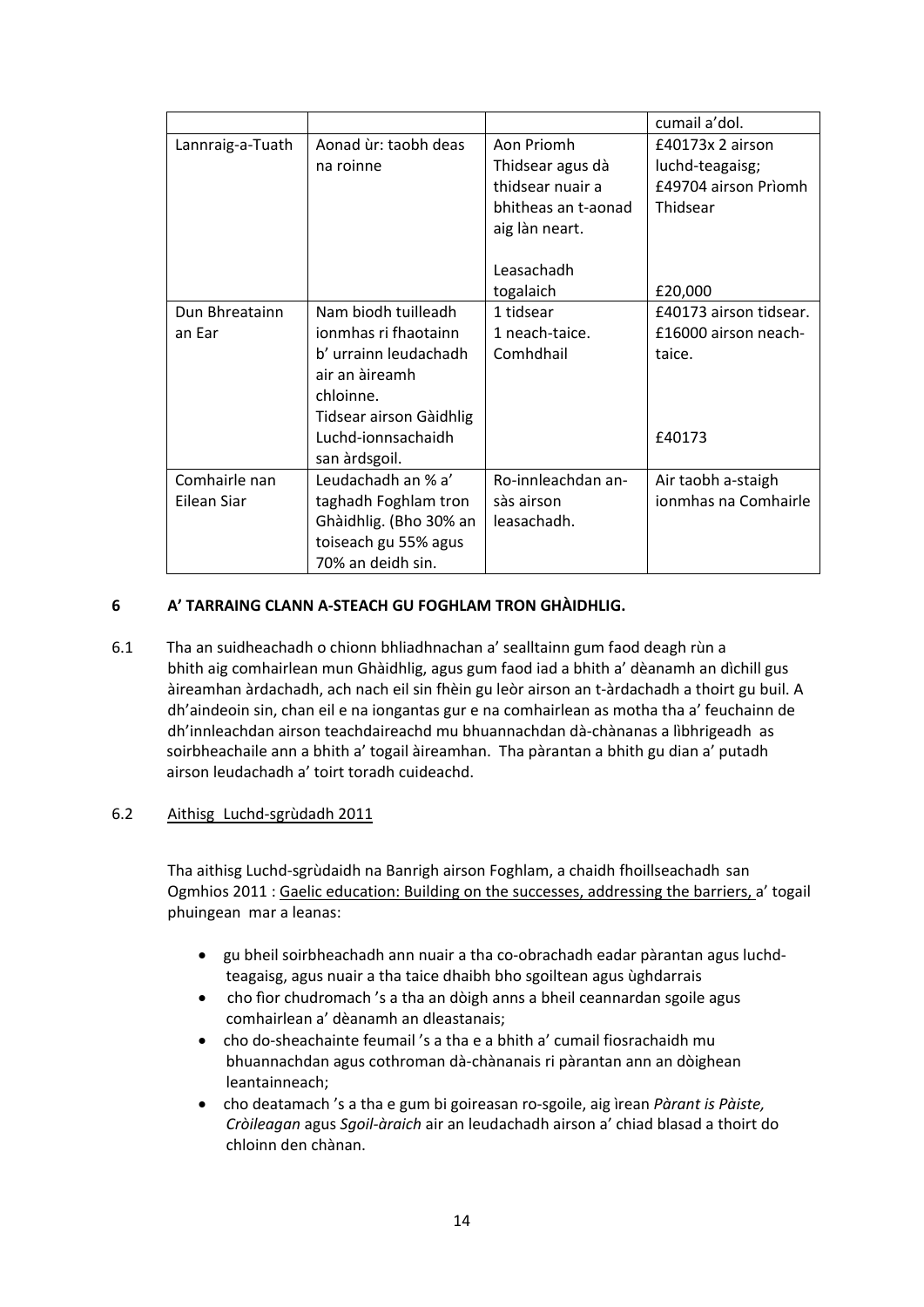## 6.3 Dòighean margaidheachd agus taice

Tha an aithisg ainmichte an 6.1 gu h‐àrd ag innse cho riatanach 's a tha e a bhith a' dèanamh cinnteach gu bheil pàrantan làn‐fhiosrach mu bhuannachdan Foghlam tron Ghàidhlig. Tha comhairlean a' dèanamh seo ann an caochladh dhòighean, mar a sheall freagairtean nan ceisteachan.

Tha grunnan innleachdan gan cleachdadh le ùghdarrais agus bha an fheadhainn bu shoirbheachaile a' cleachdadh a' mhòr‐chuid de na leanas:

- bileagan fiosrachaidh;
- **•** làithean fosgailte;
- Gàidhlig a' nochdadh ann am fiosrachadh clàraidh;
- làithean fiosrachaidh agus làithean/gnìomhan fealla‐dhà;
- sanasan an àitean poballach;
- sanasan anns na meadhanan /brathan naidheachd;
- fiosrachadh air làraich‐lìn;
- ceanglaichean eadar ro-sgoil agus bunsgoil.

 Tha Comhairle na Gàidhealtachd agus Comhairle nan Eilean Siar le chèile a' cur litir bho Stiùiriche an Fhoghlaim gu pàrantan ro àm clàraidh, An co‐bhonn le Comann na Gàidhlig tha id a' fastadh oifigear pàirt‐ùine airson margaidheachd, eadar tadhal bhuidhnean ro‐sgoil, agus a' cur air dòigh làithean agus gnìomhan feall‐dhà agus fiosrachaidh. Anns na ceithir bliadhna mu dheireadh, le aonta Bòrd na Slàinte tha iad air a bhith a' toirt pasgan le fiosrachadh agus tiodhlacan do phàrantan gach leanabh a tha air a bhreith sna h‐eileanan. Tha seo fo stiùir an oifigeir pàirt‐ùine.

 Cha mhòr nach tuirt a h‐uile comhairle gun robh fiosrachadh air na làraich‐lìn aca, ach ged a bha cuid de na làraich sin a bha fìor mhath, agus a' toirt deagh fhiosrachadh mu bhuannachdan dà‐chànanais, cha robh am fiosrachadh daonnan furasta a lorg. 'S e raon a tha seo anns am faodadh comhairlean mòran a bharrachd a dhèanamh, oir ge bith dè tha duine a' lorg san la‐an‐diugh, tha duine a' coimhead an toiseach air an eadar‐lìon. Bha an t‐ eadar‐dhealachadh bu mhotha cuideachd ri fhaicinn air làraich‐lìn nan sgoiltean fhèin, far an robh cuid a' toirt deagh àite don Ghàidhlig, agus cuid eile nach robh mòran ach ag ainmeachadh gu bheil Gàidhlig san sgoil.

 Feumaidh comhairlean agus sgoiltean sgur a chleachdadh am facal "mainstream" airson Foghlam tron Bheurla, a tha a' nochdadh air cuid de làraich‐lìn, oir tha am facal a' toirt teachdaireachd gu bheil rudeigin neònach mun Ghàidhlig. Chan eil e a' nochdadh cho tric 's a b'abhaist, ach tha e fhathast ann. Far a bheil an dà shlighe san sgoil bu chòir a bhith a' cleachdadh "sruth Beurla" agus "sruth Gàidhlig", no rudeigin coltach ri sin.

 A thuilleadh air cho cudromach 's a tha obair chomhairlean ann am margaidheachd, tha aithisg an Luchd‐Sgrùdaidh cuideachd a' toirt àite bunaiteach do cheannardan‐sgoile anns an iomairt margaidheachd. Far a bheil ceannardan‐sgoile gu dìcheallach a' moladh Foghlam tron Ghàidhlig do phàrantan, agus a' cur Gàidhlig aig cridhe obair na sgoile, tha a bhuil ri fhaicinn mar as trice. Tha ceannard‐sgoile a tha taiceil air leth cudromach ann an suidhichidhean far a bheil an t‐aonad Gàidhlig beag, agus far am faod tidsearan – aig amannan tidsearan òga – a bhith a' faireachdainn air an iomall an da chuid san sgoil fhèin agus fada bho thidsearan Gàidhlig eile. Tha cuid de thidsearan air fulang naimhdeas agus tàire bho luchd‐obrach Beurla anns an sgoil, agus tha seo na dhì‐mhisneachadh dhaibh. Air an làimh eile, tha tomhais de dh'fhiosrachadh air nochdadh gu bheil cuid de sgoiltean a'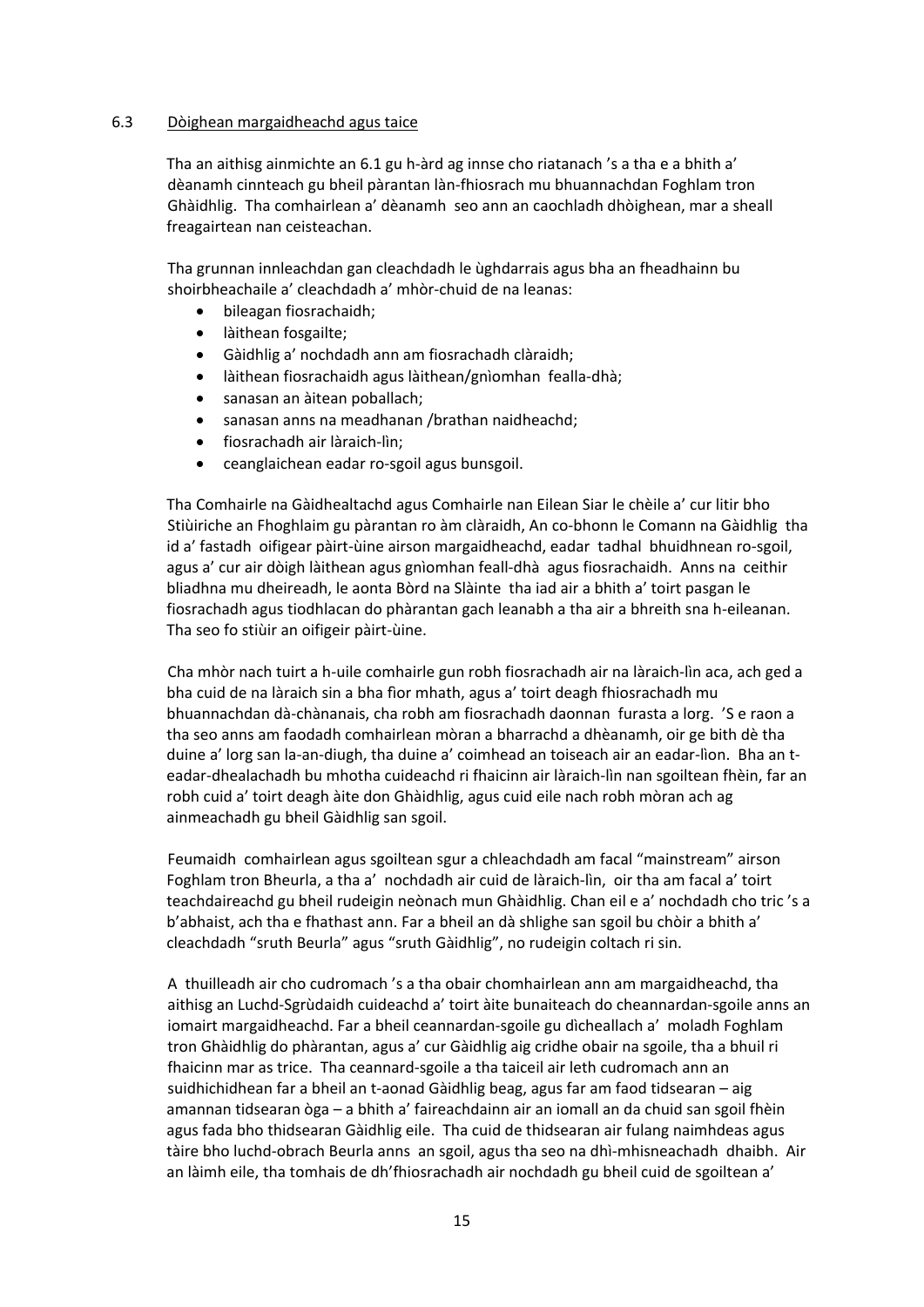faireachdainn gum faodadh a' chomhairle aca a bhith a' dèanamh barrachd airson inbhe na Gàidhlig àrdachadh san sgìre.

 Chan eil teagamh nach eil soirbheachadh ann an àireamhan ann an aonad/sgoil na dhòigh cumhachdach margaidheachd dhe fhèin, agus cuideachd far a bheil spionnadh bho phàrantan a' cur ìmpidh air comhairlean airson tuilleadh leasachaidh, tha sin a' tàladh tuilleadh phàrantan a‐steach.

 Tha e furasta fhaicinn gu bheil sgoiltean Gàidhlig ann am bailtean mòra soirbheachail agus gu bheil iad dhiubh fhèin nan tarraing do phàrantan. Bitear an dòchas gum bi sgoiltean Gaidhlig ann an àiteachan nas lugha a cheart cho tarraingeach. Anns na h-Eileanan an Iar, tha rannsachaidhean agus co‐chomhairleachadh a measg phàrantan barrachd air aon uair air togail nach eil miann aca air sgoil Ghàidhlig, agus iad a' faicinn cunnart sgaraidh ann an coimhearsnachdan beaga. Nuair a tha sgoil ionadail le deagh chliù ann, a tha a' tairgsinn Foghlam tron Ghàidhlig, agus a tha ann an togalach ùr no togalach a tha ann an deagh staid, chan eil iad a' faicinn adhbhar a dhol seachad oirre. Dh'fheuch a' Chomhairle ann an 2008 ri sgoiltean far an robh aonadan fallain a thionndadh nan sgoiltean Gàidhlig a‐mhàin, ach bha a' choimhearsnachd fada an aghaidh seo, agus cuid dhiubh sin aig an robh clann anns an aonad Gàidhlig. Ach, ann an cuid de na sgoiltean sin, cha deach clann taobh na Beurla on uair sin, agus chan eil fhios nach do rinn na h‐argamaidean a chuireadh air adhart às leth na Gàidhlig feum a thaobh margaidheachd. Tha na sgoiltean sin a‐nis a' tairgsinn clàradh Gàidhlig a‐mhàin. Faodar uaireannan an ceann‐uidhe a ruighinn tro sheòltachd seach sparradh.

 A thuilleadh air cho feumail 's a tha margaidheachd dheth fhèin, tha iomairtean eile a' dol a tha nan taice do mhargaidheachd. Tha cuid de chomhairlean, uaireannan an co‐bhonn le buidhean Gàidhlig eile, a' cur iomairtean air chois mar thaice do phàrantan aig nach eil Gàidhlig: iomairtean leithid clasaichean do phàrantan, taice le obair dachaigh, agus taice air‐ loidhne nam measg. As aonais an fhiosrachaidh a tha pàrantan a' faighinn agus an taice tha ann dhaibh an uair a nì iad an taghadh, chan eil teagamh sam bith nach biodh na h‐ àireamhan mòran nas ìsle na tha iad.

#### 6.4 Bacaidhean air àrdachadh

Tha pàrantan, feadhainn le Gàidhlig, agus feadhainn gun an cànan, a tha air leth toilichte airson an taghadh a rinn iad nuair a ròghnaich iad Foghlam tron Ghàidhlig don cuid chloinn. Tha feadhainn eile nach gabh an tàladh: feadhainn dhiubh a chuireas an clann do chròileagan no sgoil‐àraich Gàidhlig mur eil ullachadh Beurla faisg orra, ach nach tagh foghlam Gàidhlig sa bhunsgoil.

Chaidh fiosrachadh fhaotainn tro cheisteachain agus ann an còmhraidhean ri oifigearan chomhairlean agus oifigearan buidhnean Gàidhlig mu thrioblaidean an luib a bhith a' lìbhrigeadh Foghlam tron Ghàidhlig. Tha na puingean bu trice a dh'èirich gu h‐ìosal.

Gainnead agus comasan luchd‐obrach

Tha duilgheadas le luchd‐teagaisg fhastadh agus a ghleidheadh na thrioblaid anns a' chuid as motha de na h‐àiteachan anns nach eil mòran gluasad agus far a bheil àireamhan a' crìonadh. Tha seo fior mu chomhairlean aig nach eil ach aon aonad, ach cuideachd chithear an aon thrioblaid ann an comhairlean aig a bheil grunnan aonadan agus aig a bheil deagh chliù a thaobh na Gàidhlig, gu h‐àraidh mar as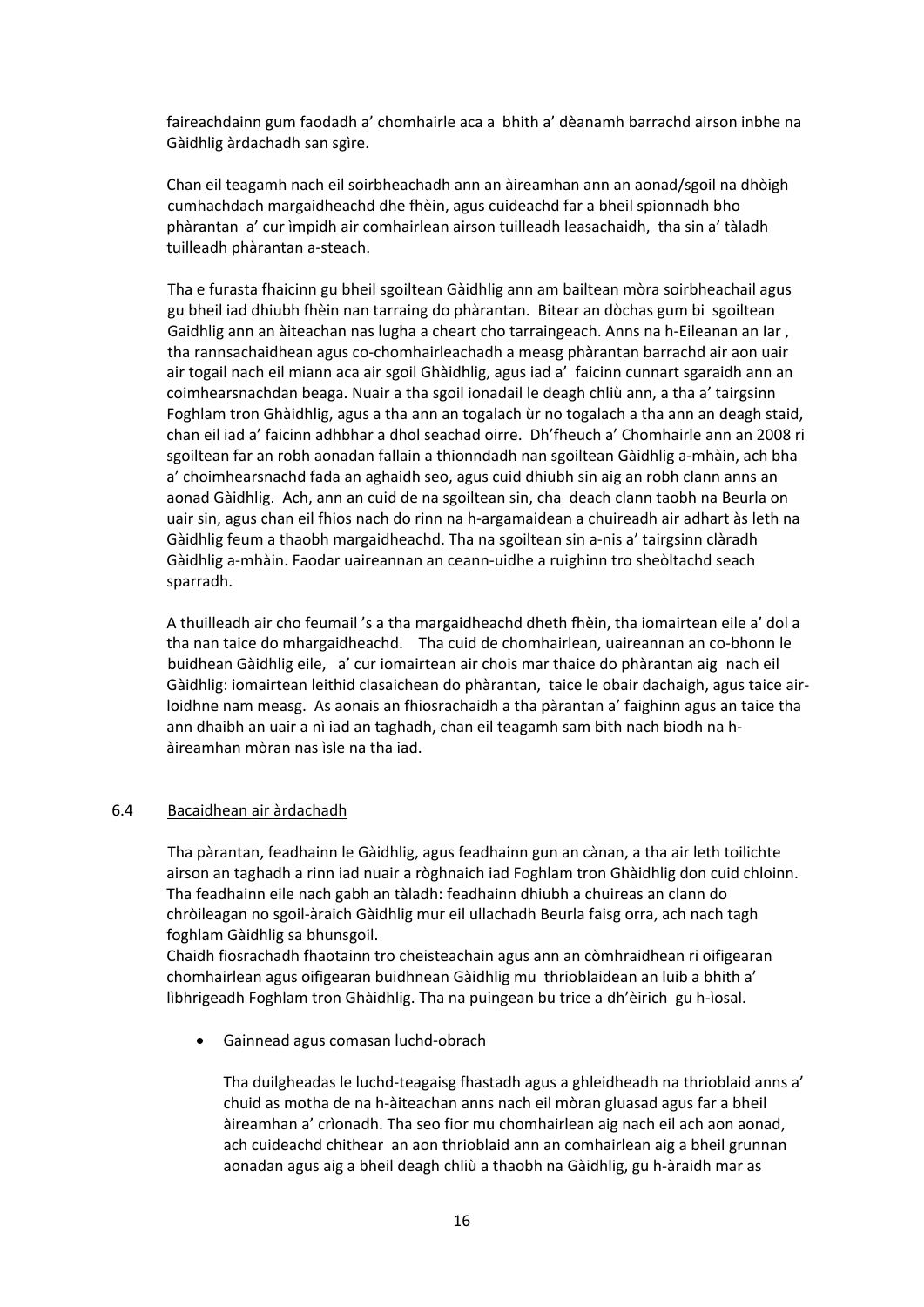iomallaiche an t‐àite. Tha gainnead ann an cuid de dh'àiteachan cuideachd ann an luchd‐obrach eile, leithid luchd‐taice, a dh'fheumar airson foghlam Gàidhlig a lìbhrigeadh an dà chuid ann aig ìre ro‐sgoil agus bunsgoil.

 Tha gainnead luchd‐obrach na fhior arrasbacan agus ag adhbhrachadh gu bheil pàrantan a' call am misneachd mu chlann a chur taobh na Gàidhlig. Tha sin a' lùghdachadh àireamhan, agus a' dèanamh suidheachadh an aonaid cugallach. Tha beagan eisimpleirean cuideachd ann far a bheil uallaichean air èirigh a measg phàrantan mu sgilean agus comasan luchd‐teagaisg, a thaobh cànan no liut teagaisg. Nuair tha a leithid sin ag èirigh tha e a' toirt buaidh air taghadh nam pàrantan, agus uaireannan ag adhbhrachadh clann a bhith gan toirt a‐mach à Foghlam tron Ghàidhlig.

Ag iompachadh phàrantan

 Uaireannan, a dh'aindeoin strì agus dìcheall a' sgaoileadh fiosrachaidh mu bhuannachdan slighe na Gàidhlig, tha e do‐dhèante cuid de phàrantan iompachadh. Tha sgrùdadh a rinn Comhairle nan Eilean Siar ann an 2012 a measg phàrantan nach do thagh Foghlam tron Ghàidhlig a' togail nan adhbharan a nochd bho phàrantan airson a dhol taobh na Beurla. Chaidh freagairtean fhaighinn bho 95 de phàrantan, agus bha 18 den chloinn air a bhith ann an sgoil‐àraich no buidheann saor‐thoileach Gàidhlig.

- chan eil Gàidhlig san teaghlach;
- uallaichean a thaobh dìth comas cuideachaidh le obair dachaigh;
- bu chòir do Ghàidhlig a bhith air a theagasg mar chuspair anns an t‐sruth Bheurla;
- b'fheàrr leinn i/e a bhith ann an clas nas motha;
- 's fhearr leinn Beurla;
- cha robh Foghlam tron Ghàidhlig anns an sgoil as fhaisge oirnn, 's cha robh sinn airson a dhol seachad air an sgoil sin;
- duilgheadasan ionnsachaidh aig an leanabh;
- chan eil Gàidhlig againn 's chan eil sinn airson an cànan ionnsachadh co dhiubh;
- chan eil ùidh aig an leanabh sa Ghàidhlig;
- smaoinich mi air ach bha an còrr den teaghlach na aghaidh;
- ged a tha Gàidhlig againn anns an dachaigh tha mi nas riaraichte i a bhith ag ionnsachadh tron Bheurla;
- chan eil mi a' faicinn dè am feum a bhiodh ann airson am beatha no airson dreuchdan;
- 's e Gàidhlig ciad chànan an leanaibh againn, agus 's urrainn dhuinn sgilean Gàidhlig a thoirt air adhart san dachaigh, ach 's e Beurla as feumaile airson foghlam agus saoghal obrach.

 Chì sinn an sin adhbharan a tha air a bhith a' dol bho thùs gnothaich, agus sin ann an suidheachadh far a bheil mòran air a dhèanamh a thaobh margaidheachd, agus far a bheil mòran taice air a thoirt do phàrantan aig nach eil Gàidhlig.

 Tha e inntinneach na freagairtean seo a choimeas ri freagairtean air ceisteachain a chaidh a thoirt, mar phàirt den lèirmheas seo, do sgoilearan an Sgoil MhicNeacail, Steòrnabhagh. Bha ceisteachain fa leth ann do chlasaichean Gàidhlig agus do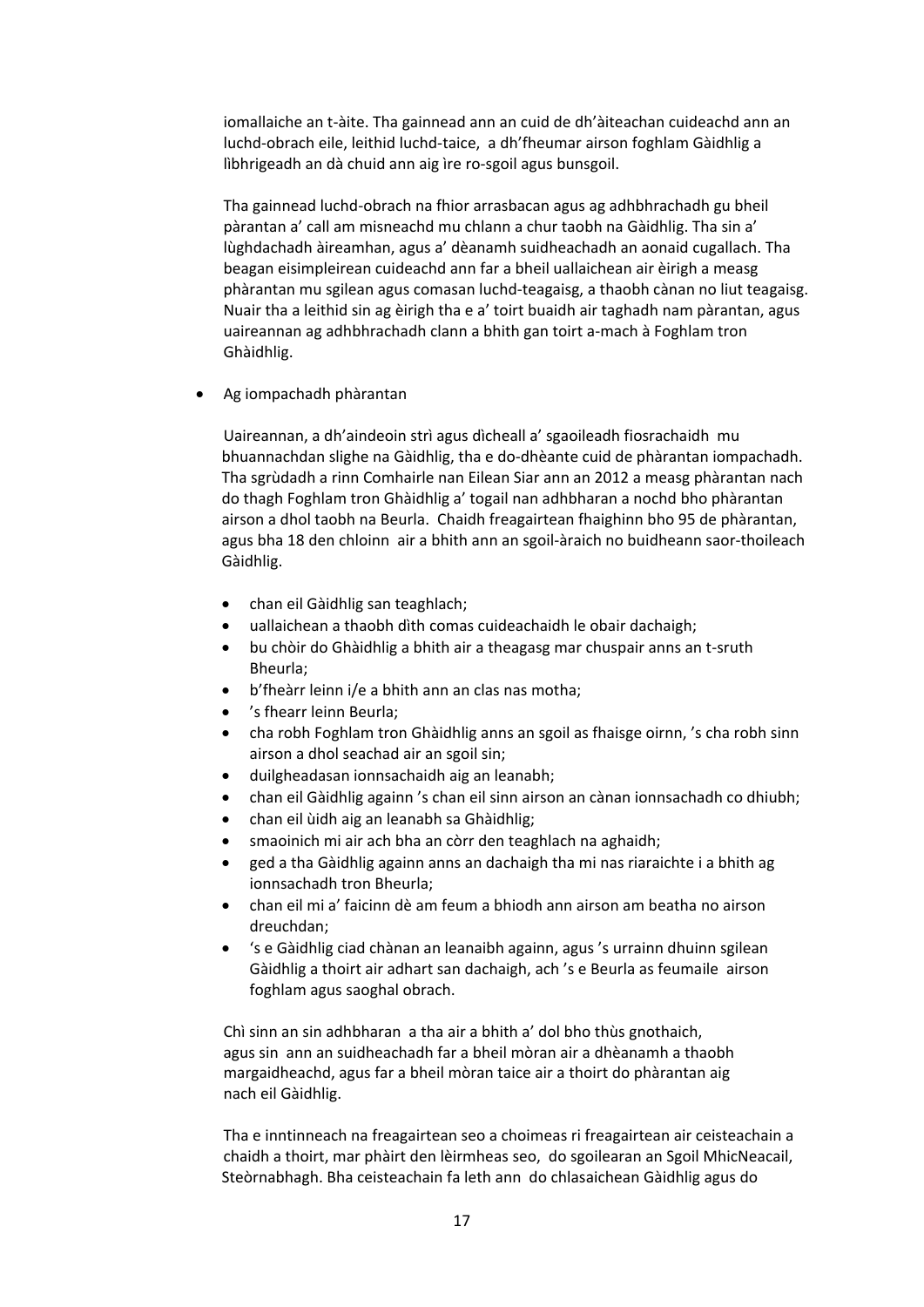chlasaichean luchd‐ionnsachaidh. Bha fileantaich uile taingeil gun d' fhuair iad foghlam tron Ghàidhlig, agus thug iad adhbharan toinisgeil airson sin, ach bha aithreachas air 69% den luchd‐ionnsachaidh nach d' fhuair iad cothrom air fileantachd a ruighinn aig ìre bunsgoil air sgàth taghadh am pàrantan. 'S fhiach teachdaireachdan mar sin an sgaoileadh.

Aireamhan iosal san sgìre

 Far a bheil an t‐àireamh chloinne ann an sgìre‐sgoile ìosal, agus far nach bi ach àireamh glè bheag a' tighinn a‐steach gach bliadhna, chan eil an t‐aonad a' fàs, agus tha e uaireannan doirbh do phàrantan aon leanabh a' sgaradh bho cho‐aoisean airson a dhol taobh na Gàidhlig. Tha cuid de sgoiltean ann far an robh aonad fallain, ach far a bheil an t‐àireamh chloinne air crìonadh gu mòr, agus far am faicear na h‐ àireamhan a' dol don Ghàidhlig a' dol suas agus sìos. Tha e na mhisneachd corra àite fhaicinn far a bheil seo air obrachadh chum math na Gàidhlig, agus a tha a‐nis gu tur Gàidhlig. Tha eisimpleirean ann cuideachd de bhith a' cur sgoil‐àraich agus tràth bhliadhnaichean còmhla far a bheil àireamhan ìosal, airson spionnadh ath‐ nuadhachaidh a thoirt do dh'aonad.

Leantainneachd

 Mar a tha na cunntais ann an earrann 3 gu h‐àrd ag ainmeachadh, tha uireasbhaidhean leantainneachd, bho ro‐sgoil gu bunsgoil 's gu àrdsgoil na chùis a dh'fheumas a leasachadh. Tha e nas tarraingiche do mhòran phàrantan ma tha fhios aca gu bheil cothrom aig clann a bhith an‐sàs ann an Gàidhlig tron sgoil gu lèir. Tha obair a dhìth a thaobh luchd‐ionnsachaidh, mar a thèid beachdachadh air ann an Earrann 8 gu h‐ìosal, ach a thaobh clann a tha air a thighinn tro Foghlam tron Ghàidhlig, tha fhios gun dèan iad an t‐adhartas as fheàrr sa chànan ma tha iad ga chleachdadh ann an raon cho farsaing 's a ghabhas, ach tha gainnead luchd‐teagaisg agus àireamhan ìosal sgoilearan a' ciallachadh nach eil an suidheachadh ann an àrd‐ sgoiltean cothromach air feadh na dùthcha. Tha a' chuid mhòr de na comhairlean a tha a' tairgsinn foghlam tron Ghàidhlig san àrdsgoil a' dèanamh an dìchill gu leudachadh air cuspairean a theagasg tron Ghàidhlig, ach chan eil e an còmhnaidh comasach tidsearan le Gàidhlig fhaighinn airson puist a lìonadh. Tha an cùrsa Streap air a bhith feumail ann a bhith ag ullachadh tidsearan a tha mu thràth ann an sgoiltean gus teagasg tron Ghàidhlig. Tha cùrsa aig astar air a bhith air a chleachdadh gu soirbheachail ann an Cruinn‐Eolas, agus le adhartasan ann an teicneolas, dh'fhaodadh dòighean ùra electronaigeach a bhith air an cur gu feum airson taice do sgoilearan ann an àiteachan le àireamhan ìosal, agus far nach eil coltas gum bi cuspairean gan teagasg anns an sgoil fhèin.

 A thaobh Gàidhlig mar chuspair, tha an dòigh anns a bheil an curraicealam air a lìbhrigeadh ann an cuid de dh'àiteachan na arrasbacan, nuair a tha aig sgoilearan ri taghadh a dhèanamh eadar Gàidhlig agus cànan eile. Tha àiteachan far a bheil cothrom air a bhith aig sgoilearan thar iomadh bliadhna dà chànan a thuilleadh air Beurla a dhèanamh sa chiad dà bhliadhna den àrdsgoil, mar a chithear an earrann 3 gu h‐àrd. Tha GLBS air sin a thoirt a‐steach do bhunsgoiltean cuideachd, ged a tha an aithisg HMI a tha air ainmeachadh an earrann 6 gu h‐àrd a' toirt luaidh air mi‐ chothromachd o sgoil gu sgoil. Tha iomairt nàiseanta ann a‐nis anns an **Ro**‐ **innleachd 1+ 2 chànan**, a tha a' moladh gun seall sgoiltean ri dà chànan a bharrachd air Beurla a thoirt do sgoilearan aig an ìre Foghlam Farsaing Coitcheann den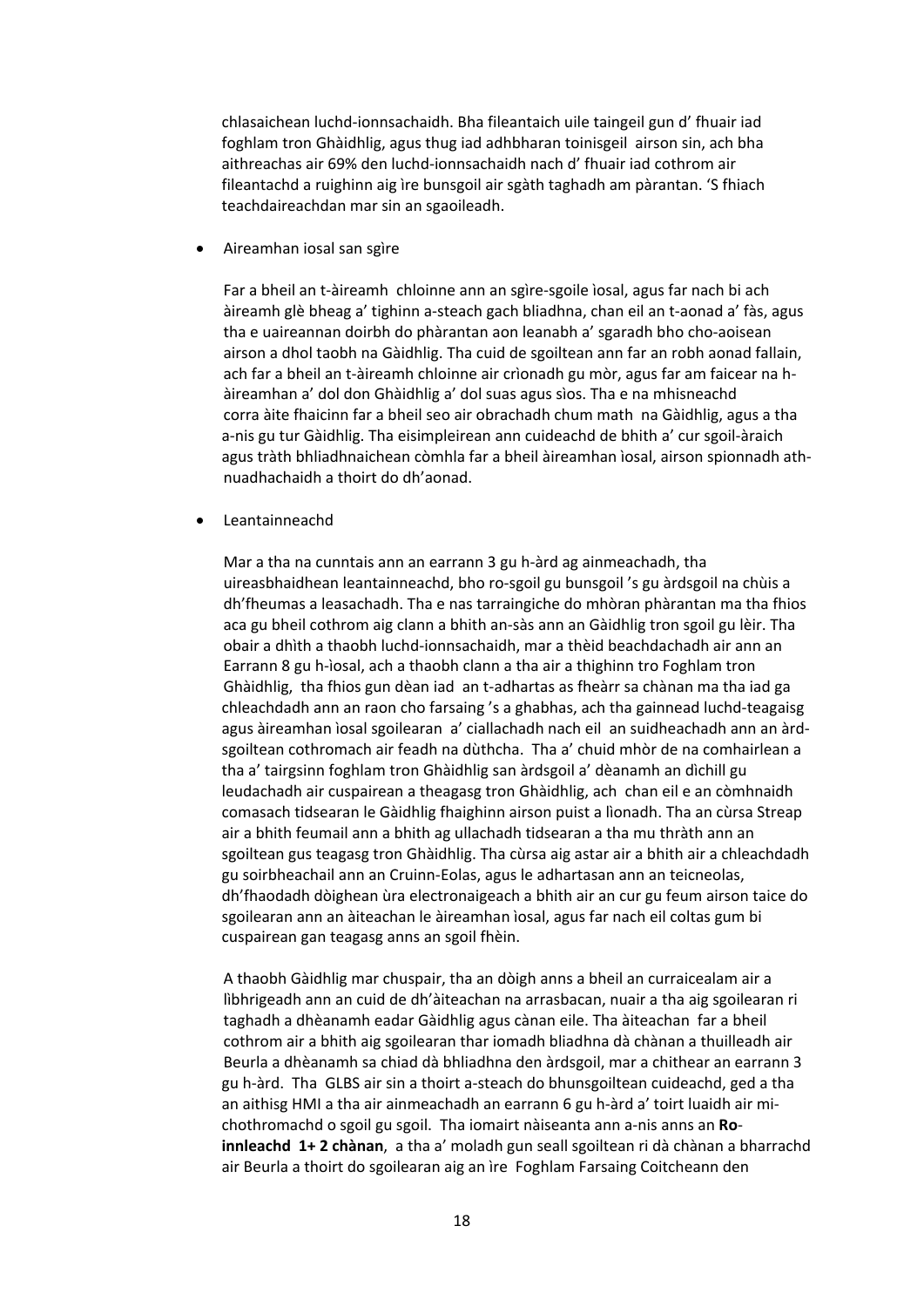Churraicealam airson Sàr‐mhaitheas. Feumaidh Gaidhlig a bhith air a chur air adhart gu làidir san iomairt seo.

## 6.5 A' togail air iomairtean margaidheachd.

 Mar a chaidh a ràdh roimhe 's e na comhairlean as motha tha a' dèanamh de mhargaidheachd as soirbheachail ann a bhith a' tarraing chloinne chun na Gàidhlig. Tha tuilleadh ann a dh'fhaodadh comhairlean eile a dhèanamh airson fiosrachadh a chumail ri pàrantan, agus ged a tha nithean feumail a' tachairt gu nàiseanta, dh'fhaodadh cuid a neartachadh. 'S fhiach na leanas an dèanamh:

## Iomairt margaidheachd nàiseanta

 Seach gu bheil na daoine air a bheilear ag amas ag atharrachadh gach bliadhna feumaidh iomairtean a bhith leantainneach. Chan eil teagamh nam biodh dòigh no raon foghlam a bha air a dhearbhadh cho èifeachdach ri Foghlam tron Ghàidhlig nach biodh an riaghaltas ga sparradh air daoine. Chan eil an stòras ( luchd‐teagaisg agus stuthan‐teagaisg) ann airson a dhèanamh an‐dràsta, ach cha bu chòir sin bacadh a chur an teachdaireachd a sgaoileadh fad is farsaing, gu h‐àraidh a' gabhail a‐steach gach oidhirp airson àireamhan luchd‐obrach àrdachadh. 'S e airgead a mhàin a tha a dhìth airson tuilleadh stòras teagaisg.

 A thuilleadh air na tha air a ràdh gu h‐ìosal mun eadar‐lìon, agus an sanasachd a tha comhairlean a' dèanamh gu h‐ionadail, bhiodh e feumail sanasan a bhith air an cur ann am paipearan‐naidheachd nàiseanta gach bliadhna, 's docha san t‐Samhain, gus cothrom a thoirt do phàrantan aig nach robh fios mu Fhoghlam tron Ghàidhlig an tuilleadh fhaighinn a‐mach ro àm clàraidh. Ged a bha na sanasan telebhisean a chaidh a‐mach mu theagasg math agus feumail, tha iad gu math cosgail agus dh'fhaodadh daoine gun turchairt orra. Dh'fhaodadh dòighean sanasachd eile an rannsachadh a thaobh chosgaisean, gu h‐àraidh sanasan air còmhdhail poballach, mar a chaidh fheuchainn gu ìre mu thràth, no air bùird sanasachd sna bailtean mòra. Dhèanadh sanasan a bhiodh ro aghaidh dhaoine airson greis feum. Tha rannsaichidhean air sealltainn gur e seo an dòigh sanasachd as motha tha a' ruighinn de dhaoine.

Fiosrachadh air an eadar‐lion

Feumaidh comhairlean coimhead dè cho furasta 's a tha e Gàidhlig a lorg air na làraich –lìn aca agus a bheil buannachdan foghlam dà‐chànanas air an innse ann an dòigh tarraingeach a ghlacadh sùla. Tha fiosrachadh fìor mhath air làrach Bòrd na Gàidhlig, ged bu chòir ath-shùil a thoirt air na mapaichean a tha air an làrach. Air a' chiad shealladh tha e gu math meallta, oir tha ainmean nam bailtean a' claonadh gu taobh sear na dùthcha, agus ag ainmeachadh bhailtean far nach eil Gàidhlig. Bhiodh e na b'fheàrr iad sin fhàgail às, agus na h‐àiteachan anns a bheil Gàidhlig a dhèanamh soilleir le buille den t‐sùil. Tha map nas fheàrr air làrach‐lìn Chomunn na Gàidhlig, a tha cuideachd na làrach feumail a thaobh fiosrachaidh.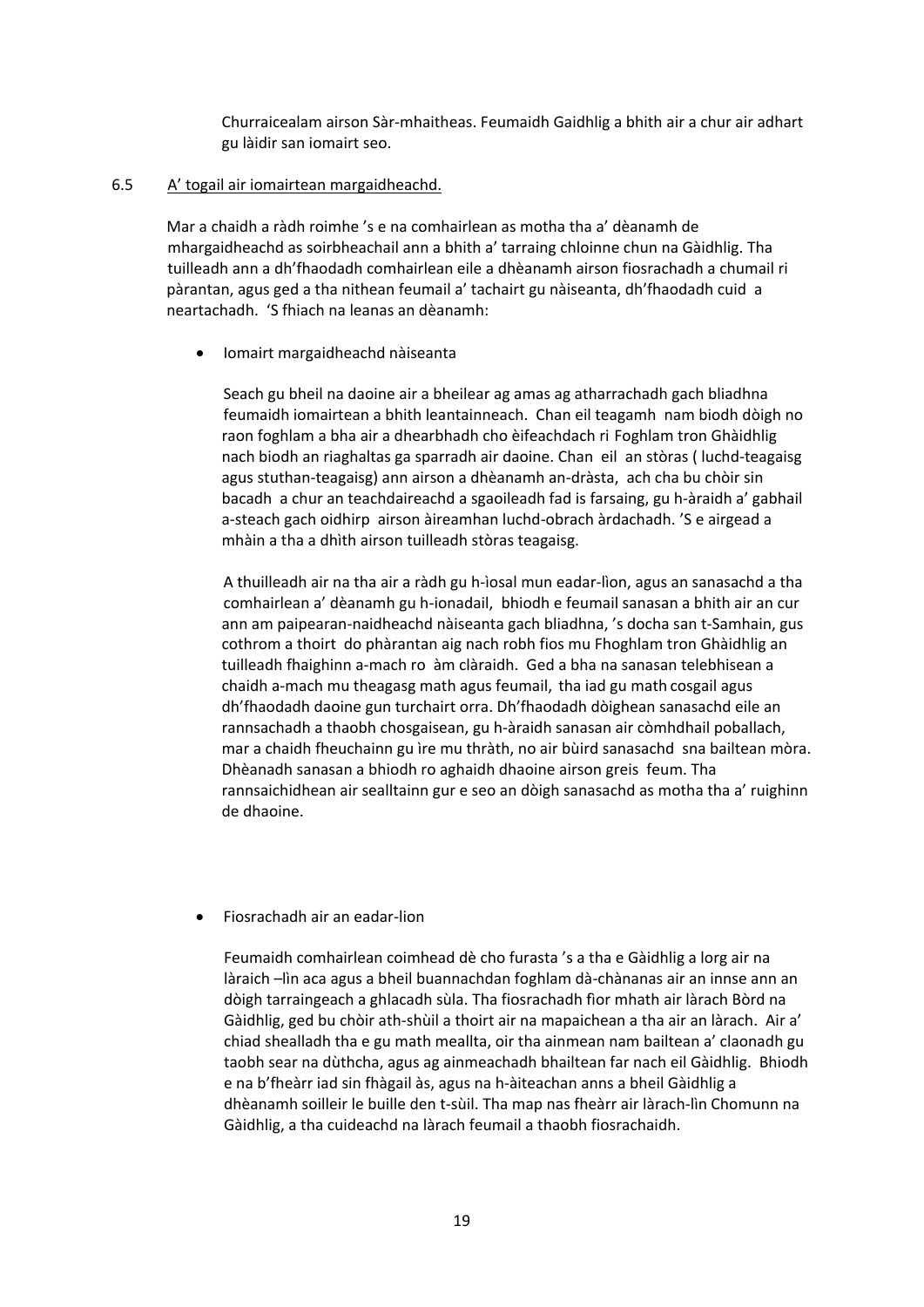'S e an làrach‐lìn airson nan Eilean Siar as fheàrr de na làraich chomhairlean, le fiosrachadh air leth math, agus teisteanais agus bhidio tarraingeach. Chaidh an làrach a chur ri chèile còmhla ri Comann na Gàidhlig, agus tha e air Facebook cuideachd. Le bhith a' cleachdadh leithid Facebook, 's urrainn fiosrachadh a sgaoileadh fad is farsaing ann an ùine ghoirid. Chan eil comas aig a h‐uile ùghdarras a leithid a dhèanamh iad fhèin, ach bu chòir:

- o Gàidhlig a bhith ri fhaicinn air duilleag aghaidh an làraich no co dhiu air ainmeachadh anns an A‐Z air an duilleag‐aghaidh, agus sin a' treòrachadh gu fiosrachadh mu càit am faighear foghlam Gàidhlig;
- o Fiosrachadh mu bhuannachdan Foghlam tron Ghàidhlig no ceangal gu làraich feumail eile leithid Bòrd na Gàidhlig, Comann nam Pàrant, Comann na Gàidhlig no làrach nan eilean siar;
- o Sgrùdadh a dhèanamh, le comhairlean, air làraich‐lìn sgoiltean, gus dèanamh cinnteach gu bheil Foghlam tron Ghàidhlig a' faighinn deagh aire, agus gu bheil ceanglaichean gu làraich‐lìn freagarrach Gàidhlig annta.
- o Dèanamh cinnteach nach eil am facal "mainstream" a' nochdadh air làrach‐ sgoile, no ann an leabhrain‐sgoile.
- Iomairtean sgoiltean

 Ma tha a' Ghàidhlig aig cridhe chùisean sna sgoiltean, agus an ceannard a' làn chreidsinn ann mar mheadhan èifeachdach teagaisg, tha sin air leth soirbheachail ann a bhith a' misneachadh phàrantan, agus ann a bhith a' toirt dearbh‐aithne làidir do chloinn. Far a bheil ceannard a tha leam‐leat mu Fhoghlam tron Ghàidhlig, no eadhan a tha ga lìbhrigeadh dha aindeoin, tha sin a' dèanamh mòran call, oir cha bhi a' Ghàidhlig ach mar earball‐sàile air obair na sgoile. Aig àm anns a bheil comhairlean a' ruith no a' dealbh phlanaichean Gàidhlig, dh'fheumadh stiùireadh do sgoiltean a thaobh adhartachadh na Gàidhlig a bhith mar phàirt bunaiteach dhiubh. Agus an rud a tha fìor mu sgoiltean, tha e fìor mu chomhairlean. Ged nach eil sa Ghàidhlig ach cuibhreann fìor bheag de dh'obair cuid de chomhairlean, feumaidh toil adhartachadh a bhith ri fhaicinn agus air a chur an gniomh.

Leantainneachd

 Bu chòir do chomhairlean agus do sgoiltean greim a ghabhail air na molaidhean anns an **Ro‐innleachd 1+ 2 chànan**, gus dèanamh cinnteach gum bi Gàidhlig air aon de na cànanan sin anns a h‐uile àrdsgoil far a bheil sgoilearan bho Fhoghlam tron Ghàidhlig sa bhunsgoil a' dol, agus nach bi aca ri taghadh a dhèanamh aig an ìre thràth seo.

 Airson leudachadh eleactronaigeach no aig astar air teagasg tron Ghàidhlig san àrd sgoil bhiodh an t‐eòlas a tha aig Sabhal Mòr Ostaig ann a bhith a' teagasg aig astar air leth feumail ann a bhith a' toirt seo air adhart.

Fiosrachadh mu dhreuchdan

 Ann am freagairtean ceisteachain sgoilearan agus oileanaich, bha mothachadh ann air cho feumail 's a tha Gàidhlig ann an caochladh dhreuchdan, chan ann a‐mhàin anns na raointean àbhaisteach leithid teagasg agus na meadhanan. Tha obair ga dhèanamh le buidhnean Gàidhlig aig fèilltean dhreuchdan, agus le bileagan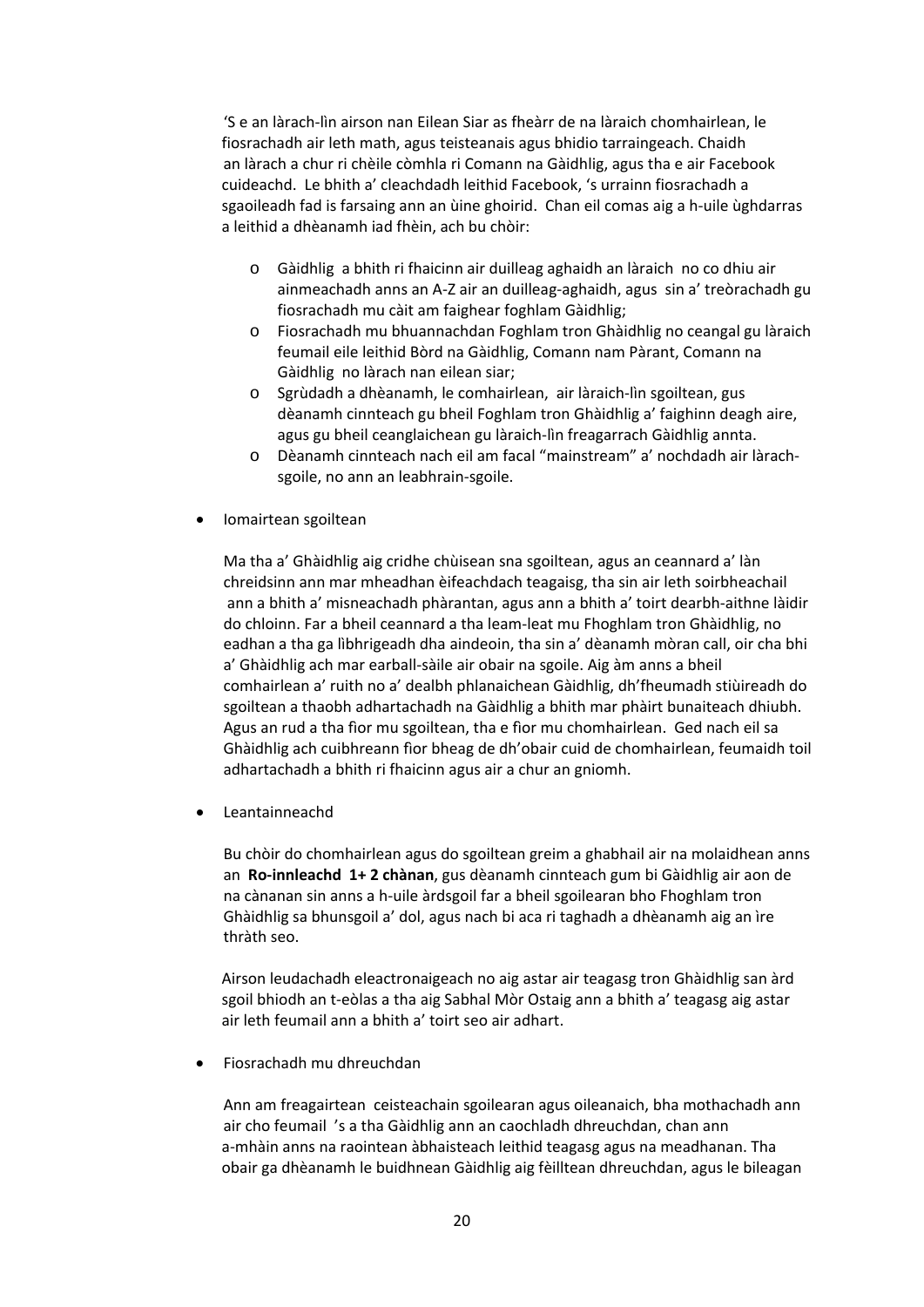fiosrachaidh, ach feumaidh sgoiltean a bhith a' lìbhrigidh an fhiosrachaidh seo do sgoilearan ann an còmhraidhean mu dhreuchdan agus mu thaghaidhean. Bu chòir seo a dhaingneachadh aig gach ìre foghlam, a measg fhileantach agus luchd‐ ionnsachaidh. Tha feum mhòr air luchd‐obrach le Gàidhlig ann an dreuchdan leithid clèireachd, leasachadh‐cainnt, saiceòlas, ann an iomadh raon de sheirbhisean slàinte agus ann an obraichean teicneacach anns na meadhanan.

|                | Ri dhèanamh     |                                                                                                                                                                                                                                                                                            | Cò a nì e                            |
|----------------|-----------------|--------------------------------------------------------------------------------------------------------------------------------------------------------------------------------------------------------------------------------------------------------------------------------------------|--------------------------------------|
| $\mathbf{1}$   | Sanasan         | Sanas sna pàipearan-<br>naidheachd nàiseanta.<br>Sanasan air còmhdhail<br>poballach.<br>Sanasan air Clàir Shanasachd                                                                                                                                                                       | Bòrd na Gàidhlig agus<br>comhairlean |
| $\overline{2}$ | An t-Eadar-lìon | Ath-sgrùdadh air làraich-lìn:<br>Gàidhlig air duilleagan-aghaidh;<br>Gàidhlig san A-Z;<br>Buannachdan dà-chànanais;<br>Ionadan le Foghlam tron<br>Gàidhlig;<br>Ceanglaichean ri làraich<br>Ghàidhlig;<br>Ath-sgrùdadh air làraich<br>sgoiltean.<br>Am facal "mainstream" a' dol à<br>bith. | Comhairlean                          |
| 3              | Sgoiltean       | Stiùireadh do sgoiltean air<br>inbhe na Gàidhlig a thogail.<br>Ceannardan a' togail inbhe na<br>Gàidhlig agus Gàidhlig ri bhith<br>aig cridhe na sgoile.<br>Leudachadh air Gàidhlig agus<br>foghlam tron Ghàidhlig san<br>àrdsgoil.<br>Fiosrachadh dreuchdail.                             | Comhairlean agus sgoiltean.          |

6.6 Geàrr chunntas air gniomhan margaidheachd a tha a dhìth.

# **7. AG ÀRDACHADH ÀIREAMHAN LUCHD‐TEAGAISG**

# 7.1 An suidheachadh

 Tha buidhnean aig a bheil ùidh ann am foghlam Gàidhlig làn aontaichte gu bheil e deatamach gum bi àrdachadh anns an àireamh a tha a' tighinn a‐steach gu teagaisg na Gàidhlig, agus tha seo air mòran a bharrachd aire agus taice fhaighinn o chionn ghoirid. Tha e duilich do chomhairlean planaichean dàna a chur air bhog mur eil cinnt aca gum faigh iad luchd‐obrach a chuireas na planaichean sin an gnìomh.

 O chionn grunnan bhliadhnachan tha barrachd àiteachan air an cur air leth airson trèanadh luchd‐teagaisg Gaidhlig na tha de dh'iarrtas air na h‐àiteachan sin, agus tha barrachd a' sireadh àite air cùrsa PGDE seach B.Ed. Tha cùrsa ùr dha dhealbh ann an Oilthigh na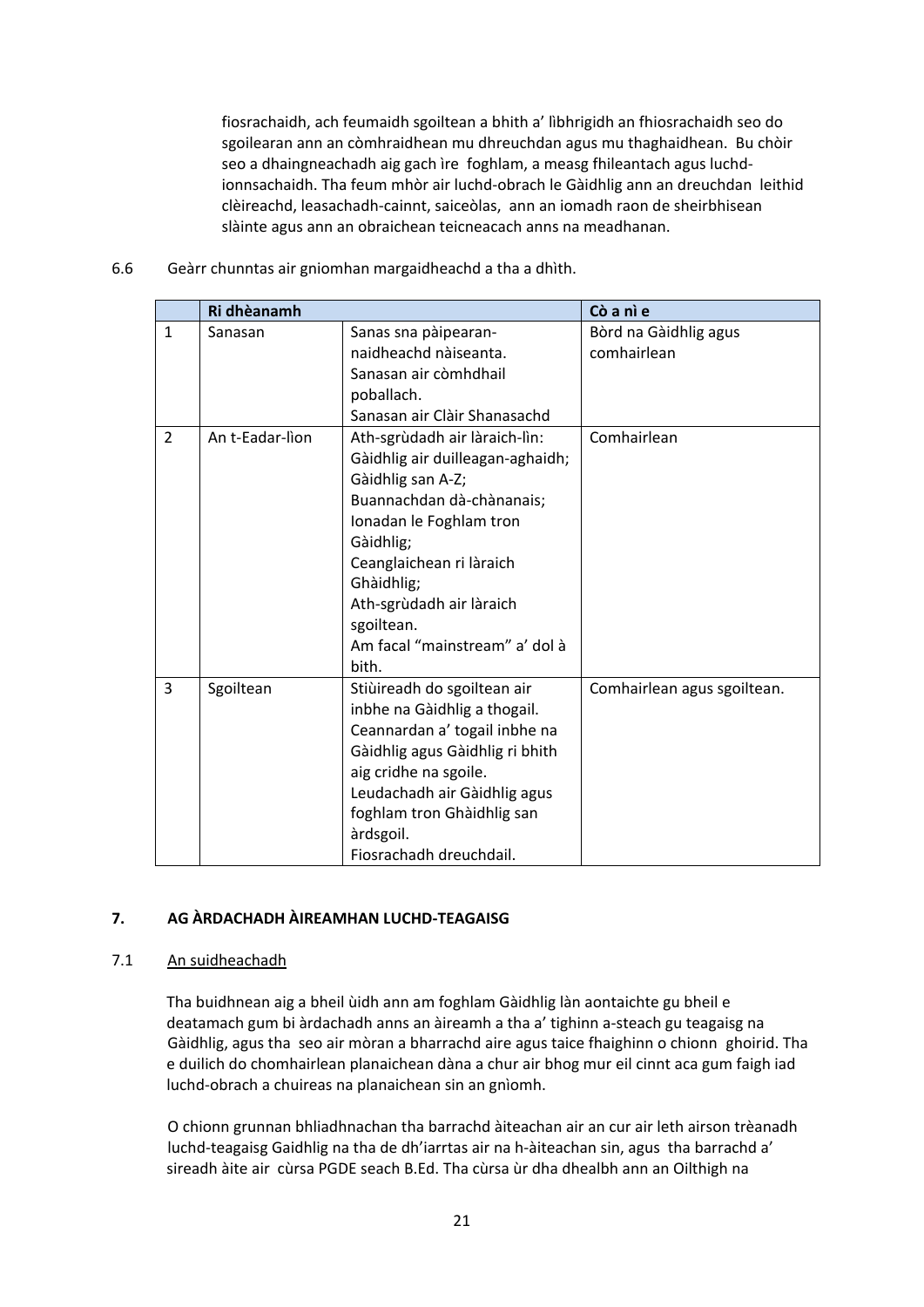Gàidhealtachd 's nan Eilean airson 2013‐14 a chruthaicheas 20 àite eile. Tha na h‐ oilthighean air cuid a dhiùltadh air sgàth neo‐fhreagarrachd, oir chan eil math luchd‐ teagaisg a bhith a' tighinn don dreuchd a dh'fhaodadh barrachd cron na feum a dhèanamh. Ma tha uireasbhaidhean ann an comasan cànain, bitear a' moladh chùrsaichean dhaibh a bheir an cànan air adhart, agus tha feadhainn air tilleadh an dèidh a' chomhairle sin a ghabhail, agus air soirbheachadh.

Tha beagan phuist thèarainte bàn aig an àm seo fhèin, mar a dh'ainmichear an earrann 3 gu h-àrd, agus sin an àiteachan far a bheil a' chùis cugallach. Leis an Sgeama Inntrigidh Luchdteagaisg, tro am bi comhairlean a' tairgse àiteachan falamh don riaghaltas airson cothrom de bhliadhna teagaisg do thidsearan air ùr cheumnachadh, anns na trì bliadhna mu dheireadh bha comhairlean a' sireadh barrachd de thidsearan air ùr‐cheumnachadh na bha de thidsearan rim faotainn, an dà chuid aig ìre bunsgoil agus àrdsgoil. Tha tidsearan air ùr cheumnachadh a' taghadh nan comhairlean as fheàrr leotha, air an rangachadh bho 1‐5, no ag ràdh gun tèid iad a dh'àite sam bith. Ged a tha duais airgid fialaidh an cois an Roghainn Fosgailte seo, suas gu 2012 cha robh mòran fèill air a measg tidsearan bunsgoile, ach rinn sianar Roghainn Fosgailte an 2012. Tha an t‐àireamh nas àirde airson tidsearan àrdsgoile. Mar as motha tha deònach a dhol gu comhairle sam bith 's ann as fheàrr a dh'fhaodadh cùisean a bhith do chomhairlean nach eil oileanaich ag ainmeachadh mar roghainn.

Ach a thuilleadh air puist làn‐thìde tha feum air tidsearan solair, a thèid an àite feadhainn a tha tinn, a tha air fòrladh màthaireil, no a lionas post a tha bàn gus am faighear tidsear eile. Tha an trioblaid sin aig a h‐uile comhairle, gu ìre air choireigin.

# 7.2 Iomairtean agus innleachdan leasachaidh

 Tha Bòrd na Gàidhlig a' dèanamh obair ionmholta anns an iomairt leasachaidh air suidheachadh luchd-teagaisg, eadar sanasan, tadhal sgoiltean agus oilthaighean, le làthaireachd aig tachartasan sonraichte, agus le bhith a' toirt taic airgid dhaibhsan a tha an‐ sàs ann an cùrsaichean teagaisg Gàidhlig. Tha iomairtean eile a' dol no an impis tòiseachadh airson misneachd a thoirt do dhaoine a bhiodh freagarrach airson teagaisg tron Ghàidhlig, eadar bunsgoil agus àrdsgoil, na sgilean cànain aca a leasachadh. Tha iad sin ag amas air caochladh bhuidhnean dhaoine, eadar fileantaich a tha an‐dràsta a' teagaisg tron Bheurla, fileantaich a tha ann an dreuchdan eile, agus luchd‐ionnsachaidh a tha a' cur feum air tuilleadh ùine ionnsachaidh. Tha cùrsa bogaidh fad bliadhna ga dhealbh, airson tòiseachadh ann an 2014, do dh'fheadhainn a tha a' teagasg tron Bheurla, airson an deisealachadh gus obair tron Ghàidhlig.

Rinn Comhairle nan Eilean Siar sgrùdadh air an suidheachadh fhèin agus dh'aontaich iad poileasaidhean a chuidicheas le bhith a' lionadh bheàrnan, agus le fastadh san àm ri teachd. Tha an ro‐innleachd a' gabhail a‐steach:

- a' cur luchd-teagaisg le Gàidhlig, ach a tha an-dràsta ann am puist Beurla, ann am puist Gàidhlig mar a bhios feum orra, gu h‐àraidh ma fhuair iad cothrom trèanaidh seach gun robh Gàidhlig aca;
- poileasaidhean fastaidh ùra a' comharrachadh a h‐uile post falamh ann an Uibhist agus Barraigh mar phuist Gàidhlig agus dreuchdan àrdaichte an Uibhist mar phuist Gàidhlig;
- puist solar Gàidhlig làn‐ùine air an stèidheachadh, agus mur eil feum orra aig amannan ann an clasaichean Gàidhlig, faodar an cleachdadh airson solar Beurla no airson obair leasachaidh; agus
- cùmhnantan imrich nas fàbharaiche airson puist Ghàidhlig.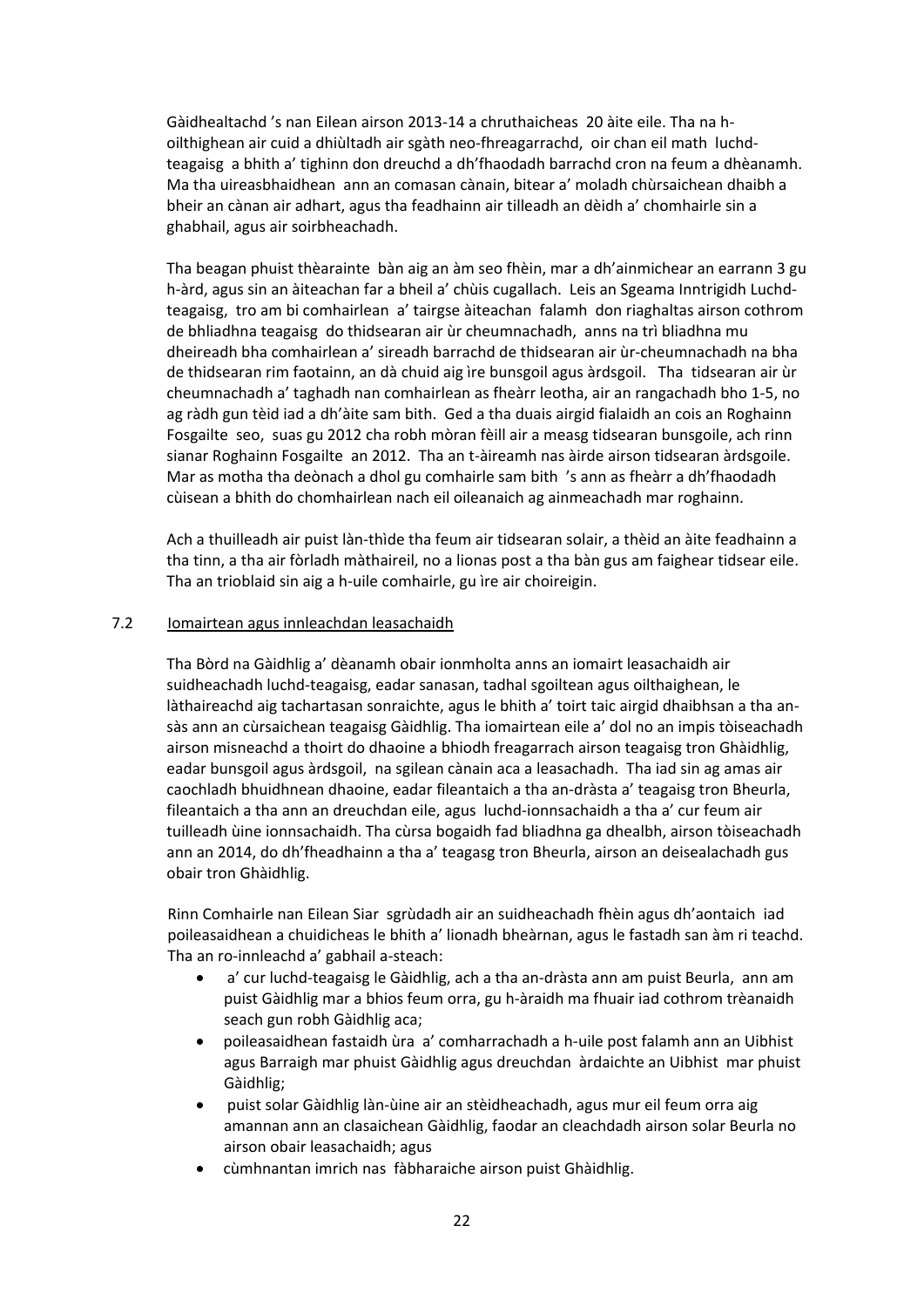Bidh cuid de na poileasaidhean sin feumail far a bheil am prògram leasachaidh air an oighreachd sgoile a' ciallachadh gu bheil an t‐àireamh sgoiltean agus àireamh phuist a' dol sìos, oir bidh dìon cosnaidh ann do luchd‐teagaisg a thuilleadh air a bhith a' cuideachadh suidheachadh na Gàidhlig.

# 7.3 A' togail air iomairtean agus innleachdan

 Feumar cumail a' dol le iomairtean Bòrd na Gàidhlig a chaidh ainmeachadh gu h‐àrd, agus le bhith a' rannsachadh a h‐uile raon bho am faodadh tidsearan a thighinn. Tha an raon a measg sgoilearan agus oileanaich a' coimhead gealltanach, agus feumar a h‐uile oidhirp a dhèanamh gus an tig toradh bhuapa, an dà chuid airson bunsgoil agus àrdsgoiltean. Mar eisimpleir, tha freagairtean air ceisteachain a chaidh a thoirt do sgoilearan (Sgoil MhicNeacail) aig ceann shuas na sgoile agus oileanaich (Oilthigh Obar Dheathain) a' sealltainn gu bheil fios aig an dà bhuidheann gu bheil gainnead luchd‐teagaisg Gàidhlig ann, agus tha e na mhisneachd gu bheil nam measg feadhainn le ùidh ann an teagasg. 'S ann taobh na bunsgoile tha a' mhòr‐chuid ag iarraidh a dhol, ach bha ùidh ann an teagasg àrdsgoile cuideachd. A measg nam fileantach, bha 13 a‐mach a 46 gu cinnteach airson teagasg tron Ghàidhlig, agus bha 5 a thuirt gur dòcha gum biodh ùidh aca ann. Bha 16 a thuirt gun còrdadh e riutha tuilleadh fhaighinn a‐mach mu dheidhinn. A measg an luchd‐ ionnsachaidh bha 10 a‐mach à 53 le ùidh ann an teagasg mar dhreuchd. Tha tuilleadh air a ràdh mu luchd‐ionnsachaidh ann an earrann 8 gu h‐iosal.

 Ged nach freagradh ro‐innleachdan Chomhairle nan Eilean Siar anns a h‐uile suidheachadh, 's fhiach cuid coimhead riutha, leithid puist solair làn‐ùine, pasgain imrich nas fàbharaiche agus beachdachadh air gluasad tidsearan le Gàidhlig gu puist Ghàidhlig, gu h‐àraidh ma chaidh iad tro chùrsa trèanaidh mar phàirt den chuibhreann àiteachan a tha air an comharrachadh airson na Gàidhlig. 'S dòcha gu bheil cuid a fhuair taice airgid bho mhaoineachadh Gàidhlig.

# **8 A' TOIRT LUCHD-IONNSACHAIDH GU FILEANTACHD**

- 8.1 Dh'fhaodadh obair le luchd-ionnsachaidh a bhith na achadh torach a thaobh teagaisg, ann a bhith a' toirt a h‐uile cothrom an toirt gu fileantachd an dà chuid anns na sgoiltean agus a measg nan inbheach gus am bi iad a' biadhadh a‐steach do na iomairtean àrdachadh àireamhan luchd‐teagaisg.
- 8.2 Tha raon farsaing de chùrsaichean rim faotainn, gu h‐àraidh do dh'inbhich, agus feadhainn aig astar nam measg. Tha fiosrachadh ri fhaotainn mun deidhinn air an eadar‐lìon an ìre mhath furasta, eadar làraichean Sabhal Mòr Ostaig, Ulpan, Clì Gàidhlig, am BBC agus Gaelic4parents. Tha taghadh air leth farsaing aig Sabhal Mòr Ostaig, eadar cùrsaichean làn‐ ùine agus cùrsaichean goirid, feadhainn air an làrach, feadhainn ann an sgìrean agus ionadan eile, agus cùrsaichean aig astar agus tha iad gu cunbhalach a' leudachadh air cùrsaichean gus coinneachadh ri beàrnan agus feuman a chì iad. Tha cùrsaichean goirid aca aig ochd ìrean, a' freagairt air ìrean cànain nan oileanach. Tha comas aig Sabhal Mòr tuilleadh oileanaich a ghabhail, beagan air an làrach, ach b'urrainn dhaibh cùrsaichean a lìbhrigeadh an ionadan agus sgìrean eile. Chan urrainn cùrsaichean goirid a lìbhrigeadh ach nuair nach eil oileanaich làn‐ùine air an làrach.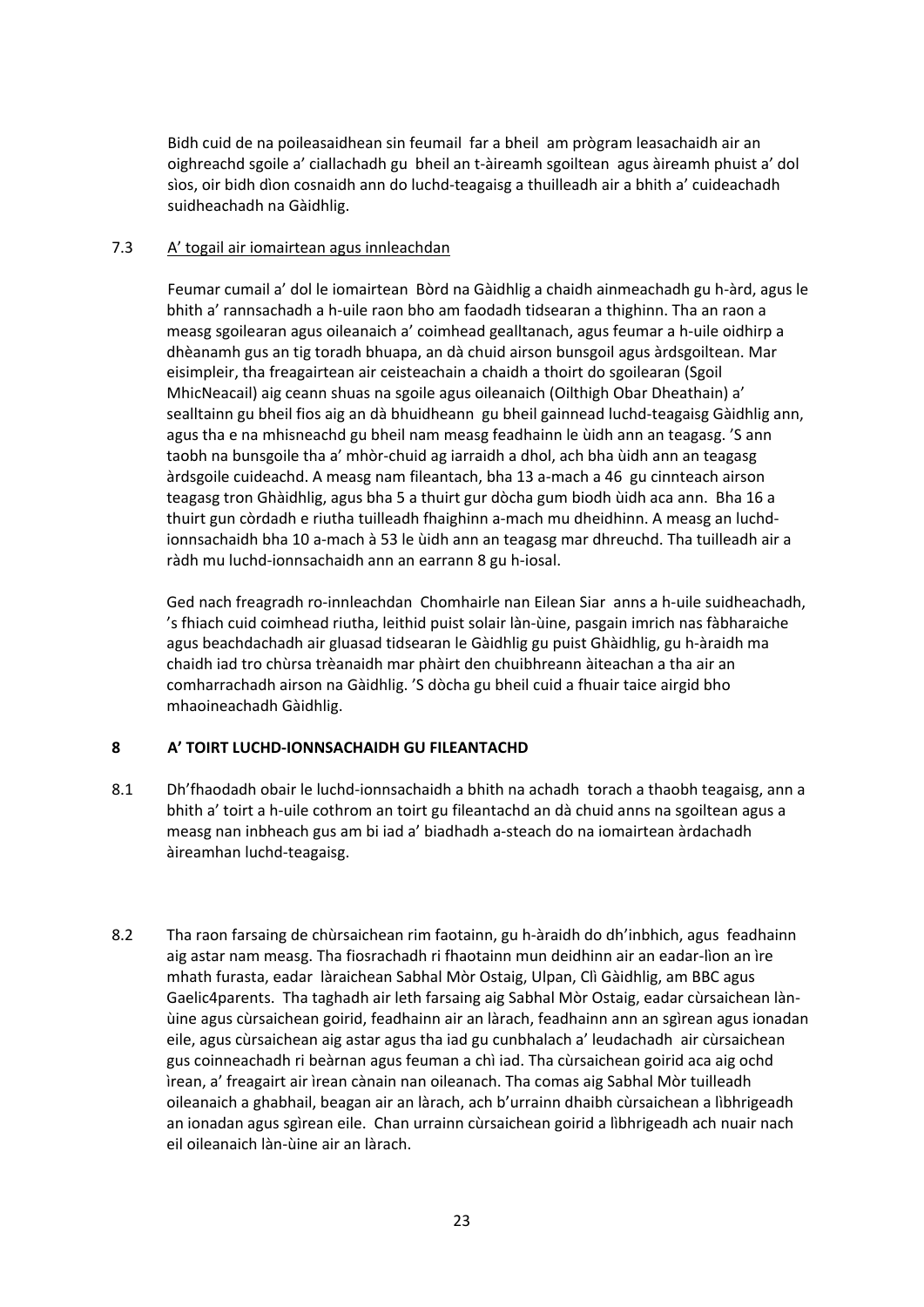8.3 Thug Sabhal Mòr Ostaig fiosrachadh gu math mionaideach mu chosgaisean nan cùrsaichean aca‐san, a bhitheas gu math feumail ma thèid ceuman eile a ghabhail ann a bhith a'toirt feadhainn de na molaidhean air adhart.

# 8.4 Ann an sgoiltean

Tha tomhais mhath de shaothair a' dol ann am bunsgoiltean a thaobh GLBS, ach uaireannan chan urrainn don chloinn cumail orra leis a' chànan anns an àrdsgoil. Tha cuid de chomhairlean a' coimhead ris an t‐suidheachadh sin a leasachadh, ach 's urrainn barrachd a dhèanamh. Cha toir cùrsaichean luchd‐ionnsachaidh sna sgoiltean òigridh gu fileantachd ach bheir iad pìos air an t-slighe iad, agus bheir e miann do chuid cumail orra leis a' chànan.

Bu chòir do chomhairlean a h‐uile oidhirp a dhèanamh airson ullachadh airson Gàidhlig do luchd-ionnsachaidh a bhith air a thairgse ann am bunsgoiltean agus àrdsgoiltean, eadhon ann an àiteachan far nach eil e ri fhaotainn an‐dràsta.

Thàinig aithrisean gu math misneachail bho dhithis a bha air an tarraing chun a' chanain tron cheòl, ach nach b'urrainn Gàidhlig fhaighinn sna sgoiltean aca. Chothaich iad an aghaidh arrasbacain, ag ionnsachadh air an ceann fhèin agus shoirbhich leotha le tomhais de Ghàidhlig fhaighinn aig ceann shuas na sgoile, a bha na bhunait nas làidir dhaibh aig ìre oilthigh. Cha bhi a h‐uile duine cho deònach riuthasan strì a dhèanamh, agus feumaidh an suidheachadh a bhith nas fhasa don leithid. Tha aon dhiubh an‐dràsta a' teagasg na Gàidhlig agus an neach eile an impis tòiseachadh air trèanadh airson teagaisg.

Bhiodh na leanas buannachdail a thaobh luchd‐ionnsachaidh ann an sgoiltean:

|                | Na tha ri dhèanamh                                                                                                                                                                                                                                                                                                                                                           | Cò a nì e                      |
|----------------|------------------------------------------------------------------------------------------------------------------------------------------------------------------------------------------------------------------------------------------------------------------------------------------------------------------------------------------------------------------------------|--------------------------------|
| $\mathbf{1}$   | An co-cheangal ris an Ro-innleachd 1+2 cànan,<br>dèanamh cinnteach gur urrainn do sgoilearan Gàidhlig<br>Luchd-ionnsachaidh a dhèanamh san àrdsgoil, agus gu<br>h-àraidh ma tha iad air blasad fhaighinn air Gàidhlig sa<br>bhunsgoil                                                                                                                                        | Comhairlean agus Sgoiltean     |
| $\overline{2}$ | Coimhead ris an ùine teagaisg a tha aig tidsearan a tha<br>a' teagasg clasaichean Gàidhlig, gus am bi an dà chuid<br>cùrsaichean Gàidhlig agus Gàidhlig luchd-ionnsachaidh<br>ann an sgoiltean.                                                                                                                                                                              | Comhairlean agus sgoiltean     |
|                | Na tha ri dhèanamh                                                                                                                                                                                                                                                                                                                                                           | Cò a nì e                      |
| 3              | Do sgoilearan a tha air teisteanas àrd-ìre ann an<br>Gàidhlig luchd-ionnsachaidh fhaighinn, agus ma tha<br>ùine aca air an t-siathamh bliadhna, cothrom a thoirt<br>dhaibh air cùrsaichean, 's dòcha aig astar, airson an<br>greim air a' chànan a dhaingneachadh.                                                                                                           | Sgoiltean agus colaistean.     |
| 4              | Ann an sgoiltean far nach eil tidsearan Gàidhlig,<br>cothrom a thoirt do sgoilearan aig ceann shuas na<br>sgoile cùrsaichean aig astar a dhèanamh, mar<br>thoiseach tòiseachaidh sa chànan. Dh'fheumar sùil a<br>thoirt air dòighean margaidheachd nan cùrsaichean sin<br>seachad air criochan nan sgoiltean anns a bheil<br>Gàidhlig co dhiubh, agus dh'fhaodadh colaistean | Bord na Gaidhlig<br>Colaistean |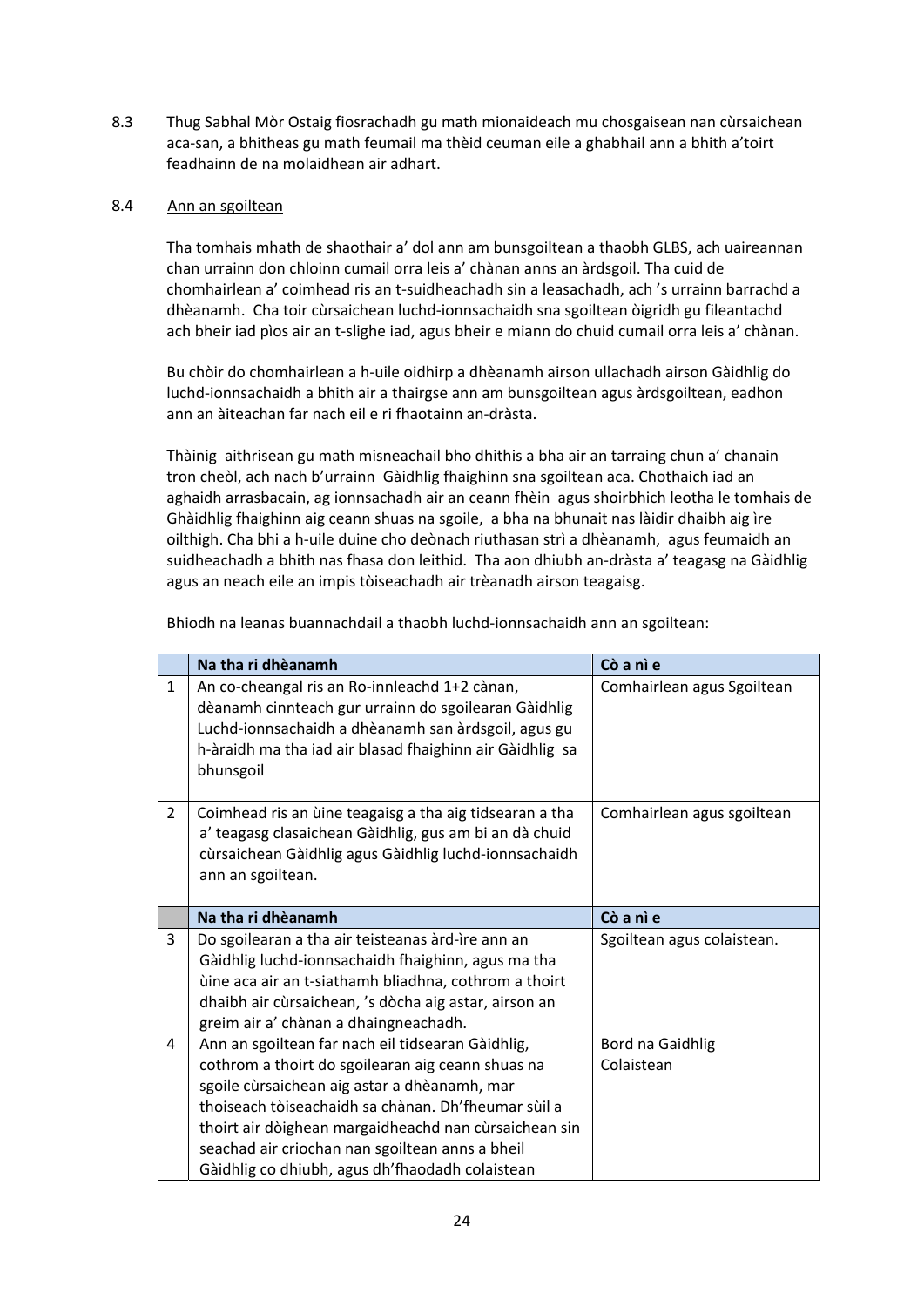|                | Gaidhlig togail air an obair a tha iad a' dèanamh san<br>raon seo.                                                                                                                                                                                                                                                                                                                                                                                                |                                                   |
|----------------|-------------------------------------------------------------------------------------------------------------------------------------------------------------------------------------------------------------------------------------------------------------------------------------------------------------------------------------------------------------------------------------------------------------------------------------------------------------------|---------------------------------------------------|
| 5              | Do sgoilearan a rinn Gàidhlig Luchd-ionnsachaidh san<br>àrd-sgoil agus a tha a' miannachadh cumail orra le<br>Gàidhlig, gu h-àraidh nam biodh B.Ed san amhairc, tha<br>cùrsa san amharc aig SMO a bhiodh mar dhrochaid<br>eadar an sgoil agus foghlam àrd-ìre, agus a<br>dh'àrdaicheadh an sgilean cànain. Bu chòir sùil a thoirt<br>air freagarrachd dòighean maoineachaidh agus<br>lìbhrigidh ann a bhith a' dealbh a' chùrsa.                                  | Bord na Gàidhlig agus SMO.                        |
| 6              | Ann an còmhraidhean le sgoilearan, agus ann am<br>freagairtan nan ceisteachain, tha e soilleir gu bheil<br>sgoilearan, fileantaich agus luchd-ionnsachaidh, a'<br>faireachdainn gu bheil barrachd shochairean a thaobh<br>cothroman air taobh a-muigh a' chlas aig fileantaich.<br>Bu chòir coimhead ri tuilleadh dhòighean air ìomhaigh<br>agus inbhe a' chànan àrdachadh a measg luchd-<br>ionnsachaidh. Bha cuid a thog gum miannaicheadh iad<br>turas gu SMO. | Comhairlean agus sgoiltean;<br>Buidhnean Gàidhlig |
| $\overline{7}$ | Ann an sgoiltean far nach eil Gàidhlig Luchd-<br>ionnsachaidh an-dràsta, rannsachadh a bheil miann air<br>a' chànan sa choimhearsnachd, le sùil a thairgsinn ann<br>an àrdsgoiltean.                                                                                                                                                                                                                                                                              | Comhairlean agus sgoiltean.                       |

# 8.5 Anns na h‐Oilthighean

 Tha mòran a' faighinn a' chiad bhlasad de Ghaidhlig san oilthaigh. Dè na h‐oileanaich a thug fiosrachadh, bha 60% nach d' fhuair Gàidhlig san sgoil, oir cha robh an cànan air a thairgse san sgoil aca. Tha am freagairtean‐san agus freagairtean nan oilthighean a' sealltainn, ann an oilthighean sna bailtean mòra, gu bheil a' mhòr‐chuid de na tha a' dèanamh Gàidhlig air a' chiad bhliadhna a' tighinn chun a' chànain as ùr. Tha caochladh adhbharan dhan tarraing, eadar ùidh ann an Alba (do dh'oileanaich bho dhùthchannan eile) agus anns a' Ghàidhealtachd; ùidh ann an cultar agus ann an ceòl; ùidh ann an cànanan agus ceangal teaghlaich ris a' Ghaidhealtachd. Ann an Oilthigh na Gàidhealtachd 's nan Eilean(OGE), ann an Steòrnabhagh, tha a' mhòr chuid de na h‐oileanaich air tomhais de Ghàidhlig a dhèanamh san sgoil, agus dhiubh sin 's e fileantaich a tha sa mhòr‐chuid. 'S e glè bheag a tha a' tighinn thuca bho thaobh a‐muigh nan eilean, oir tha gainnead àite‐fuirich na thrioblaid. Ann an OGE, aig Sabhal Mòr Ostaig, tha a' mhòr chuid a tha a' tighinn nach do rinn Gàidhlig san sgoil, gu h‐àraidh ma tha iad a' tighinn airson a' chùrsa comais, a tha a dh'aon ghnothaich do luchd‐ionnsachaidh. Tha oileanaich an t‐Sabhail Mhòir a' tighinn à iomadh ceàrnaidh, oir tha margaidheachd mhath ga dheanamh air na diofar chùrsaichean, agus tha àite‐fuirich air an làrach.

Ged nach b' urrainn do na h-oilthighean figearan cinnteach a thoirt tha e coltach gu bheil cuibhreann mhath de dh'oileanaich thar nam bliadhnachan a thagh teagasg mar dhreuchd. Tha cuid a tha a' tionndadh gu teagaisg an dèidh beagan bhliadhnachan a chur seachad ann an dreuchdan eile.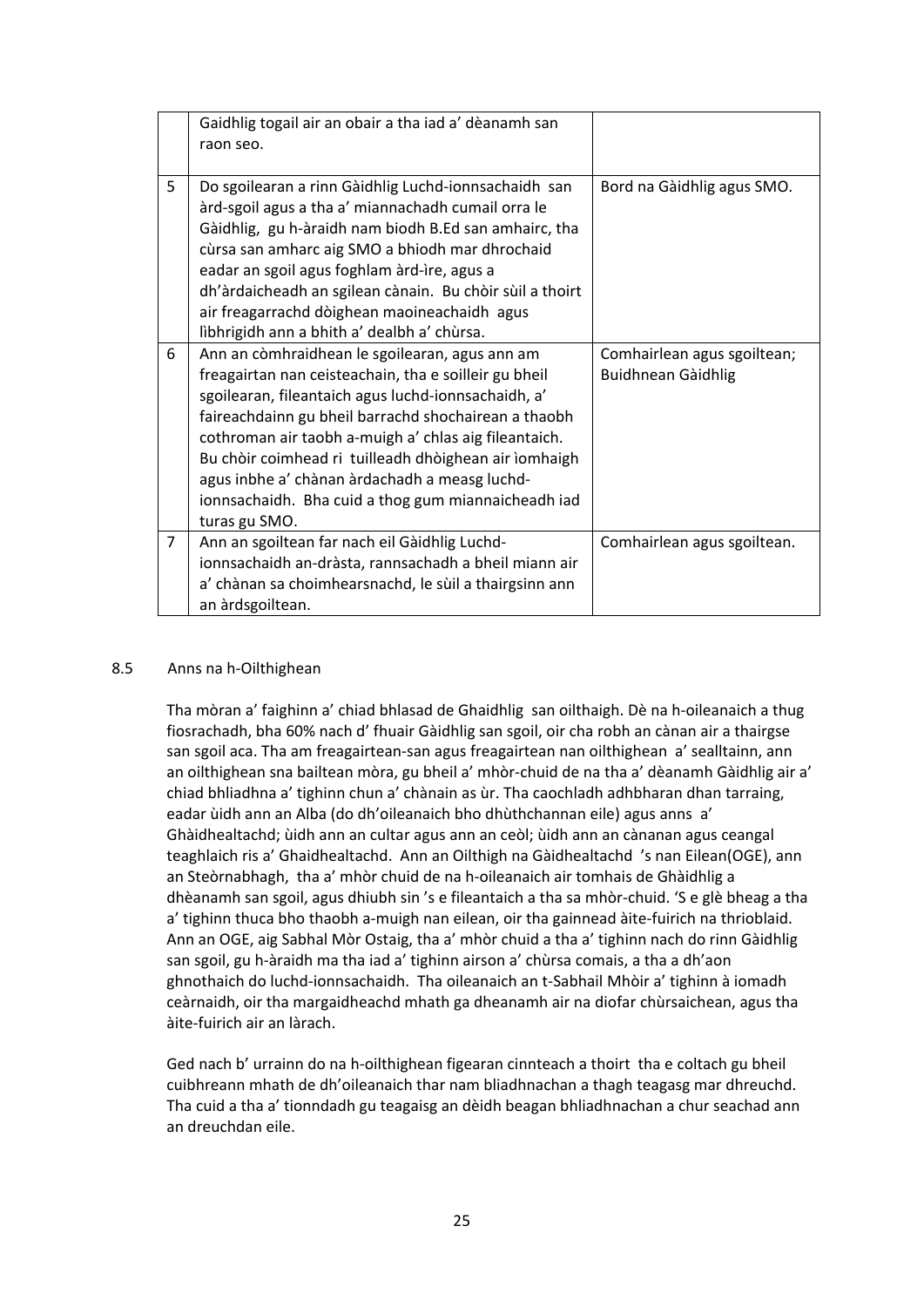Den fheadhainn a tha a' tòiseachadh air a' chànan san oilthigh agus a tha a' leantainn orra gu ceum ann an Gàidhlig, tha feum air tuilleadh ùine fhaighinn dhaibh airson fàs comhfhurtail ann an còmhradh. Tha an dà chuid oileanaich agus roinnean oilthaigh air am feum seo a thogail. 'S e OGE aig Sabhal Mòr an aon àite far nach eil ceist mu bhith a' toirt luchd-ionnsachaidh gu fileantachd ag èirigh, oir tha an teagaisg air fad a tha oileanaich a' faighinn anns a' Ghàidhlig. Anns na h‐oilthaighean eile tha oileanaich a' dèanamh cuspairean eile air taobh a‐muigh nan roinnean Gàidhlig, cuid suas gu ìre ceum. Tha roinnean nan oilthighean air gearraidhean fhulang ann an àireamhan luchd‐teagaisg, agus a thuilleadh air sin chan eil gu leòr ùine maoinichte aca airson barrachd ùine a chur fa chomhair clasaichean còmhraidh. A‐nis, le dòighean teagaisg Ulpan rim faotainn, dh'fhaodadh oilthighean coimhead ri sin mar ghoireas a chuireadh ris na cùrsaichean foirmeil aca fhèin, nam biodh maoineachadh ann air an son. Bhiodh ùine gu leòr aig oileanaich sa chiad dà bhliadhna clasaichean Ulpan a fhrithealadh a thuilleadh air na clasaichean acadamaigeach.

 Tha miann air nochdadh cuideachd ùine agus airgead a bhith ann airson stuthan tarraingeach a chruthachadh.

 Tha cothroman ann mu thràth airson chùrsaichean goirid aig àm saor‐làithean,agus airson cùrsaichean bogaidh fad seachdain aig an oilthaigh, ach chòrdadh cùrsaichean no cothroman nas fhaide ri oileanaich, e.g cùrsaichean bogaidh bliadhna agus greisean muinntireas. Bhiodh a leithid freagarrach eadar ceumnachadh agus tòiseachadh air PGDE, oir tha ùidh aig cuid de na thug fiosrachadh air a dhol taobh teagasg, no a bhith an lùib obair Gàidhlig, ach chan eil iad tur misneachail mu am fileantachd. Ged a bhiodh Cùrsa Comais SMO freagarrach do chuid , tha maoineachadh uaireannan na thrioblaid, oir chan fhaigh ceumnaichean maoineachadh bho SAAS airson cùrsa nach eil nas àirde na cùrsa a mhaoinich SAAS roimhe.

 Le na tha air a bhith ri dhèanamh a thaobh raointean sgoile agus coimhearsnachd anns a' Ghàidhlig, dh'fhaodadh nach eil aire gu leòr air a bhith air a thoirt do thaice do dh'oilthighean ann a bhith a' tarraing aire a dh'ionnsaigh nan cùrsaichean Gàidhlig, mus tig daoine chun nan oilthighean. Tha fiosrachadh aig sgoiltean anns a bheil Gàidhlig, ach tha margaidh nas farsainge ann nach eileas a ruighinn an‐dràsta. A‐mach air OGE, chan eil e ceadaichte do dh'òraidichean iad fhèin sanasachd a dhèanamh a bharrachd air na tha ceadaichte thaobh prospectus no laithean fosgailte. Cuideachd, chan eil maoineachadh air a bhith ann airson stuthan teagaisg ioma‐meadhan a dhealbh a bheireadh deagh iomhaigh don chànan. Mura b'e am maoineachadh a fhuair foghlam Gàidhlig aig ìre sgoile, foghlam adhartach agus coimhearsnachd , 's e suidheachadh air leth truagh air am bitheamaid ag aithris an‐dràsta. Tha roinnean Gàidhlig anns na seann oilthighean gu ìre mhòr air taobh a‐ muigh seo, ach a‐nis tha oifigearan leasachaidh Gàidhlig aig na trì oilthighean anns na bailtean mòra far a bheil roinnean Gàidhlig, agus bhiodh conaltradh leotha feumail airson comharrachadh dhòighean anns am b'urrainn suidheachadh na Gàidhlig a neartachadh anns na h‐oilthighean.

Bhiodh na leanas feumail a thaobh luchd‐ionnsachaidh ann an oilthighean:

| Na tha ri dhèanamh                                     | Cò a nì e                   |
|--------------------------------------------------------|-----------------------------|
| Clasaichean Ulpan a ruith an oilthighean, do           | Roinnean Gàidhlig nan       |
| dh'oileanaich air a' chiad dà bhliadhna, mar thaice do | Oilthighean an co-bhonn ri  |
| na clasaichean acadamaigeach.                          | Ulpan, dh'fhaodadh le taice |
|                                                        | airgid bho GLAIF            |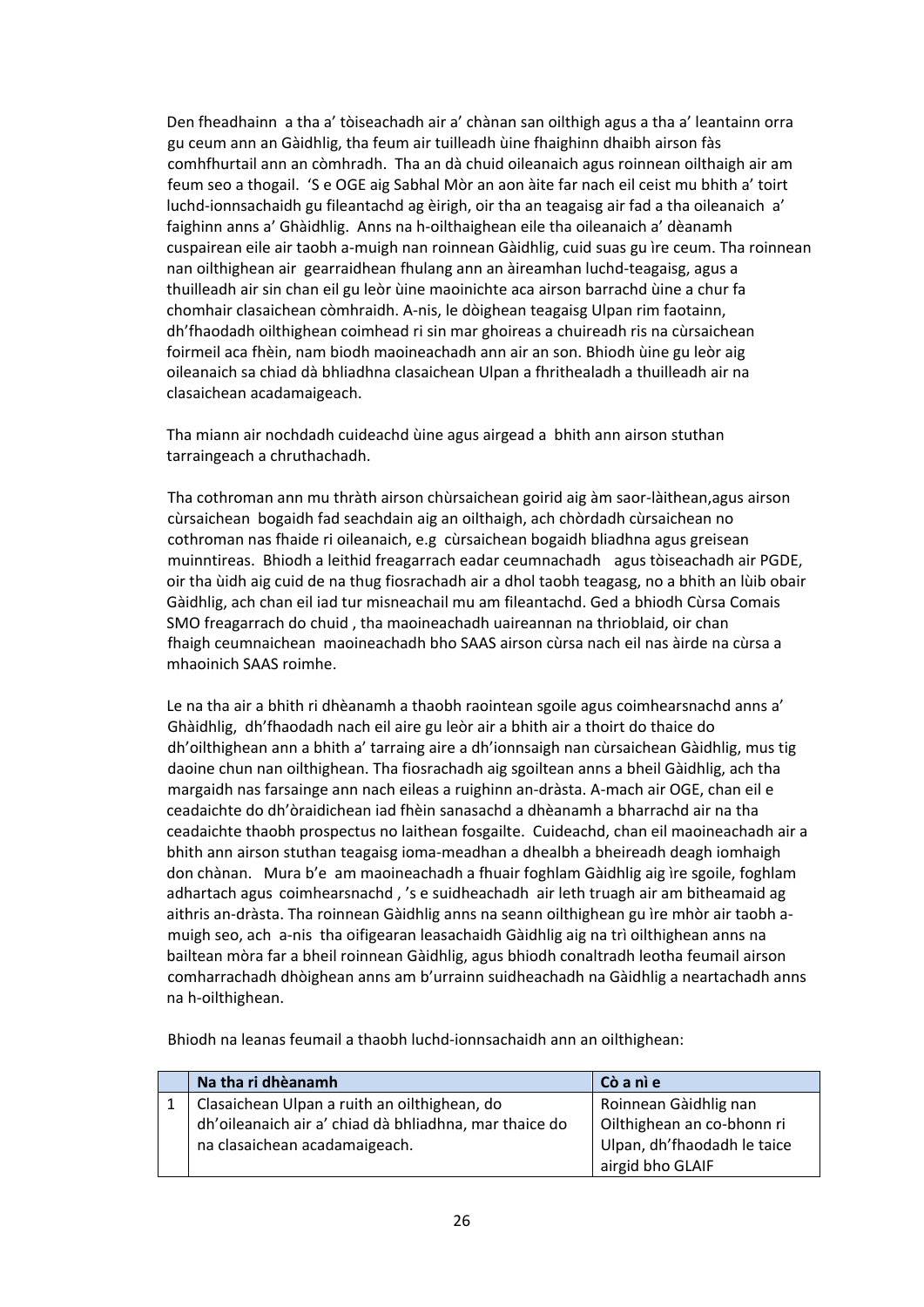| $\overline{2}$ | Coimhead ri doighean maoineachaidh agus lìbhrigidh<br>airson nan cùrsaichean a tha nan drochaid eadar ceum<br>agus teagasg no dreuchd eile airson luchd-ionnsachaidh<br>a thoirt gu fileantachd. Tha seo coltach ri 8.4 gu h-àrd<br>agus aig puing 5.                                                                             | Bòrd na Gàidhlig agus<br>colaistean a tha a' lìbhrigeadh<br>cùrsaichean Gàidhlig.                 |
|----------------|-----------------------------------------------------------------------------------------------------------------------------------------------------------------------------------------------------------------------------------------------------------------------------------------------------------------------------------|---------------------------------------------------------------------------------------------------|
| 3              | Sanasachd a bharrachd gus am bi fios aig sgoilearan sna<br>sgoiltean (gu h-àraidh ann an Alba) mus tagh iad<br>cùrsaichean oilthigh: (a) gur urrainn dhaibh tighinn gu<br>ìre fileantachd, fiù 's mur eil facal Gàidhlig aca an-<br>dràsta, agus (b) gu bheil tòrr dhreuchdan matha ann<br>airson daoine le ceum ann an Gàidhlig; | Bòrd na Gàidhlig, sgoiltean<br>agus oilthighean.                                                  |
| 4              | Conaltradh ri roinnean Gaidhlig nan Oilthighean gus<br>dearbhadh dhòighean anns an toireadh taice airgid<br>piseach air an suidheachadh.                                                                                                                                                                                          | Bòrd na Gàidhlig, Comunn na<br>Gàidhlig (a thaobh an Sgeama<br>Ceumnaichean) agus<br>oilthighean. |

#### 8.6 Inbhich eile

 Tha buidhnean inbhich eile ann às am faodadh tuilleadh luchd‐teagaisg a thighinn, ged a dh'fhaodadh nach biodh an t‐àireamh mòr.

 Tha luchd‐teagaisg aig nach robh Gàidhlig a' faighinn cothrom ionnsachadh tro na cùrsaichean GLBS. Dh'fhaodadh gum biodh cuid dhiubhsan a mhiannaicheadh a thighinn gu ìre fileantachd airson atharrachadh gu teagaisg sa Ghàidhlig. Tha cùrsa an‐dràsta ga dhealbh, airson a lìbhrigeadh ann an 2014, a fhreagradh air inbhich mar seo. Dh'fhaodadh seo obrachadh còmhla ris an sgeama inntrigidh thidsearan ùra, le bhith a' cruthachadh beàrn ann an sruth Beurla, seach gu bheil gainnead àiteachan ann gu tric do thidsearan Beurla. Dh'fhaodadh arrasbacan a bhith ann mur eil suidheachadh ionmhais an fheadhainn a dheigheadh air làidir gu leòr airson bliadhna bhon obair,agus mar sin bidh e gu mòr an urra ris an seòrsa cùmhnantan a dh'aontaicheas ùghdarrais ionadail airson saorsa bliadhnail a thoirt.

Tha cuideachd fèill mhòr air cùrsaichean Ulpan, agus dh'fhaodadh gu bheil feadhainn air a thighinn tro na cùrsaichean sin a bhiodh freagarrach airson teagaisg mar dhreuchd, nam biodh an cànan aca agus nam biodh teisteanais freagarrach aca.

#### **9 Co‐dhùnadh**

Ged a b' e beachdachadh air plana fad‐ùine airson àireamhan ann am Foghlam Tron Ghàidhlig, gu h‐àraidh aig ìre Prìomh 1 bun‐adhbhar an rannsachaidh seo, ann a bhith a' sgrùdadh na ghabhas dèanamh aig an ìre seo bha e iomchaidh, mar a chaidh a mholadh ann an raon‐obrach a' phròiseact, sùil a thoirt air taobhan eile de dh'fhoghlam na Gàidhlig, agus de nithean a tha a' suathadh ri foghlam na Gàidhlig. Tha uiread de thaobhan air,a dh'fheumas a bhith an eisimeil a‐chèile, ma tha adhartas gu bhith ann. Mar sin, tha an aithisg seo a' toirt sùil fharsaing air an t‐suidheachadh, agus a' moladh ghnìomhan a bhios riatanach an toirt gu buil. Ged nach deigheadh an targaid àireamhan a ruighinn mu 2017, tha adhbharan misneachd ri fhaicinn ann an caochladh raointean, gu h‐àraidh nuair a thèid beachdachadh air na tha de shaothair a' dol an‐dràsta, agus mar a tha buidhnean air a bheil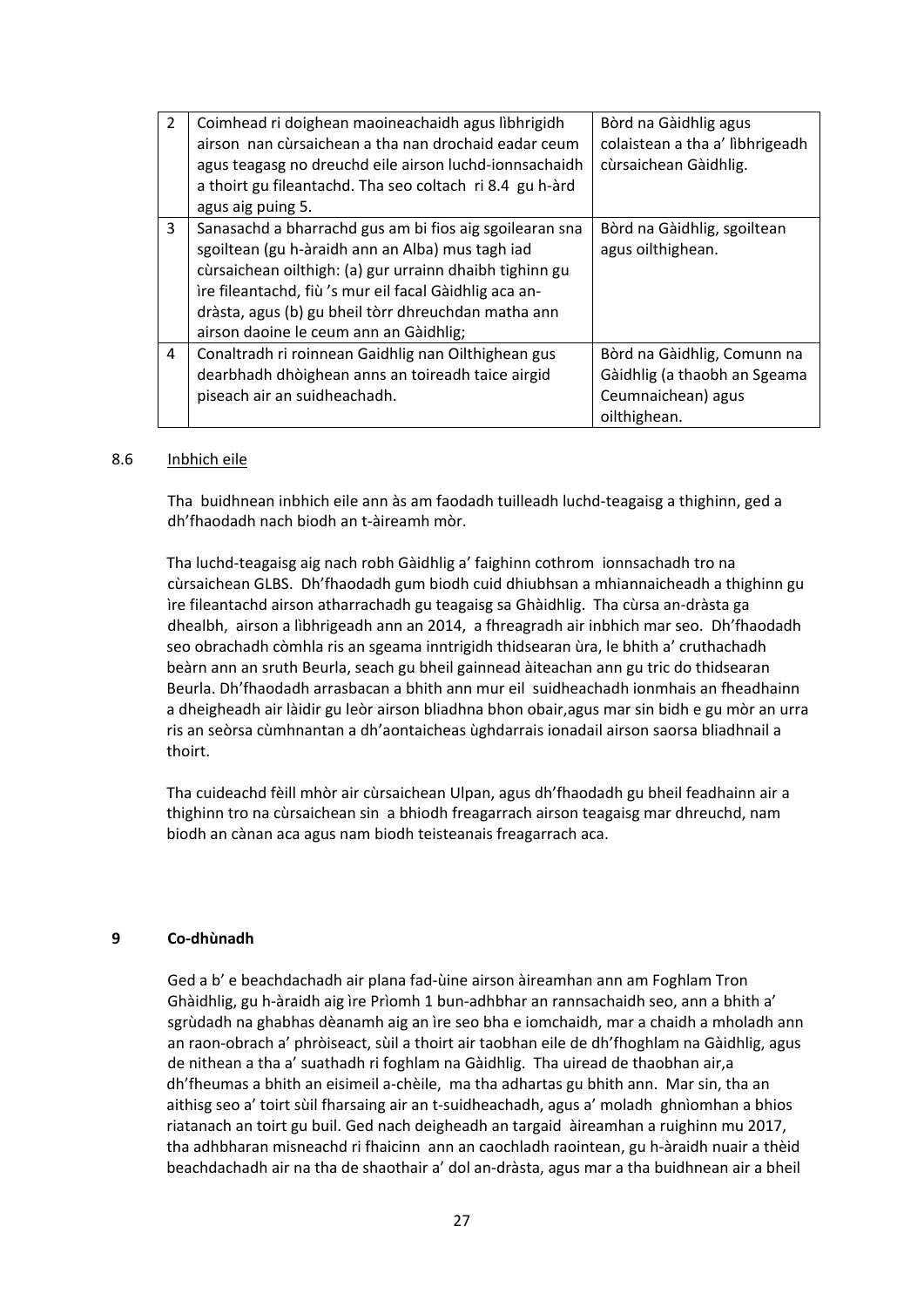uallach airson na Gàidhlig a' tarraing còmhla ann an ro-innleachdan agus iomairtean a bhios gu leas a' chànain. Ma chumas iad sin a' dol, ma thèid am maoineachadh agus an leudachadh, agus ma ghabhas a h‐uile comhairle uallach airson spionnadh a chur nam planaichean leasachaidh, chan eil adhbhar nach tig an tuilleadh piseach anns na bliadhnaichean an dèidh 2017.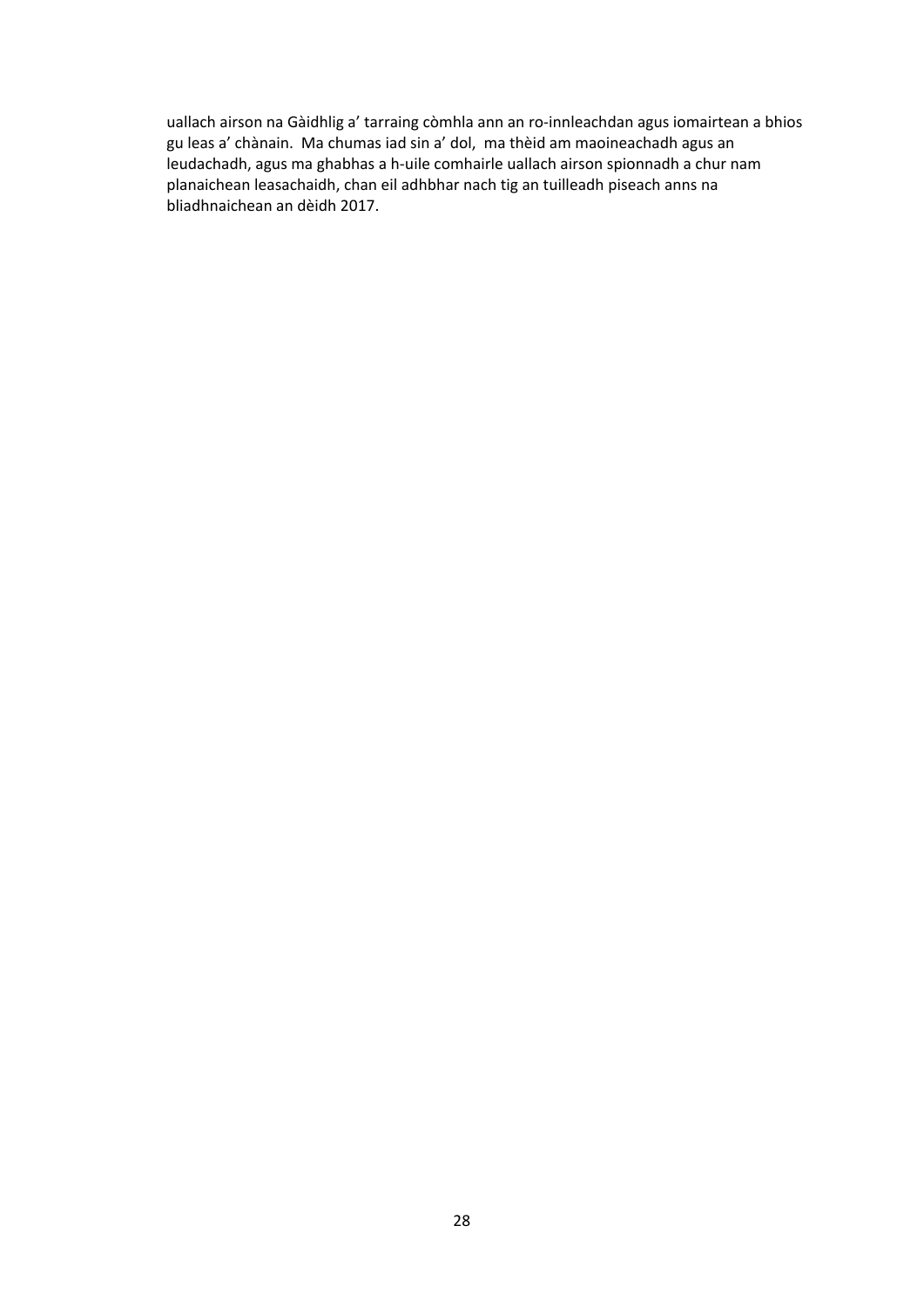# **10 GEÀRR‐CHUNNTAS**

Faodar prìomh phuingean na h‐aithisg a chur mar a leanas:

- 1. Ged a tha dochas gun teid àireamhan na cloinne a bhios a' dol gu Foghlam tron Ghàidhlig an àirde, chan eil coltas gu ruig na h‐àireamhan an targaid de 800 cho tràth ri 2017.
- 2. Le cumail air adhart le na ro-innleachdan a tha ann, agus gan leasachadh, agus le bhith a' toirt an tuilleadh aire agus taice do raointean nach eil gu ruige seo air uiread de dh'aire fhaighinn, faodar coimhead nas dòchasaiche ri toradh nan oidhirpean sin ann am bliadhnaichean nas fhaide air adhart na 2017.
- 3. Tha uaireannan a tha deagh rùn chomhairlean air am bacadh le trioblaidean bunaiteach, leithid dìth luchd‐obrach, eadar tidsearan agus luchd‐taice.
- 4. Tha tàladh dhaoine gu teagaisg na amas bunaiteach a tha a' faighinn aire, agus feumar cumail a' dol le seo agus feumar a leudachadh, le co‐obrachadh bhuidhnean, gu raointean leithid a bhith a' dèanamh an t‐slighe nas rèidhe do luchd‐ionnsachaidh.
- 5. Tha eisimpleirean ann de phoileasaidhean fastaidh agus suidheachadh luchd‐teagaisg as urrainn do chomhairlean a chur an sàs.
- 6. Tha cuid de chomhairlean a dh'fheumas tuilleadh a dhèanamh airson fiosrachadh mu Fhoghlam Gàidhlig a sgaoileadh agus airson margaidheachd a dhèanamh air buannachdan dà‐chànanais.
- 7. Feumaidh margaidheachd air Foghlam tron Ghàidhlig a bhith air a dhèanamh gach bliadhna, a' cleachdadh dhòighean a ruigeas mòran dhaoine.
- 8. Tha uireasbhaidhean ann an leantainneachd o bhunsgoil gu àrdsgoil ri fhaicinn ann an cuid de dh' àitieachean, uaireannan air sgàth cion luchd‐obrach, ach uaireannan mar thoradh air nach eil Gàidhlig a' dleasadh àite làidir ann an rianachd a' churraicelam.
- 9. Tha cothrom leis an ro-innleachd Cànan 1 + 2 a tha air a mholadh gu nàiseanta, airson leantainneachd a chur an gniomh.
- 10. Feumar coimhead ri dòighean air cùrsaichean sgoile do luchd‐ionnsachaidh a bhith air an leudachadh gu àiteachan far nach eil iad an‐dràsta.
- 11. Tha mòran a bharrachd a ghabhas a dhèanamh a thaobh luchd‐ionnsachaidh airson an toirt gu fileantachd agus cothrom a thoirt dhaibh ann an dreuchdan Gàidhlig, leithid teagaisg.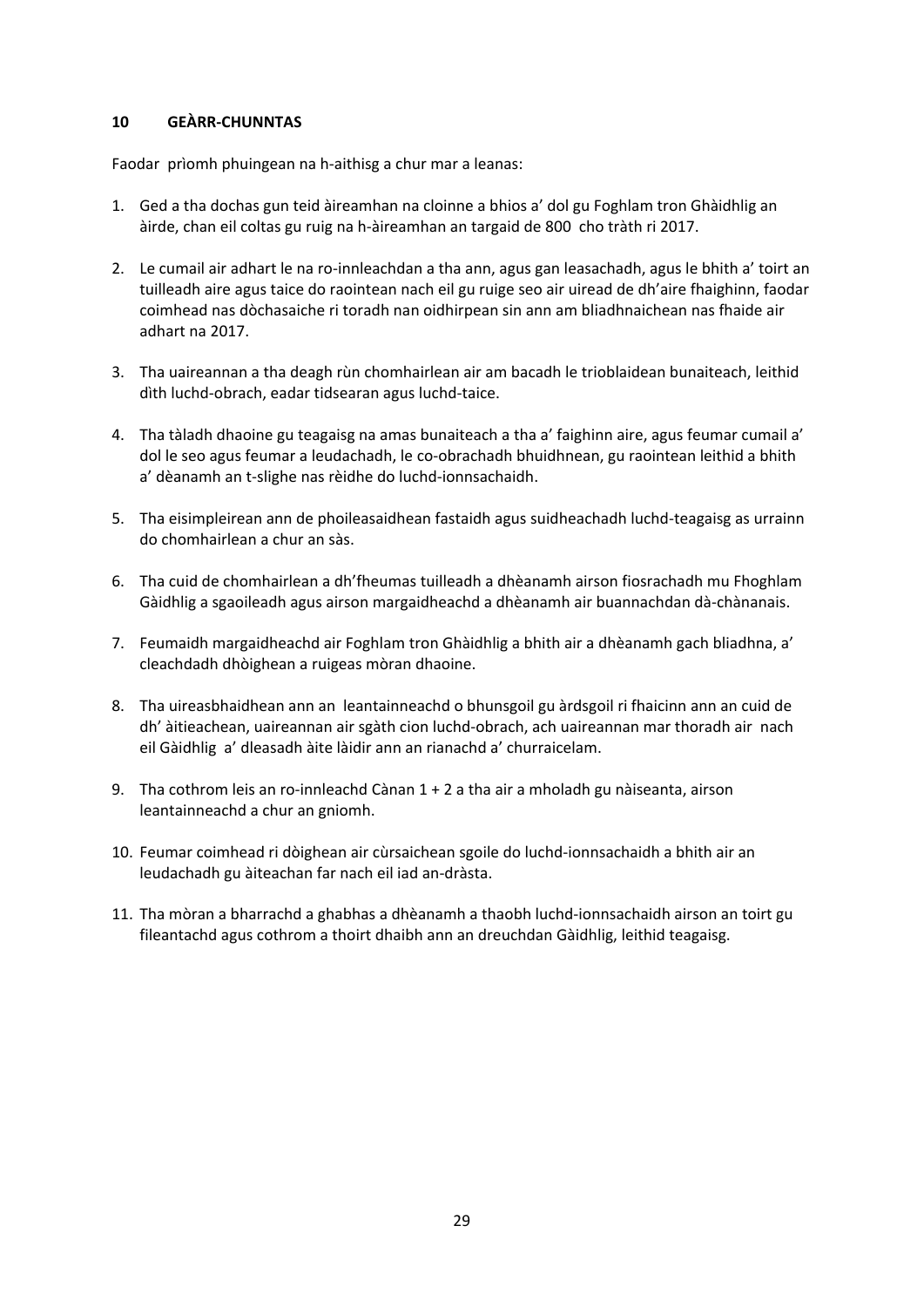# **LONG TERM PLAN TO INCREASE NUMBERS IN GAELIC MEDIUM EDUCATION**

March 2013

Report by Catherine Dunn for Bòrd na Gàidhlig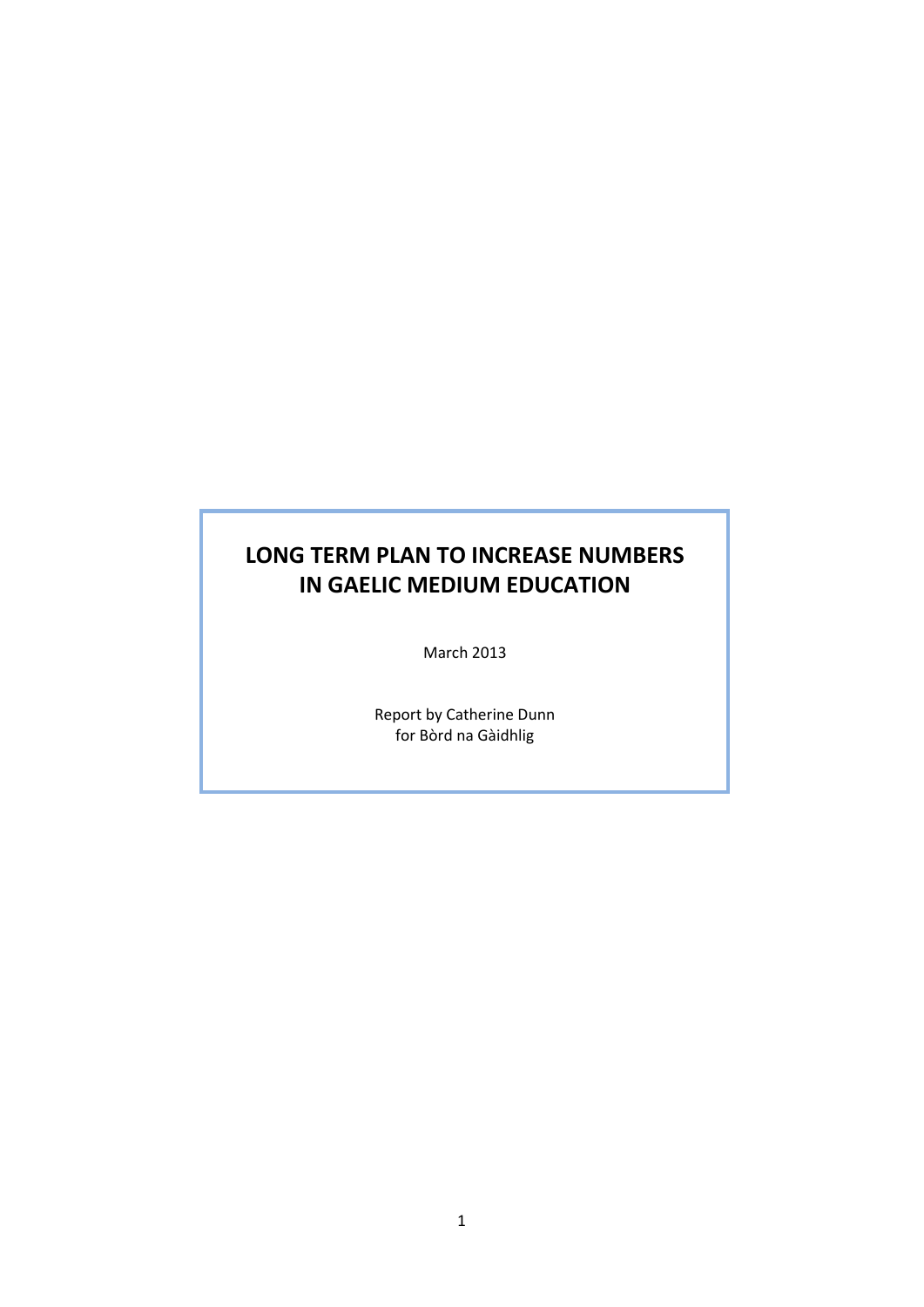# **Report Index**

| <b>Section</b> | <b>Topic</b>                                        |
|----------------|-----------------------------------------------------|
| 1              | Introduction                                        |
| 2              | Local Authorities - Overview                        |
| 3              | Local Authorities - Profiles                        |
| 4              | Estimates for Increasing Numbers entering P1.       |
| 5              | Areas of need to bring about increase and expansion |
| 6              | Attracting pupils into Gaelic education             |
|                | Increasing teacher numbers                          |
| 8              | Taking learners to fluency                          |
| 9              | Conclusion                                          |
| 10             | Summary                                             |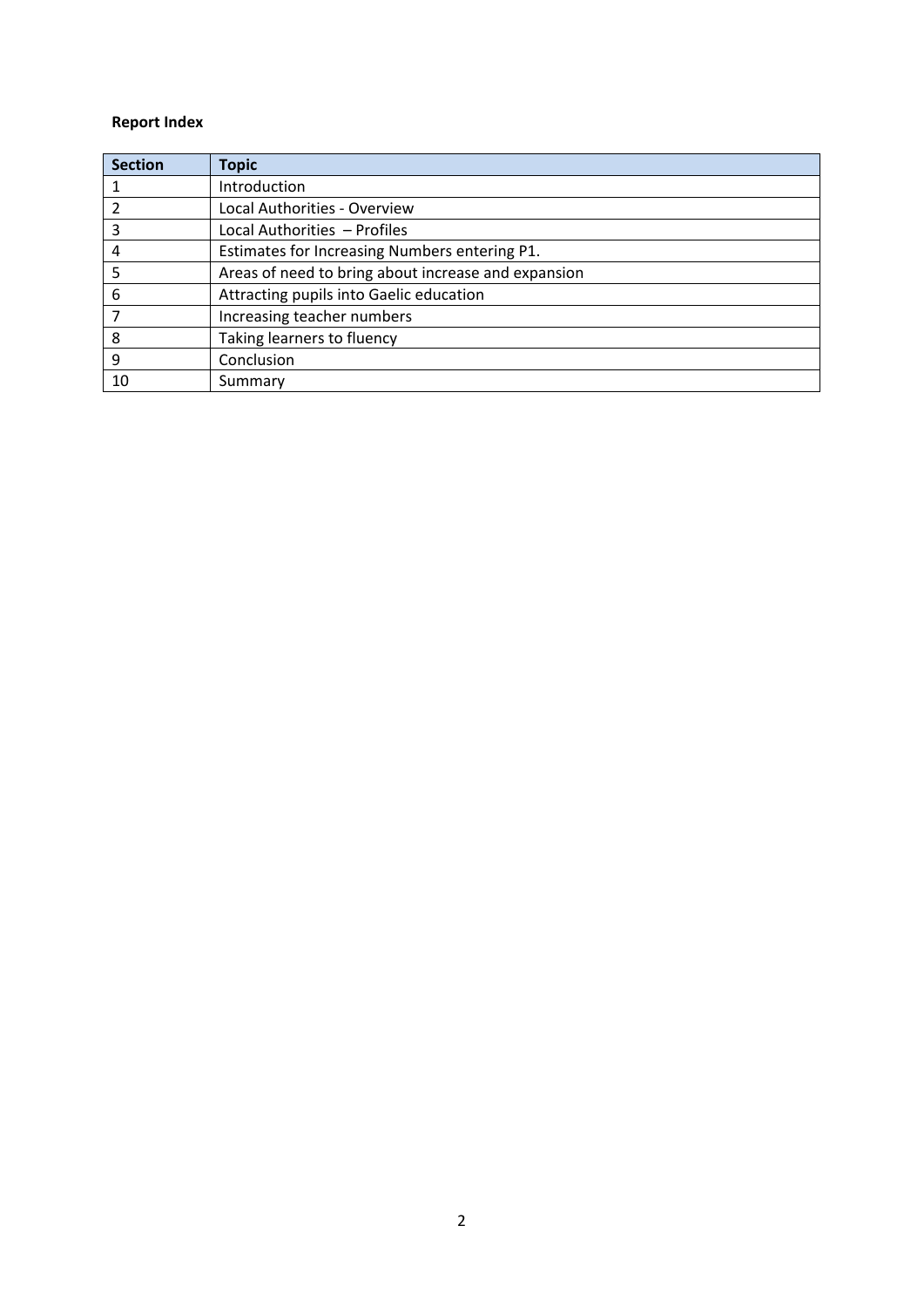# **1 INTRODUCTION**

- 1.1 This study was set up in order to investigate how local authorities and Gaelic organisations could work towards achieving the target set in the National Gaelic Plan 2012‐2017 in respect of increasing the number of children entering Gaelic medium education and to consider what would be required in order to achieve that target. The target stated in the plan is that 800 children per year would enter Gaelic medium education in P1.
- 1.2 Work began on this study in September 2012. Initially, information was gleaned from Gaelic plans, statistical information and a variety of documents and reports. Thereafter, information was sought from a range of organisations and individuals, including local authorities, Gaelic organisations, Scottish Government officers, universities, students, parents, schools, and pupils. The majority of organisations and individuals were happy to co-operate and although there were a few who did not respond, there were others in the same area of operation that gave sufficient information to allow for a balanced overall view. The report indicates what councils are doing in respect of Gaelic Medium Education, how numbers are likely to increase, what plans are in place to bring about improvement, some information about the financial implications of planned improvements, and information about areas of activity that fit into the overall aims of this project. Suggestions are made about strategies and actions that could be developed.
- 1.3 The outlook for the four years to 2017 does not look optimistic in terms of bringing about the desired increase in registration for Gaelic Medium Education, although the prospect of improvement is promising. However, some current and planned initiatives and developments will not achieve full results until the years beyond 2017. There is work ongoing in a range of areas that need to be nurtured and developed vigilantly and zealously so that substantial and sustained growth will result. The requirement for local authorities and other organisations to develop Gaelic plans is helpful in drawing the attention of organisations to their responsibilities, and it will undoubtedly continue to be of benefit, although it can be easier to devise a plan than to put it into action.
- 1.4 It was difficult to get reliable information about financial implications, other than what is given in section 5 below. An attempt at costings could have been made for the other initiatives that are suggested in respect of marketing and courses, but there are too many variables and they are at too early a stage.
- 1.5 Council plans have been summarised in section 5 below and actions that need to be taken to achieve the target are given in the following sections: 6.5; 6.6; 7.3; 8.3; 8.4 ;8.5.

# **2 LOCAL AUTHORITIES – OVERVIEW**

- 2.1 Local authorities can be divided into four groups:
- 2.2 Group A

These are the authorities that have shown themselves to have a high level of commitment and are proactive in bringing about significant improvements in Gaelic Medium Education provision. This commitment has been evident over a number of years, and they have effective strategies in place for the achievement of challenging objectives, and for increasing the numbers entering Gaelic education. Their schools account for 83% of the children in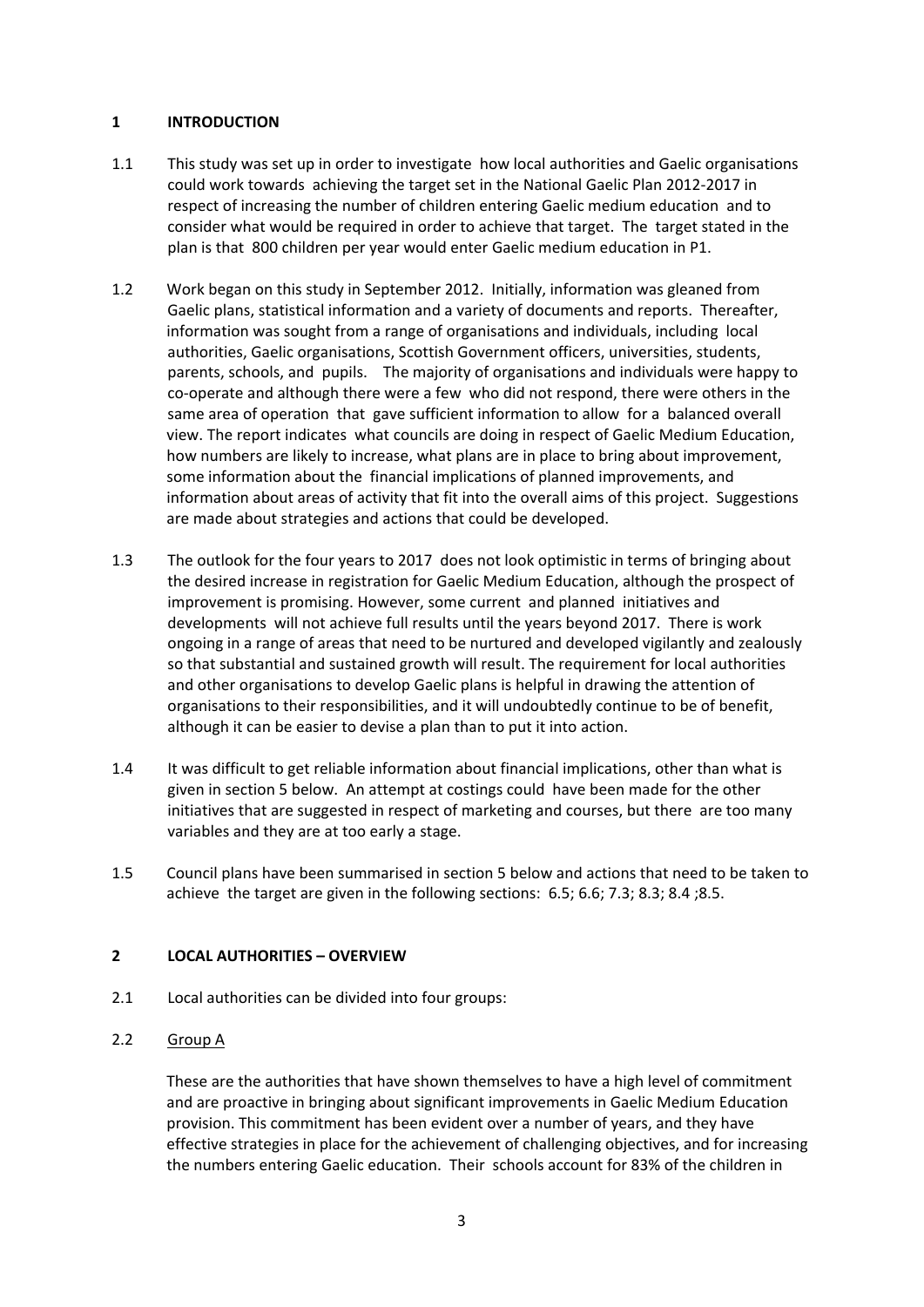Gaelic Medium , 90% of the children in Gaelic nurseries, and 90 % of the children who attend voluntary pre‐school groups are found in their council areas.

The councils in this group, the names of which are as per alphabetical listing in the Gaelic version of the report, are:

 Edinburgh City Council Glasgow City Council Argyll and Bute Council The Highland Council Comhairle nan Eilean Siar.

# 2.3 Group B

There are some authorities that have plans for expansion which are at an early stage. They have been successful in maintaining Gaelic Medium Education in primary schools, and in offering Gaelic/Gaelic Medium Education in secondary schools. Their schools account for 11% of the children in Gaelic Medium Education in primary schools. They are:

East Dunbartonshire Council South Lanarkshire Council North Lanarkshire Council

# 2.4 Group C

There is very little progress in some authorities. They provide Gaelic Medium Education from classes 1‐7 in primary schools, but there has been very little growth, and in some cases the situation is critical. Frequently, problems in recruiting and retaining teachers have been an issue and a disincentive, even where there is goodwill towards Gaelic. Their schools account for 6% of the children in Gaelic medium education in primary schools. They are:

Angus Council Aberdeen City Council Inverclyde Council Stirling Council (with Clackmannanshire) East Ayrshire Council Perth and Kinross Council

#### 2.5 Group D

There are other authorities which do not provide Gaelic Medium education in schools but some of whose pupils are sent to other authorities for Gaelic Medium Education. They have had very few requests from parents, and pupils are enrolled in schools in neighbouring authorities. Some of them have minimal pre‐school provision or do some work with learners at the primary school stage. Falkirk Council is the only council, among those that returned the questionnaire, that intends to carry out a survey to ascertain any demand for establishing a Gaelic Medium unit, and that has indicated that they intend to carry out promotion work regarding the benefits of bilingualism.

It was interesting to note that among this group information on Gaelic was easier to locate on their websites than on the websites of some of the authorities that provide Gaelic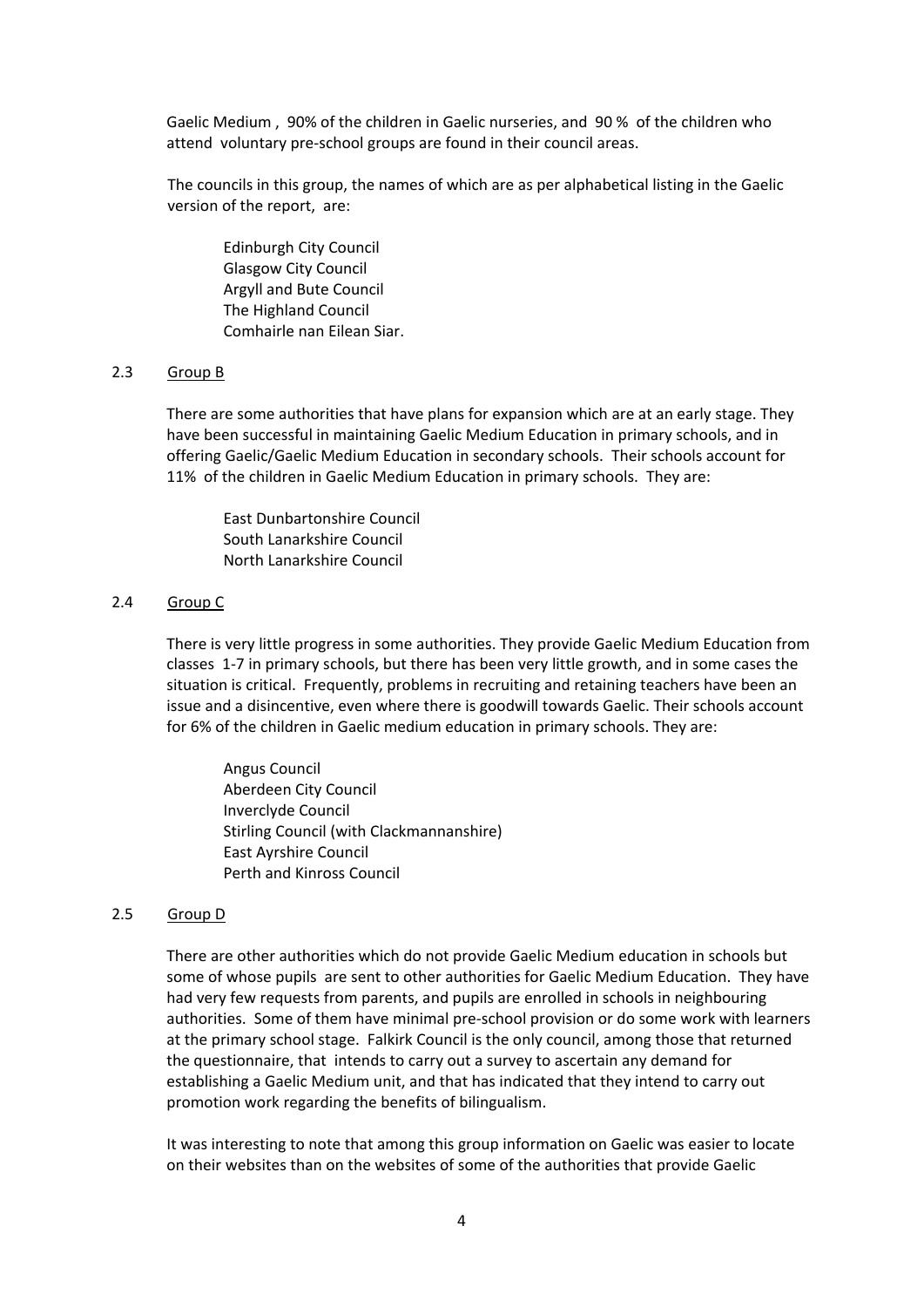education. Two councils (East Lothian and West Lothian) give information on where Gaelic Medium education is available in Edinburgh from pre‐school to secondary school, and tell what assistance the councils can give to pupils who choose to attend Gaelic Medium education.

The councils in this group are:

 Fife Council East Lothian Council West Lothian Council Midlothian Council Falkirk Council North Ayrshire Council West Dunbartonshire Council East Renfrewshire Council Renfrewshire Council

# **3. LOCAL AUTHORITIES – PROFILES**

3.1 The profiles have been compiledfrom information given by the councils, along with the statistical information collected and compiled annually by Bòrd na Gàidhlig. All the councils were sent a questionnaire, and there was an opportunity to discuss issues with some authorities afterwards. The Gaelic plans of Councils were studied, where available, as were council websites. A separate questionnaire was issued to councils which do not currently offer Gaelic medium education, but some were not returned. More detailed information is given in the profiles below for the councils in Groups A‐C in section 2 above.

# 3.2 Edinburgh City Council

Gaelic Medium education has prospered well in Edinburgh, since its beginnings in Tollcross Primary School and particularly in the last few years. The unit was set up by Lothian Regional Council, and after the council was divided into smaller councils, Edinburgh City Council continued to offer Gaelic Medium education in primary school, with secondary provision in James Gillespie's High School. They accept pupils from the other council areas that used to be part of Lothian Region, and also children from Fife, and occasionally from Borders Council. A Gaelic Primary School is to be opened in the city in August 2013. The new school will allow the council to make provision for two classes of 25 pupils per class on each year of primary school, if they are able to recruit teachers. It seems likely that the school will be near capacity, between nursery and primary, and this could affect the number of places available for pupils from other authorities. There are also plans to increase the number of subjects offered through the medium of Gaelic in secondary school, if they are able to recruit teachers.

Gaelic Learners in Primary Schools (GLPS) is offered in nine schools, in the catchment areas of James Gillespie's High School and Tynecastle High School, with the opportunity available for pupils to continue with the subject in these secondary schools.

The main issue for the council at present is a lack of staff for nursery education. There is a great demand for places at this stage, with significantly more pupils at the pre‐three stage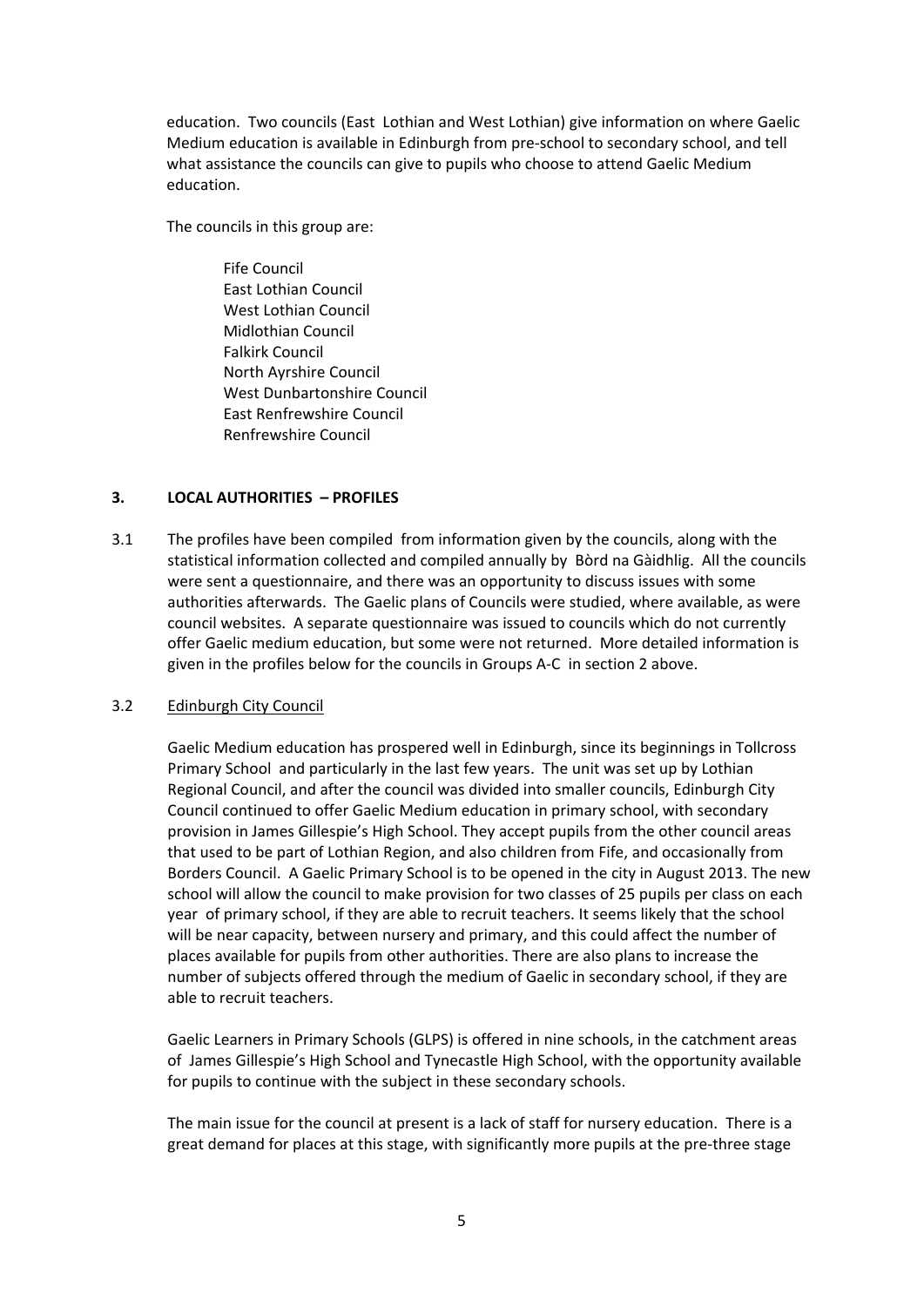than the number of places available in nursery. They have the will and the accommodation for them, but they do not have enough staff.

# 3.3 Glasgow City Council

Gaelic Medium education has been particularly successful in the city of Glasgow, especially since primary and secondary education transferred to Sgoil Ghàidhlig Ghlaschu. The situation is now at the stage that that school is practically full, in terms of provision for primary, and plans to open another primary school on the south side of the River Clyde in 2015 are at an advanced stage. Nursery education is provided at three locations in the city. Children attend Sgoil Ghàidhlig Ghlaschu from authorities that were formerly part of Strathclyde Regional Council, but where there is currently no provision for Gaelic education. Children also attend the school for secondary education from neighbouring authorities that do not make provision for secondary education in Gaelic although they have Gaelic medium education in primary. Some parents choose to take their children to Sgoil Ghàidhlig Ghlaschu instead of enrolling them in their nearest provision, usually because it is more convenient for their work commitments.

The council intends to continue to extend subject provision through the medium of Gaelic in secondary, as part of its annual recruitment programme.

The council is also turning its attention to opportunities for learners, with plans in place to increase the number of schools that offer GLPS. There are four at present, but the aspiration is to increase this number by an additional two schools per year. Although Gaelic Learners' courses were in the recent past offered in up to three schools in Glasgow, that provision was discontinued and there is currently no provision for Learners at secondary level. To give pupils who have had a taster in the language in primary school through GLPS, the council intends to offer Gaelic Learners in one secondary school from session 2013‐14, with a view to extending provision to other schools thereafter.

# 3.4 Argyll and Bute Council

Argyll and Bute Council makes provision for Gaelic Medium education in Gaelic Medium units in six primary schools, and there are plans to open a further Gaelic Medium unit in Helensburgh. The Council also plans to open an additional Gaelic nursery. Apart from Oban and Dunoon, the schools are situated in an island or a rural context where general population figures are low, and therefore the numbers in the Gaelic Medium units are low. Problems in recruiting staff, and lack of supply staff to cover for a variety of absences, have frequently been an issue. Most schools have the capacity to take additional pupils but uncertainty about teacher supply acts as a disincentive to parents to commit to Gaelic Medium education.

Pre‐school provision, either as voluntary groups or nursery provision attached to schools, is available in all the areas that provide Gaelic Medium education, with the exception of Tiree.

Every pupil that has been through Gaelic Medium education in primary school can continue to study Gaelic as a subject in secondary school, but at present there is no provision to continue to experience other subjects through the medium of Gaelic, although the council aspires to bring about improvement in that position.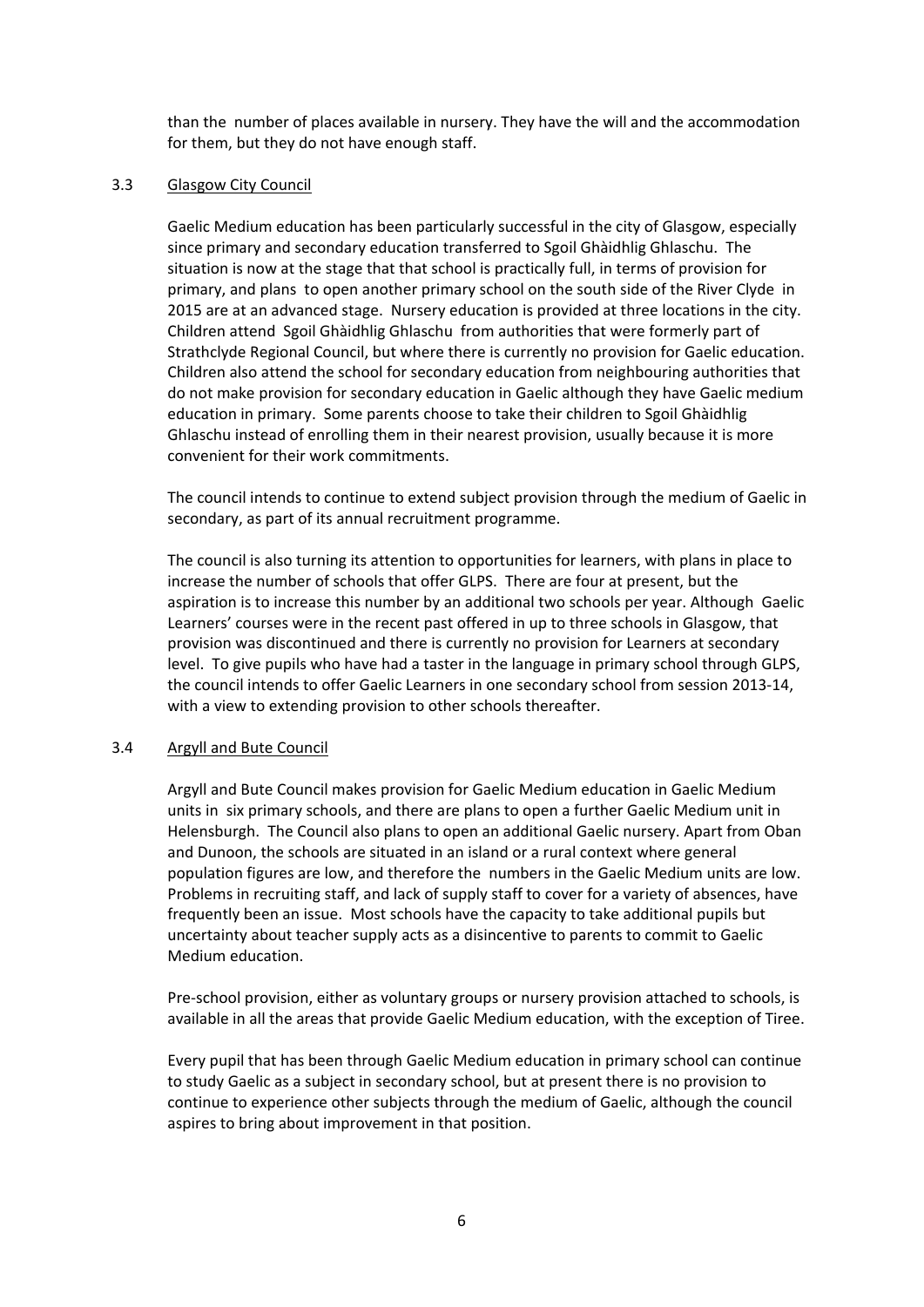Argyll and Bute was at the centre of developments when the GLPS programme started in primary schools, and it is now available in 50 out of the 80 primary schools, with an aspiration to make it available in all primary schools. Gaelic Learners' courses are offered in five of the ten secondary schools, and the council intends to extend provision to another three secondary schools.

#### 3.5 The Highland Council

The Highland Council has more pupils in Gaelic Medium education than any other council, with 784 pupils this session among 21 schools, including one Gaelic primary school. They have the capacity to accommodate up to 1066 pupils, if promotional initiatives are successful in filling the available places. However, it has to be borne in mind that some of the schools which have the capacity to accommodate additional pupils are in remote areas where the number of children is low, and it would be unlikely that every available place would be filled. Although Gaelic Medium education is reasonably well distributed throughout the Highland Council area, it covers an exceptionally extensive area, with significant travelling time a problem in many places, and there are a number of areas where children do not have the opportunity to attend a Gaelic school or a Gaelic Medium unit. Looking at groups of secondary schools and their associated primary schools, there are nine school groupings where there is currently no provision for Gaelic Medium education in Primary schools. In some of these pupils can choose Gaelic Medium education within a neighbouring school grouping. The Council has had its share of problems with lack of staff and also in attracting pupils to Gaelic Medium Education.

The council has recently undertaken an extensive task in devising a future strategy for Gaelic education, with a view to building an appropriate and sustainable provision on a solid foundation. The council plans to open two new Gaelic primary schools, one in Portree and one in Fort William, they are looking to extend Bunsgoil Ghàidhlig Inbhir Nis and planning to open a new Gaelic Medium unit in Thurso. The same pattern of an increase in numbers can be seen in Bunsgoil Ghaidhlig Inbhir Nis and in Sgoil Ghàidhlig Ghlaschu. In Bunsgoil Ghaidhlig Inbhir Nis the numbers are increasing despite problems in recruiting a head teacher for the school. It can be evidenced from these two examples that the provision of a Gaelic school is the most effective way of attracting pupils in an urban context. The numbers in nursery in Inverness are very healthy, making the outlook for increasing numbers of entrants very promising.

In the places where the council plans to open new Gaelic schools the current primary and nursery statistics are an encouraging sign of further success. Looking at nursery school statistics, there are another six primary schools which present an improving picture, if the children currently in nursery transfer to Gaelic Medium education in primary school. Other schools, some of which are in remote areas, have remained more or less static year on year. The situation in two primary schools looks uncertain. These are also in remote areas, where the number of children in the catchment area is low.

Gaelic as a subject is offered in 12 secondary schools, and all pupils who have experienced Gaelic Medium education in primary school have the opportunity to continue with the language, either in their home area or by travelling to Inverness. In eight of these schools Gaelic Medium subject teaching is also available, some in the first two years, with teaching up to certification stage at S4 available in four schools. Between one and eight subjects are offered in the first two years.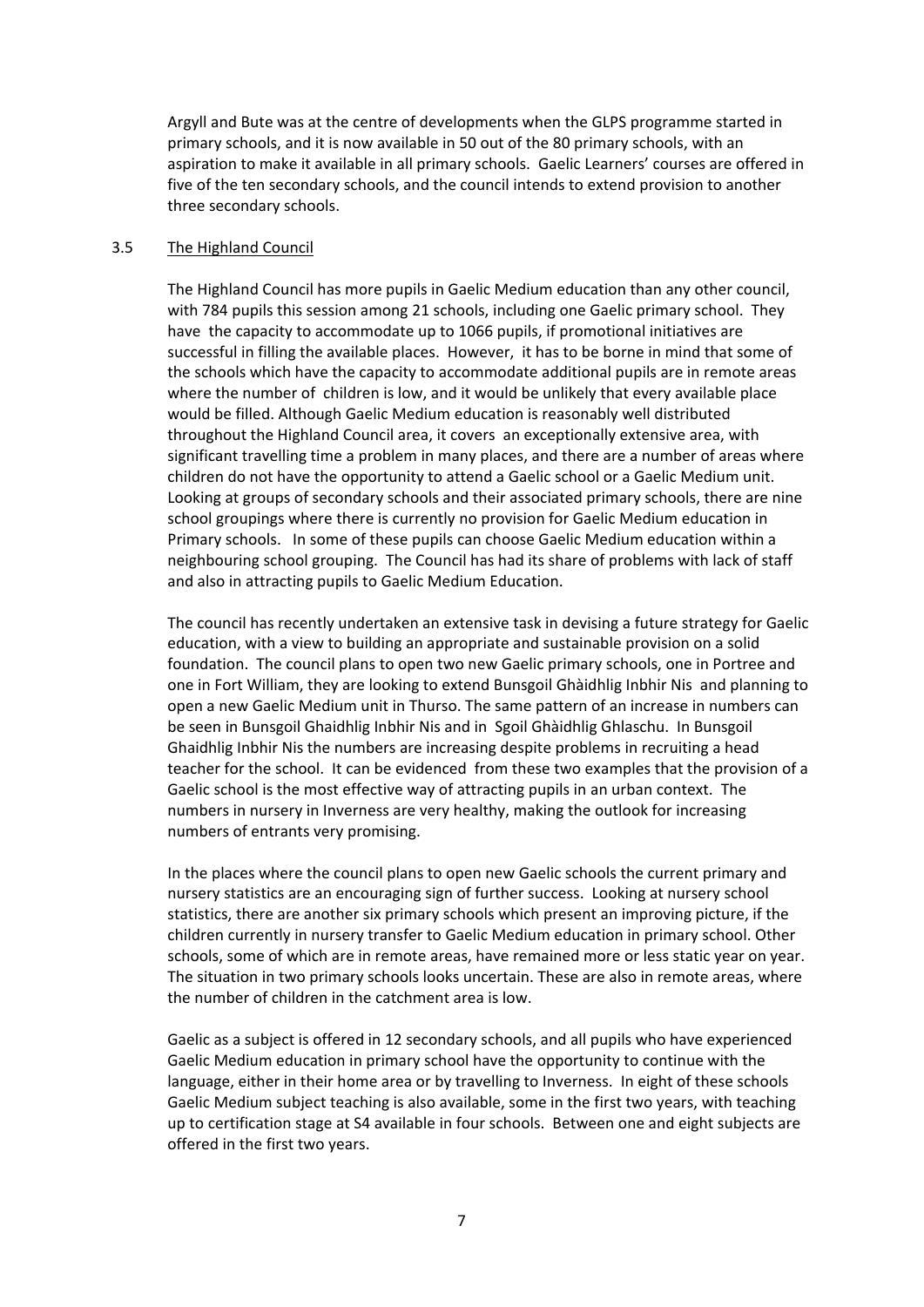GLPS is provided in 59 primary schools out of 182, and Gaelic Learners' courses are available in 12 secondary schools out of 29. In 6 of these schools pupils can study another European language as well as Gaelic, with the result that pupils do not have to choose between Gaelic and another language. Three of the schools which offer Gàidhlig as a subject do not offer Gaelic Learners' courses. There are three schools in the Inverness area which offer only Gaelic Learners' courses, but Gàidhlig is available in another school in the city. The council is seeking to expand and consolidate in both primary and secondary schools.

Between fluent speakers and learners, 21% of the pupils in classes S1‐S6 in the region as a whole are doing Gaelic courses.

#### 3.6 Comhairle nan Eilean Siar

For a considerable number of years every child in the Western Isles has had the opportunity to choose Gaelic Medium education within area schools. Improvements to the school estate have resulted in a reduction in the number of schools and Gaelic units, but there has been an improvement in number in some schools, as parents in some areas do not now have to by‐pass the nearest school when they choose Gaelic Medium education. That improvement strategy for the school estate is still ongoing. At present there are Gaelic units in 21 out of 27 primary schools. Although they are not officially classified as Gaelic schools, there are two schools which do not accept enrolment for English Medium education and where all the pupils are in a Gaelic Medium stream. It looks highly likely that another school will have no English Medium provision from August 2013. There are another four schools where between 59% and 82% are in the Gaelic units, and another four where approximately half the pupils are in the Gaelic streams. One unit, in a remote area with very few pupils, was revived in 2012, by combing early years and nursery . The Council is looking to replicate this approach in another remote area.

The council has set challenging targets for 55% of P1 pupils to be in Gaelic Medium education by 2015, as an increase from 30% in 2012‐13, and working towards 70% thereafter. In percentage terms the predictions look promising, but because the number of children in the region is falling, there could be a drop in numerical terms. The information available on the total number of children attaining primary school age from 2014 shows a possible decline of 14% from the total number of pupils on P1 in 2012. These figures are taken from the numbers of children born in the Western Isles, but inward and outward migration could result in some movement, up or down. The decrease in numbers is largely in the learning communities that are most supportive of Gaelic.

Success in managing to increase numbers is especially evident outwith Lewis, where the biggest challenge is in the Greater Broadbay Learning Community, in the Stornoway area, and where there is the greatest number of children, but where just 22% opted for Gaelic Medium education in P1 in 2012. In the other four Learning Communities there is more support for Gaelic, with figures of between 40% and 67%, but it is worth noting that in one of these areas the total intake was just 7 pupils, among three schools, and between the two languages.

The council has the desire and the capacity for improvement within the current finance available, as the total number of pupils in schools would not increase, and accommodation and teaching staff could be deployed accordingly. A strategy for the management of staff deployment has been agreed which will help to ensure that there will be sufficient Gaelic staff. This strategy is detailed in paragraph 7.2 below.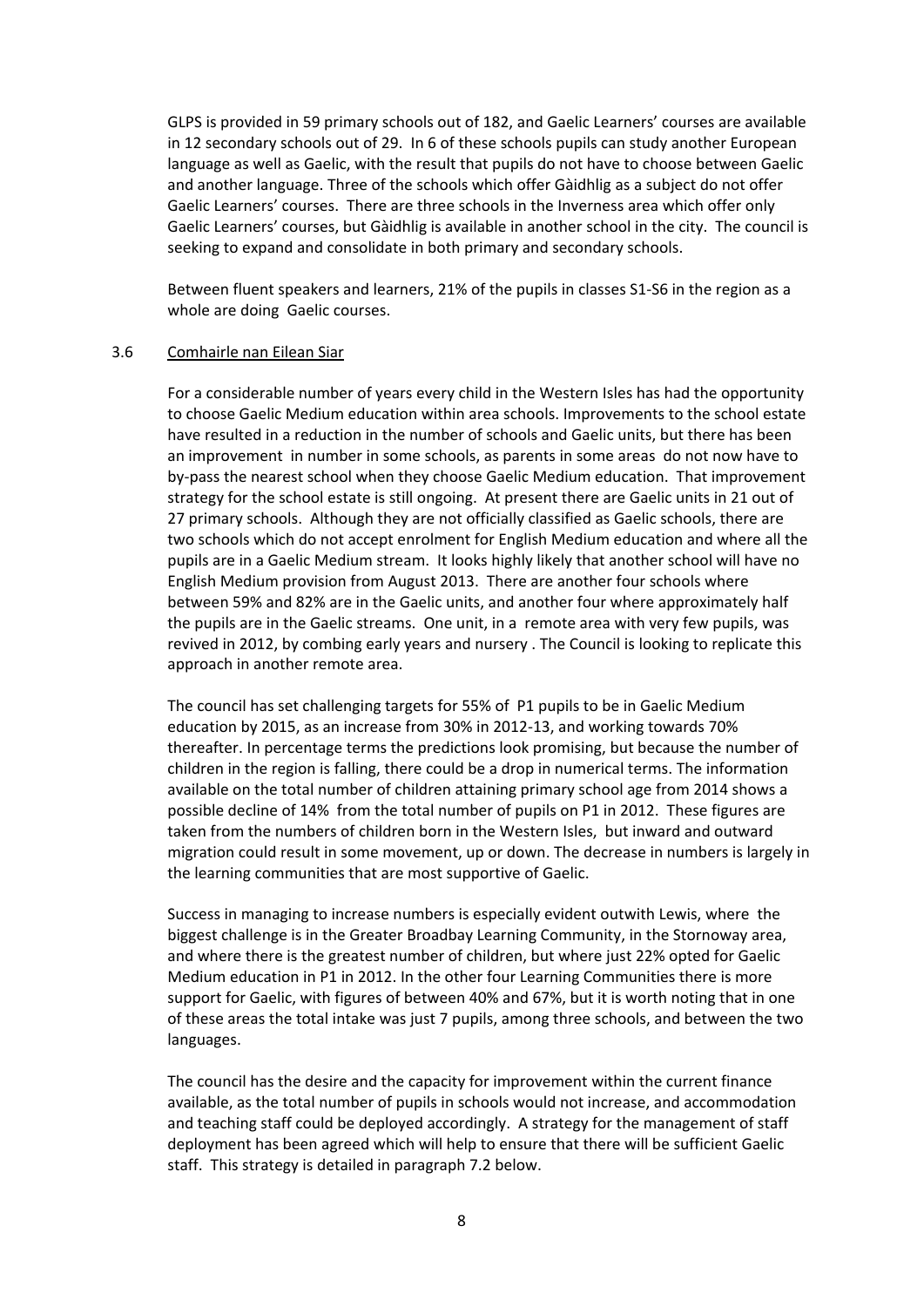In some areas pre‐school and nursery class provision is only available in Gaelic, but it does not necessarily follow that children will take the next step into Gaelic medium education. Nevertheless, it is a mode of provision that is worth continuing, when one considers the percentage increase opting for Gaelic Medium from Gaelic‐only pre‐school provision. The first Gaelic Medium education in secondary schools was in the Western isles, in 1983, with two subjects being offered in two schools in the first two years of secondary. These two schools have continued teaching through the medium of Gaelic more or less consistently. The total roll in both schools has decreased significantly and in 2012‐13 one of them does not have a class operating through the medium of Gaelic, except for Gaidhlig as a subject. Gaelic Medium subject teaching is available in three out of the other four secondary schools, with fluctuations up or down depending on the availability of staff , and there is improvement evident, especially in the first two years. The council is considering delivery by electronic means to allow further expansion, especially to give parity of opportunity to pupils in the one school which does not have staff in place for subject delivery in Gaelic.

Gàidhlig as a subject is available in all six secondary schools, and all fluent speakers in the first two years take Gàidhlig and another language, with the opportunity to choose to continue with both to certificate level. There is GLPS provision in the 27 primary schools, and each pupil continues into a Gaelic Learners course in secondary school, along with the study of another language, and also with the opportunity to continue with both to certificate level. Between fluent speakers and learners, 58% of pupils between S1‐S6 throughout the region are studying Gaelic courses.

## 3.7 East Dunbartonshire Council

East Dunbartonshire Council has one Gaelic nursery and one primary school with a Gaelic Medium unit, with 20% of the pupils in the school in Gaelic medium. Pupils can continue to study Gaelic in secondary school, but at present there is no Gaelic‐medium subject teaching available. The council has an aspiration to increase the number of pupils that opt for Gàidhlig in secondary. There is capacity for another 40 pupils from P1‐7 within current resources. Subject to demand, they hope to run an additional nursery class in afternoons.

GLPS is available in 10 primary schools, but at present there is no provision to allow continuation into secondary school. An additional teacher would be required to allow introduction of this provision.

#### 3.8 South Lanarkshire Council

South Lanarkshire Council has one Gaelic nursery and one primary school with a Gaelic Medium unit that takes in pupils from throughout the region. The unit has been successful and at present 37% of the pupils in the school are in the Gaelic classes. There is capacity for another 33 pupils, from P1‐7, but there could be financial implications in respect of travel costs. Pupils are able to continue with Gaelic as a subject in secondary school. Although Gaelic medium subject teaching is not available, some pupils from the council area have elected to attend Sgoil Ghaidhlig Ghlaschu for secondary education, and the council supports this financially .

The council currently has no plans to offer GLPS or Gaelic Learners' courses in secondary schools.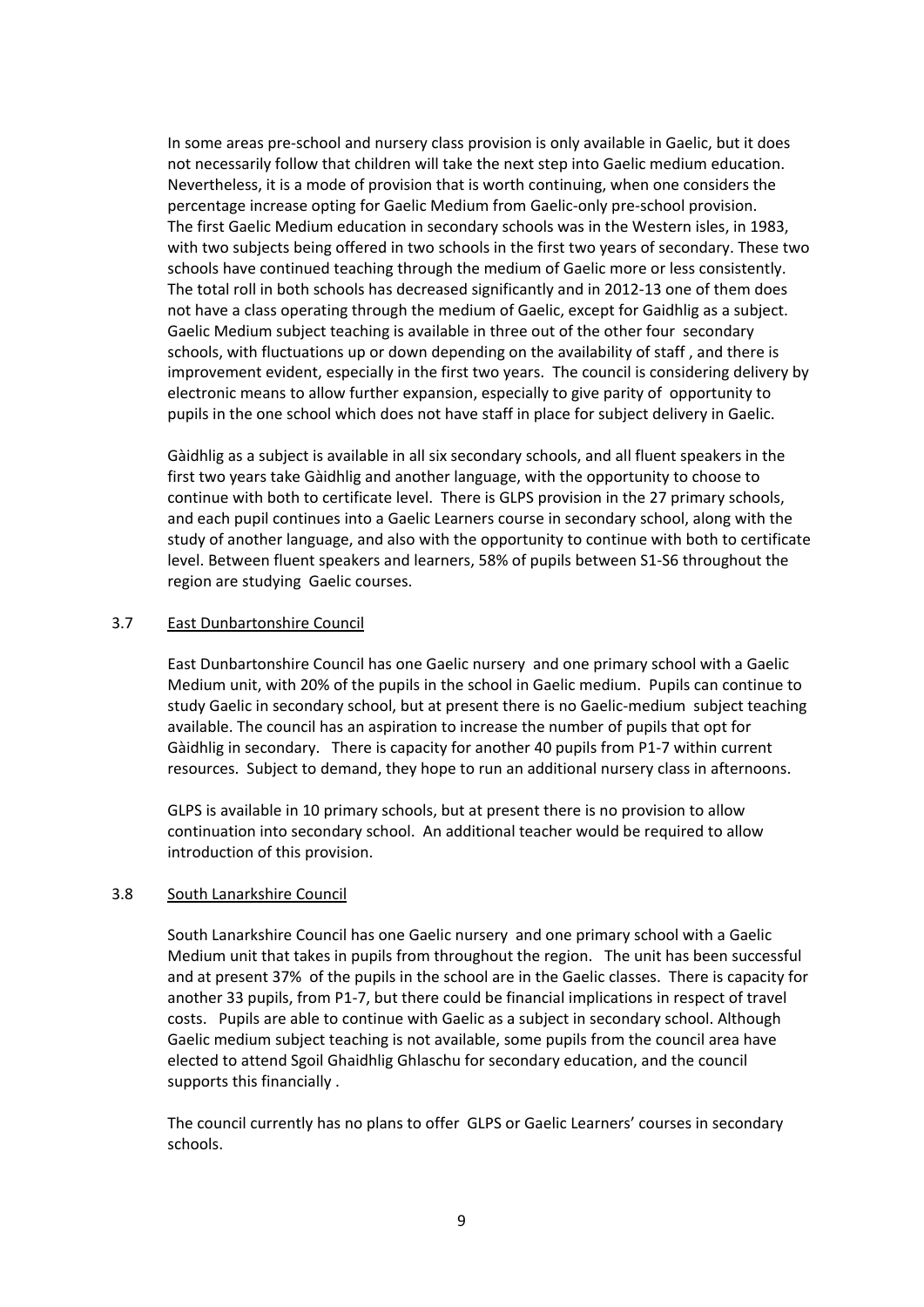# 3.9 North Lanarkshire Council

At present North Lanarkshire Council has one primary school offering Gaelic Medium education in a very successful unit, with 61% of the pupils in the school in the Gaelic classes. There is a Gaelic nursery attached to the school. This school is in the northern part of the council area, and the council is planning to open a new unit in the south, where there is a pre‐school group and a Gaelic nursery, if finance becomes available. Pupils can continue with Gaelic in secondary school, both as a subject and as a learning medium as six other subjects are offered in Gaelic in the first two years. Continuity from primary to secondary is very good, as it would appear that all pupils continue to study Gaelic on transfer to secondary.

There is one primary school offering GLPS, and in 2012‐13 for the first time there is a small group of Gaelic Learners in secondary school.

## 3.10 Angus Council

Angus Council has one primary school which has a Gaelic Medium unit. The Gaelic unit is located in a large primary school, and only 2% of the total roll are in the Gaelic stream. There were no new entrants in the current session, and although there used to be a Gaelic nursery class, it is not operating this year. Pupils can continue to study Gaelic as a subject in secondary school, but pupils frequently do not opt for Gaelic when it comes to making subject choices. The council's Gaelic plan indicates an intention to do more to attract pupils to Gaelic. Problems with teacher recruitment have been an issue.

There is no provision for Gaelic Learners' courses in schools**.** 

# 3.11 Aberdeen City Council

Aberdeen City Council has one primary school which has a Gaelic Medium unit and a Gaelic nursery. There was an increase in the number of pupils going into Gaelic in P1 in 2012‐13, but the numbers in the Gaelic nursery are low. There is capacity to take more pupils within current provision. The council is at present reviewing the school estate and if there was increased demand for Gaelic, that would need to be incorporated within future plans. Pupils are able to continue with Gaelic as a subject in secondary school, but the numbers in secondary are low. There is no provision for teaching of other subjects in Gaelic, and there is no provision for Gaelic Learners in schools

The council has highlighted a lack of Gaelic staff as an issue, both at school level and at authority level in terms of development work,

# 3.12 Inverclyde Council

Inverclyde Council has one primary school which has a Gaelic medium unit and a Gaelic nursery class. A small number of pupils from North Ayrshire Council attend the Gaelic provision. The school that previously housed the unit closed in June 2012, and the unit moved to a brand-new school in the vicinity. There is very little capacity to take more pupils at present. Problems with teacher recruitment have restricted expansion, but there is a view that there is not much additional demand for Gaelic Medium education.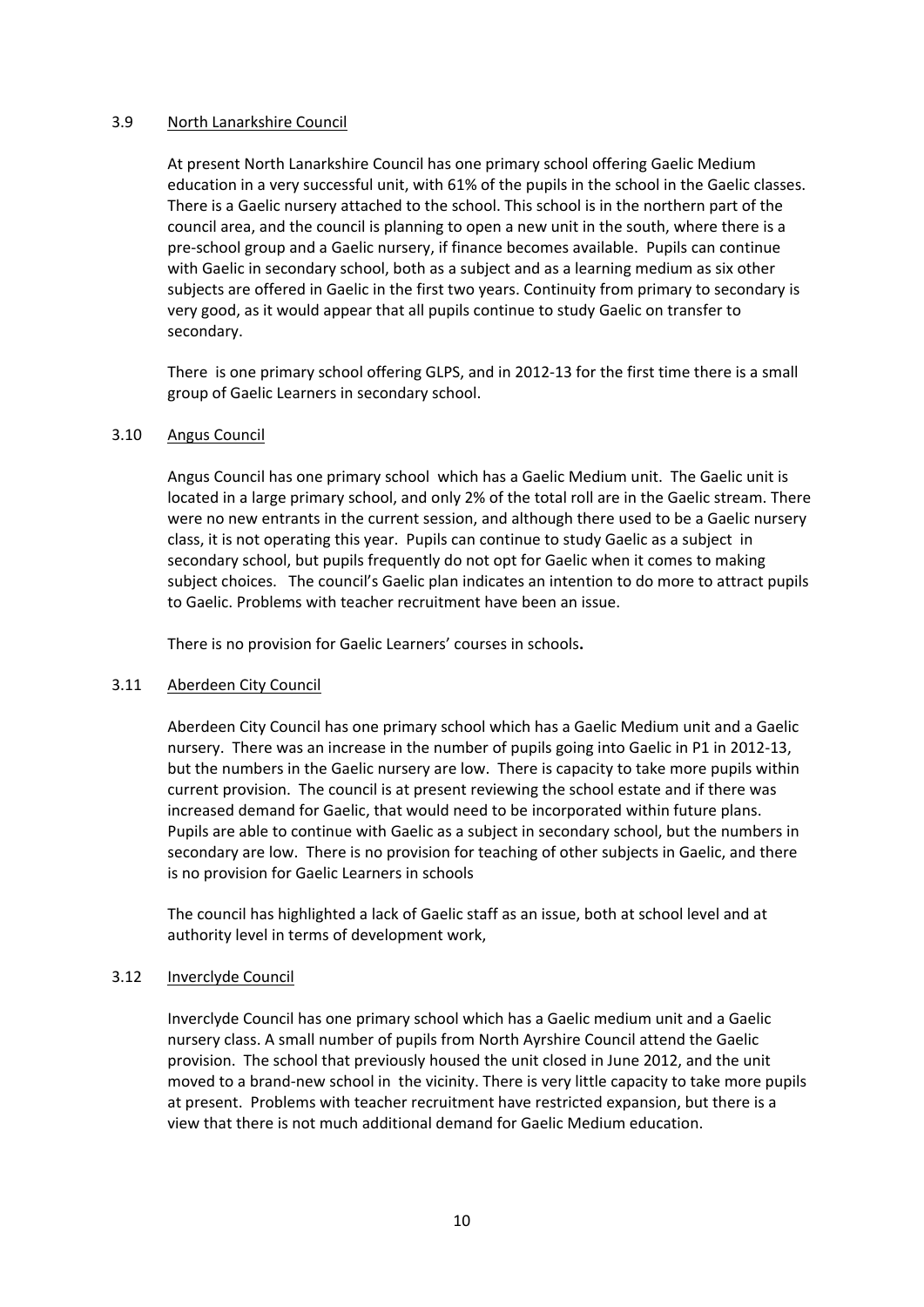Pupils who wish to continue with the study of Gaelic in secondary school attend Sgoil Ghàidhlig Ghlaschu, with financial assistance for travel provided by the council.

There is no provision for Gaelic Learners.

## 3.13 Stirling and Clackmannanshire Councils

There is one primary school, in Stirling, which has a Gaelic unit, and it serves both Stirling and Clackmannanshire Councils, which work together in respect of education. There is some capacity for an increase in numbers within current resources. There is one pre‐school group, located within the Clackmannanshire council area. Pupils can continue to study Gaelic as a subject in secondary school, but there is no provision to study other subjects through the medium of Gaelic.

There is no provision for Gaelic Learners' courses.

## 3.14 East Ayrshire Council

East Ayrshire Council has one primary school which has a Gaelic medium unit and one nursery class, and pupils have the opportunity to continue to study Gaelic as a subject and as a teaching medium in secondary school. There is no capacity to take more than the current number of pupils in primary school, but if teaching staff were available, they could take a further 20 pupils in secondary. Teacher recruitment has been an issue.

A class for Gaelic Learners is operating in 2012, for the first time.

#### 3.15 Perth and Kinross Council

Perth and Kinross Council has two Gaelic Medium units, one of which opened in 2011. The numbers are low, and there is therefore capacity to accommodate more pupils. The outlook is uncertain, as lack of staff has militated against the council's wish for an increase in numbers in the new unit, and to keep the older unit open, although the recruitment situation is beginning to look promising. There is one nursery unit. A voluntary pre‐school group operates in another part of the council area that is too far away from the two units for pupils to attend Gaelic Medium primary education. Pupils from both Gaelic Medium units can continue with Gaelic as a subject in secondary school.

GLPS is available in 6 schools, and Gaelic Learners' courses are available in two secondary schools.

#### **4 ESTIMATES FOR INCREASING NUMBERS ENTERING P1**

4.1 Some councils did not provide detailed information, as they had not set themselves numerical targets in some instances, and there were some who were not confident about giving estimates. There were some who did not respond to requests sent to them for additional clarification of their original answers.

 Therefore the numbers suggested in this section are based on the following, and they are predictions rather than confirmed figures: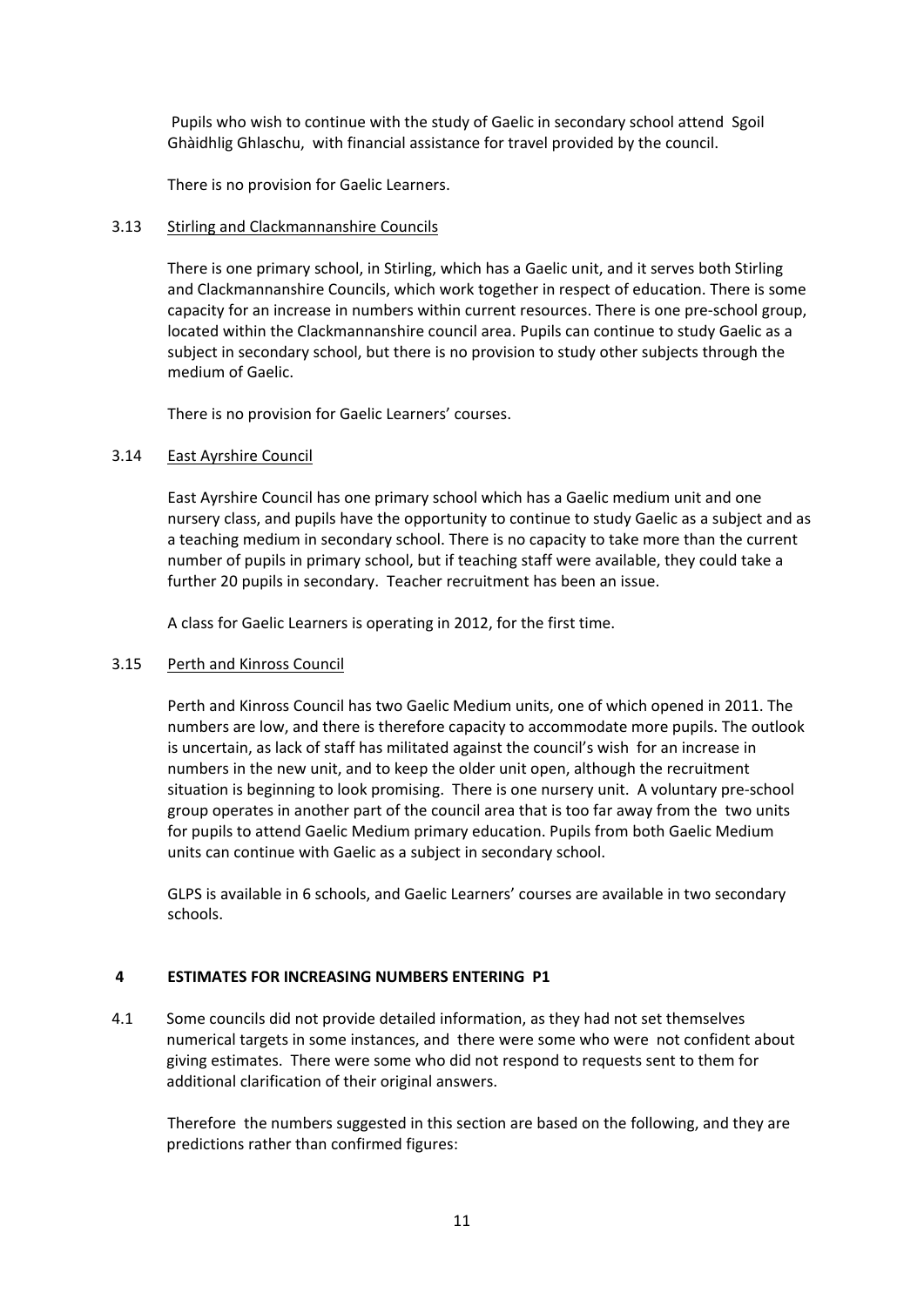- information from estimates provided by councils;
- where no information was provided, average intakes and the numbers of children currently in nursery or pre-school groups have been used as a working basis;
- estimates based on council plans;
- numbers slightly inflated in the expectation of an improvement in the teacher supply position, and that more will be done in marketing Gaelic Medium education, locally and nationally.

## 4.2 Estimate 2013‐17 (A)

 The numbers below assume that spending will be in line with the current financial situation, but incorporating improvement plans, where these were given.

| <b>Council</b>  | 2013/14 | 2014/15 | 2015/16        | 2016/17        | 2017/18 |
|-----------------|---------|---------|----------------|----------------|---------|
| Angus           | 1       | 0       | $\mathfrak{p}$ | $\mathfrak{p}$ | 2       |
| The Highland    | 145     | 150     | 150            | 155            | 155     |
| Council         |         |         |                |                |         |
| Comhairle       | 108     | 100     | 118            | 125            | 130     |
| Eilean Siar     |         |         |                |                |         |
| Edinburgh       | 46      | 50      | 50             | 50             | 50      |
| Argyll and Bute | 30      | 30      | 30             | 30             | 30      |
| Glasgow         | 80      | 105     | 105            | 105            | 105     |
| Inverclyde      | 5       | 5       | 5              | 5              | 5       |
| Aberdeen        | 4       | 4       | 4              | 5              | 5       |
| Perth and       | 0       | 4       | 4              | 4              | 4       |
| Kinross         |         |         |                |                |         |
| East Ayrshire   | 7       | 8       | 5              | 5              | 5       |
| East            | 7       | 9       | 9              | 10             | 11      |
| Dunbartonshire  |         |         |                |                |         |
| South           | 25      | 16      | 9              | 16             | 9       |
| Lanarkshire     |         |         |                |                |         |
| North           | 29      | 29      | 29             | 29             | 29      |
| Lanarkshire     |         |         |                |                |         |
| <b>Stirling</b> | 9       | 4       | 7              | 9              | 4       |
|                 | 496     | 514     | 527            | 550            | 544     |

# 4.3 Estimate 2013‐17 (B)

 The numbers in the next table are based on some additional financial provision being available, where increase is dependent on additional funding, and on plans coming to fruition and targets being met. It should be noted that some councils were reluctant to make predictions of growth based on hypothetical additional funding, especially given their previous experience of staff shortages, and did not feel it was appropriate to raise expectations in case expansion plans did not come to fruition. Further increases will be dependent on the success of initiatives to increase teacher numbers, and on the success of marketing strategies.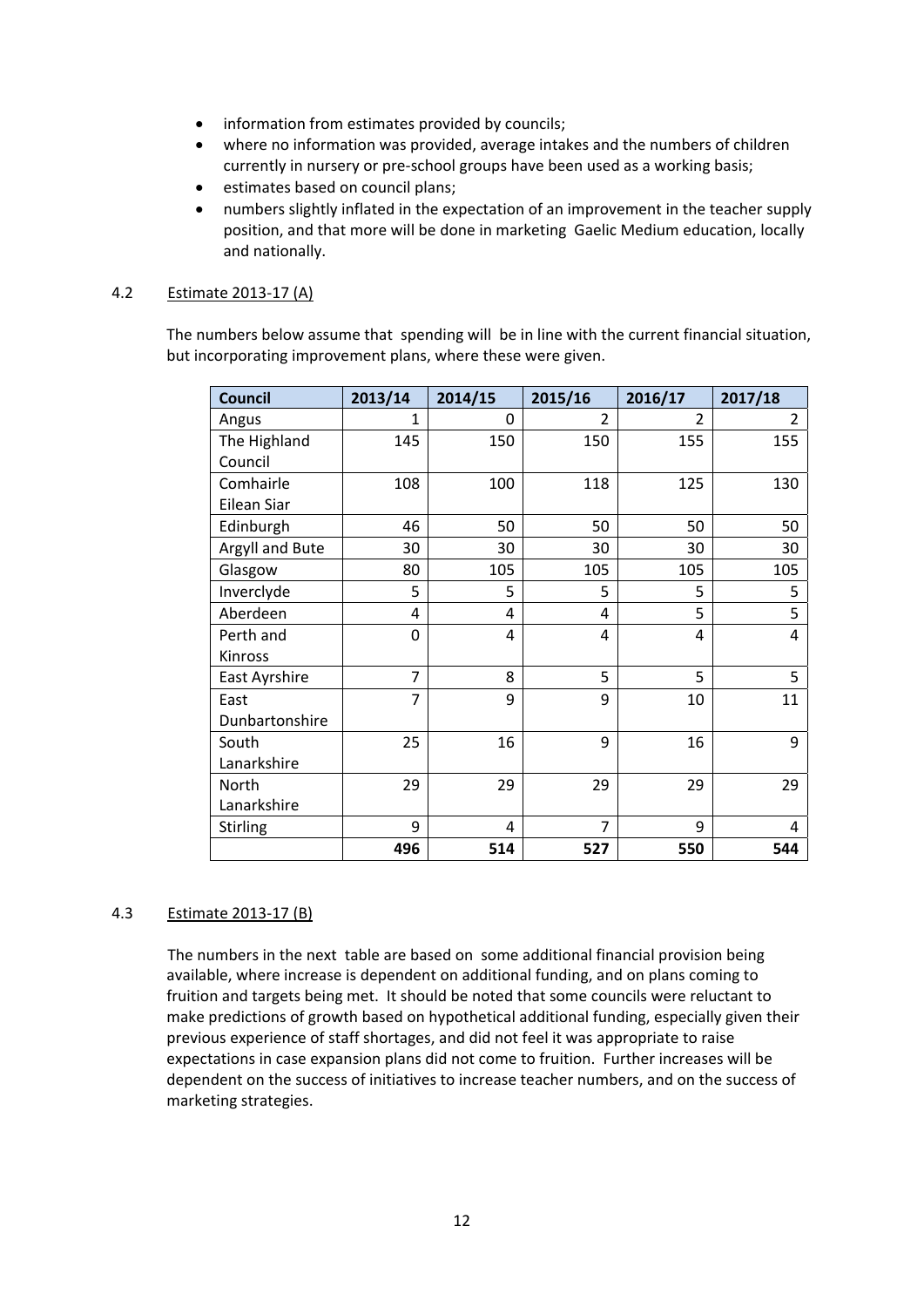| <b>Council</b>  | 2013/14        | 2014/15        | 2015/16        | 2016/17        | 2017/18        |
|-----------------|----------------|----------------|----------------|----------------|----------------|
| Angus           | 2              | $\overline{2}$ | $\mathcal{P}$  | $\mathfrak{p}$ | $\overline{2}$ |
| The Highland    | 145            | 165            | 177            | 190            | 195            |
| Council         |                |                |                |                |                |
| Comhairle       | 110            | 100            | 118            | 125            | 130            |
| Eilean Siar     |                |                |                |                |                |
| Edinburgh       | 46             | 50             | 50             | 50             | 50             |
| Argyll and Bute | 30             | 30             | 30             | 35             | 35             |
| Glasgow         | 80             | 105            | 105            | 105            | 105            |
| Inverclyde      | 5              | 5              | 5              | 5              | 5              |
| Aberdeen        | $\overline{7}$ | $\overline{7}$ | $\overline{7}$ | $\overline{7}$ | 8              |
| Perth and       | 5              | 5              | 5              | 5              | 5              |
| Kinross         |                |                |                |                |                |
| East Ayrshire   | $\overline{7}$ | 8              | 5              | 5              | 5              |
| East            | $\overline{7}$ | 14             | 14             | 16             | 17             |
| Dunbartonshire  |                |                |                |                |                |
| South           | 25             | 30             | 25             | 28             | 19             |
| Lanarkshire     |                |                |                |                |                |
| North           | 30             | 40             | 40             | 40             | 40             |
| Lanarkshire     |                |                |                |                |                |
| Stirling        | 9              | 9              | 9              | 11             | 11             |
|                 | 508            | 570            | 592            | 624            | 629            |

# **5 REQUIREMENTS FOR INCREASE AND EXPANSION.**

 Some councils were not willing to quantify their requirements for expansion or the financial implications of further development, although some identified requirements such as staff, buildings, other resources and transport. Although the financial implications of additional staff can be estimated, this can not be done in respect of building requirements, as costings vary from place to place, depending on the extent of the work required. Those who gave more detailed information were at a more advanced stage in their development strategies, and could therefore more realistically quantify their requirements. The table below identifies plans that are at an advanced stage, and gives a degree of information about anticipated requirements.

| <b>Council</b> | <b>Plans</b>                    | <b>Requirements</b>  | Cost               |
|----------------|---------------------------------|----------------------|--------------------|
| The Highland   | New unit: Thurso                | Teaching staff       | £40173 for a       |
| Council        |                                 |                      | teacher.           |
|                | <b>Bunsgoil Ghaidhlig: Fort</b> | <b>Support Staff</b> | Numerical and      |
|                | William, scheduled for          | <b>Buildings</b>     | financial          |
|                | 2015.                           | Transport            | information is     |
|                | Bunsgoil Ghàidhlig:             |                      | not available,     |
|                | Portree                         |                      | as it is currently |
|                | Extension: Bunsgoil             |                      | being looked at    |
|                | Ghaidhlig Inbhir Nis.           |                      | as part of a       |
|                | New Gaelic Department in        |                      | wide-ranging       |
|                | <b>Inverness Royal Academy</b>  |                      | exercise looking   |
|                |                                 |                      | at feasibility in  |
|                |                                 |                      | all its aspects.   |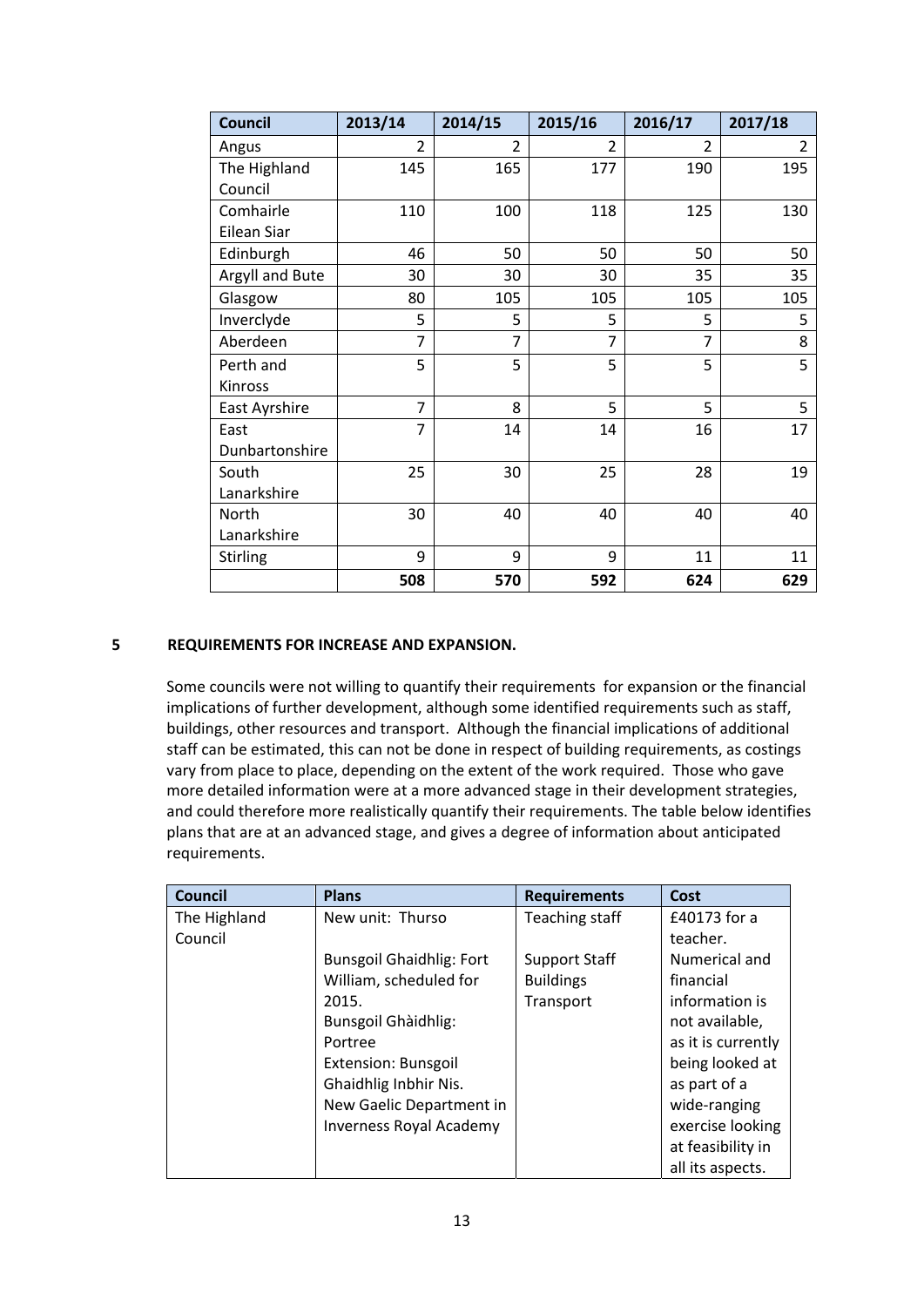| <b>Council</b>               | <b>Plans</b>                                                                                                                                     | <b>Requirements</b>                                                                                             | Cost                                                                                                                                                                                                                                                                                            |
|------------------------------|--------------------------------------------------------------------------------------------------------------------------------------------------|-----------------------------------------------------------------------------------------------------------------|-------------------------------------------------------------------------------------------------------------------------------------------------------------------------------------------------------------------------------------------------------------------------------------------------|
| Edinburgh                    | A new primary school to<br>open in August 2013,<br>with an expectation that<br>two classes will operate<br>for each year group from<br>$P1-7.$   | Refurbished<br>school. Four new<br>posts required.                                                              | Capital funding<br>in place.<br>The council to<br>meet the costs<br>of teaching<br>staff.                                                                                                                                                                                                       |
| Argyll and Bute              | New unit: Dunoon<br>New nursery provision                                                                                                        | No information<br>about<br>requirements.                                                                        | No information<br>about costs.<br>£80346 for 2<br>teachers.                                                                                                                                                                                                                                     |
| Glasgow                      | Sgoil Ghaidhlig:<br>Pollokshields                                                                                                                | Refurbished<br>building. Staff                                                                                  | Capital funding<br>has been<br>identified and<br>allocated for<br>the new school.<br><b>Allocations</b><br>form Specific<br>Grant will<br>required when<br>staff<br>recruitment<br>begins, until the<br>school reaches<br>the stage at<br>which the per<br>capita<br>allowance<br>covers costs. |
| North Lanarkshire            | A new unit in the south of<br>the council area.                                                                                                  | One Principal<br>teacher and two<br>teachers when<br>the unit is fully<br>operational.<br><b>Building works</b> | £40173x 2 for<br>teachers;<br>£49704 for a<br>Principal<br>Teacher<br>£20,000                                                                                                                                                                                                                   |
| East<br>Dunbartonshire       | If more funding were<br>available there could be<br>an increase in the number<br>of pupils.<br>1 teacher for secondary<br><b>Gaelic Learners</b> | 1 teacher<br>1 support<br>assistant.<br>Transport                                                               | £40173 for a<br>teacher.<br>£16000 for a<br>support<br>assistant.<br>£40173                                                                                                                                                                                                                     |
| Comhairle nan<br>Eilean Siar | A percentage increase in<br>numbers opting for Gaelic<br>Medium Education(30% -<br>55% initially, then looking<br>to 70%)                        | Development<br>strategies in<br>place.                                                                          | Within council<br>budgetary<br>provision.                                                                                                                                                                                                                                                       |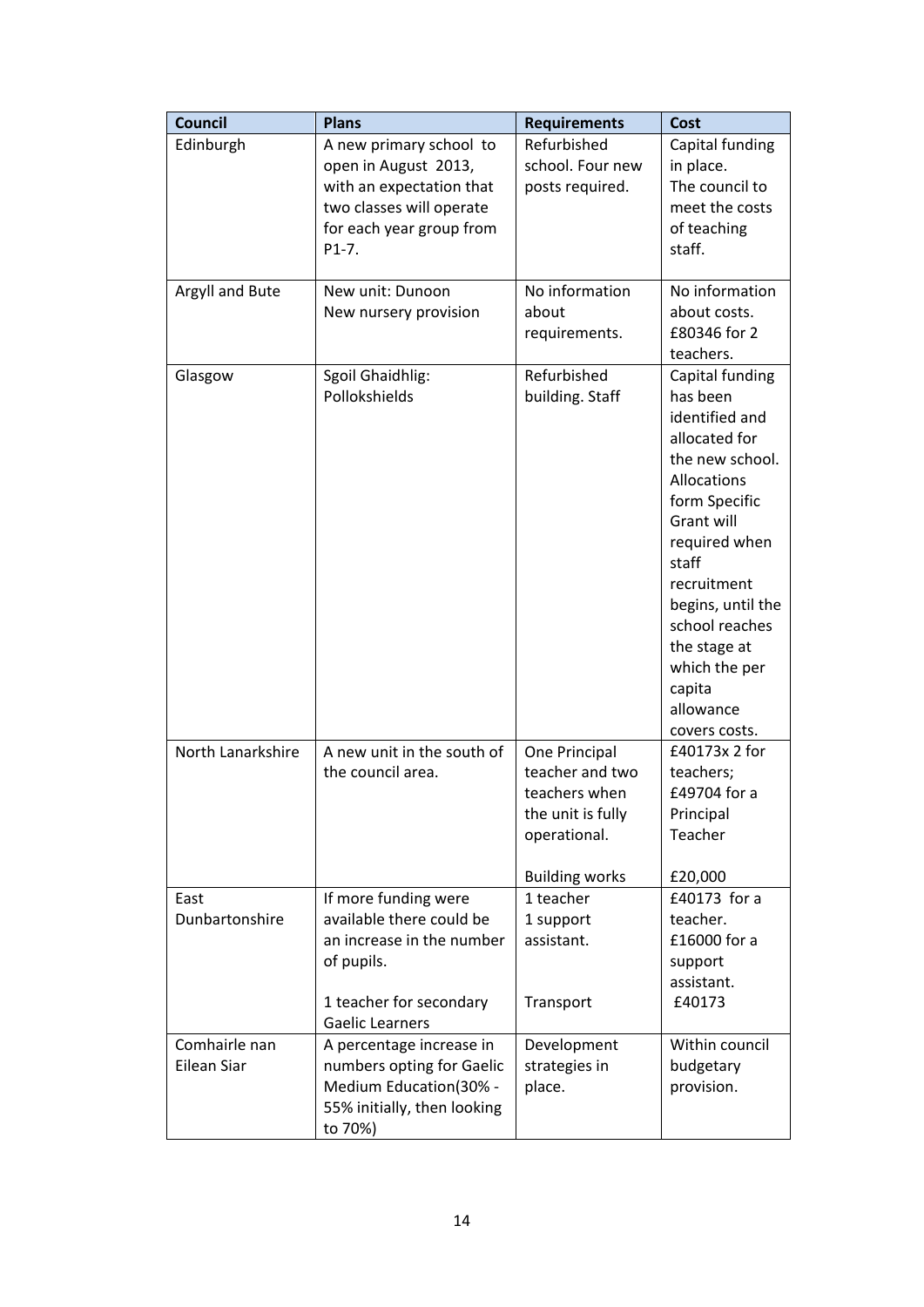# **6 ATTRACTING CHILDREN INTO GAELIC MEDIUM EDUCATION.**

6.1 It is clear from the situation in recent years that councils can be well-intentioned towards Gaelic, and that they can strive to increase numbers, but that that alone is not enough to bring about the desired increase. Nevertheless, it is not surprising that the councils that employ the greatest number of methods of conveying the message of the advantages of bilingualism are the most successful in attracting pupils. The efforts of parents who have had sustained campaigns for expansion have also had success.

# 6.2 HM Inspectorate Report 2011

The report from Her Majesty's Inspectorate for Schools, published in June 2011 : Gaelic education: Building on the successes, addressing the barriers, makes observations which can be summarised as follows:

- that success is related to cooperation between parents and teaching staff and when they have support from schools and authorities,
- they identify the importance of the way in which head teachers and councils carry out their responsibilities;
- the absolute necessity of consistently promoting the benefits and opportunities of bilingualism among parents;
- the need to expand pre-school provision, at Parent and Toddler, Croileagan and nursery stage to give children their first taste of the language.

# 6.3 Marketing and support activities

The report identified in 6.1 above refers to the necessity of ensuring that parents are fully informed about the benefits of Gaelic medium education. Councils approach this in a variety of ways, as demonstrated in the replies sent by them to questionnaires.

A number of strategies were used by councils and the most successful councils were using most of the following:

- information leaflets;
- open days;
- information about Gaelic in enrolment procedures;
- information days and various fun days and activities;
- advertisements in public places;
- media advertising/press releases;
- information on websites;
- pre-school and primary liaison.

 The Highland Council and Comhairle nan Eilean Siar both send a letter from the Director of Education to parents prior to enrolment, and ask head teachers to recommend Gaelic Medium education to parents when they are enrolling their children. Comhairle nan Eilean Siar works in tandem with Comunn na Gàidhlig to employ a part‐time officer specifically for promotional activities, including visiting pre‐school groups, and organising fun days and activities and information sessions. In the last four years and with the agreement of the Health Board, they have given packs with information and gifts to the parents of every child born in the Western Isles. The part-time officer co-ordinates this work.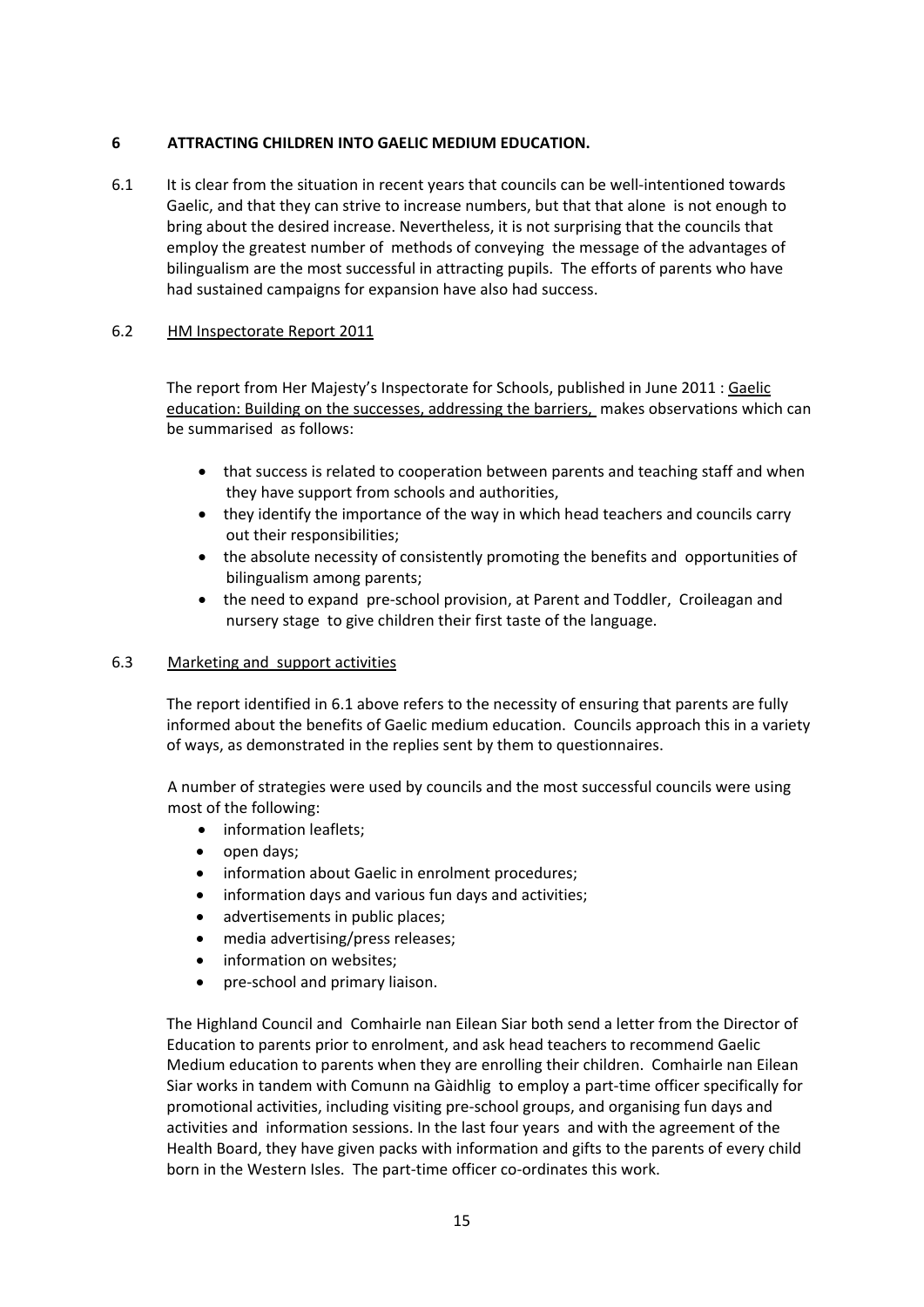Almost all councils stated that information was available on their websites, and although some of these websites were very good and gave good information about the benefits of bilingualism, it was not easy to locate Gaelic information on some sites. This is an area in which councils should do a lot more, as people nowadays have the internet as their first port of call when seeking information. There were significant variations among individual school websites, some of which gave Gaelic a prominent place, and others that merely stated that they had Gaelic provision in the school.

Councils and schools also need to stop using the term "mainstream" for English Medium education. This term was spotted on websites, and it appears to have an underlying message that there is something odd about Gaelic. It is not as prevalent as previously, but it is still being used. Where a school has both streams, the terms "English stream" and "Gaelic stream" or something similar should be used.

 Besides stating how crucial the role of councils is in marketing, the Inspectorate report also stresses the importance of the role of head teachers in promotional strategies. Where head teachers consistently promote Gaelic Medium education among parents, and where they put Gaelic at the centre of school activity, this frequently has positive results. A supportive head teacher has an important role in situations where the unit is small, and where a teacher – and young teachers at times – can feel isolated both in their own school and isolated from other Gaelic teachers. Some teachers have experienced negativity and sometimes hostility from English-medium staff within a school, and this can be a demoralising. There is also some evidence that some schools feel that their council could do more to promote the status of Gaelic within the council area.

 There is no doubt that an increase in numbers in a unit/school is a powerful marketing tool in itself, and also where parents are energetic in lobbying councils to continue to develop provision, that can also attract more parental support.

 It is evident that Gaelic schools in an urban setting are successful and that in themselves they are attractive to parents. It is to be hoped that Gaelic schools in less-populated locations will prove equally attractive. In the Western Isles , various surveys and consultation exercises among parents have elicited that there is no appetite for a Gaelic school, as they are concerned about the danger of divisions within small communities. When a local school has a good reputation, and is located in a new building or a building in good condition, and offers Gaelic Medium education, there is no real incentive to by-pass it. The Council tried in 2008 to redesignate schools which had healthy units as Gaelic‐only schools, but there was vociferous opposition from the communities, including from some parents who had children in the Gaelic unit. It is interesting to note, in respect of some of these schools, that no children have enrolled in English medium since that time. It may be that that the arguments put forward in support of Gaelic proved useful in terms of marketing. These schools now offer only Gaelic enrolment. The desired result can sometimes be achieved by stealth rather than coercion.

 In addition to the usefulness of marketing per se, there are other initiatives in operation that act as back‐up to marketing strategies. Some councils, sometimes in conjunction with other Gaelic organisations, have initiatives in place which support parents who are not Gaelic speakers. These initiatives include classes for parents, and support with homework, including online support. Without the information available to parents and the support in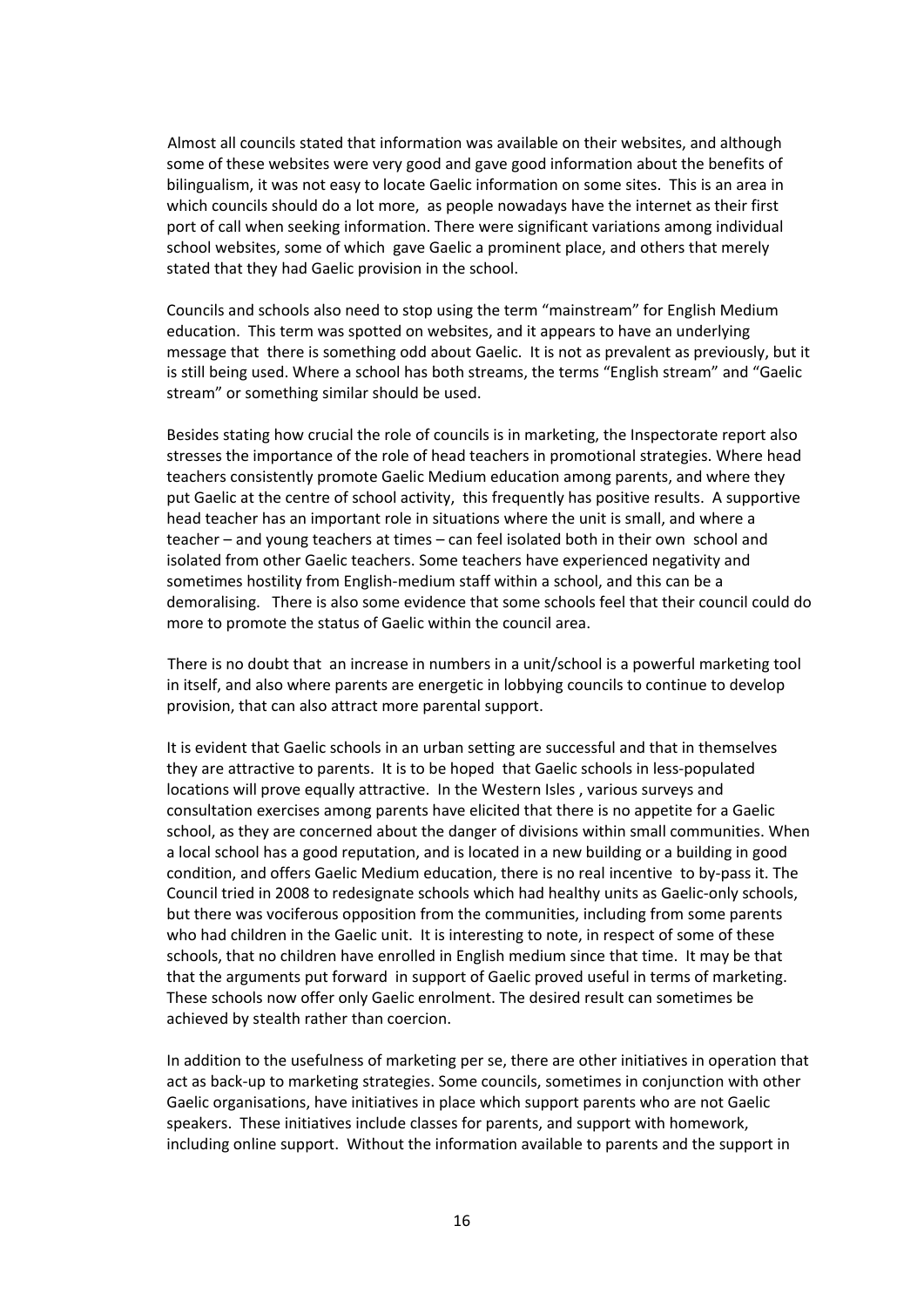place for them once they have made the commitment, there is no doubt that the numbers would be considerably lower than they are.

## 6.4 Barriers to increase

Parents, some of whom are Gaelic speakers and others who are not, tend to be exceptionally happy with the choice made when they opted for Gaelic medium education for their children. Some others cannot be convinced: even some parents who will send their children to a Gaelic nursery provision if there is no English provision close to their home will not choose Gaelic education on enrolment in primary school.

Information was obtained from questionnaires to and in discussion with officers of councils and officers from Gaelic organisations about issues that affected the provision of Gaelic Medium education. The issues that surfaced most often are given below.

Staffing shortages and competency issues

Problems in recruitment and retention of teaching staff have been issues in most of the places where the situation has been static or where there has been a decrease. This is true of councils which only have one unit, but the same problems can arise in the case of councils that have a number of units and that have a good reputation in respect of Gaelic, and especially in the remoter parts of council areas. There are shortages of other staff, such as support staff, that are essential for the delivery of Gaelic Medium education at both pre‐school and primary school stages.

Staffing shortages are a considerable obstacle and the cause of loss of confidence among parents in enrolling their children on a Gaelic pathway. That results in a decrease in numbers, making the situation of the unit precarious. There are a small number of instances also where parents have become concerned about teacher skills and competence, either in respect of language skills or suitability for teaching. When such concerns surface, it inevitably affects parental choice, and occasionally results in children being withdrawn from Gaelic Medium education.

Converting parents

 Sometimes, despite effort and commitment in disseminating information about the benefits of the Gaelic pathway, it proves impossible to convert some parents. A survey conducted by Comhairle nan Eilean Siar in 2012 among parents who had not opted for Gaelic Medium education, identifies reasons given by parents for opting for English Medium. Responses were received from 95 parents, 18 of whom had had children in a Gaelic nursery or pre‐school group.

- there is no Gaelic in the family;
- concerns about lack of ability to help with homework;
- Gaelic should be taught as a subject in the English stream;
- we would prefer him/her to be in a larger class;
- we prefer English;
- Gaelic Medium education was not available in the school closest to us, and we did not want to by‐pass that school;
- the child has learning difficulties;
- we do not have Gaelic and have no wish to learn the language in any case;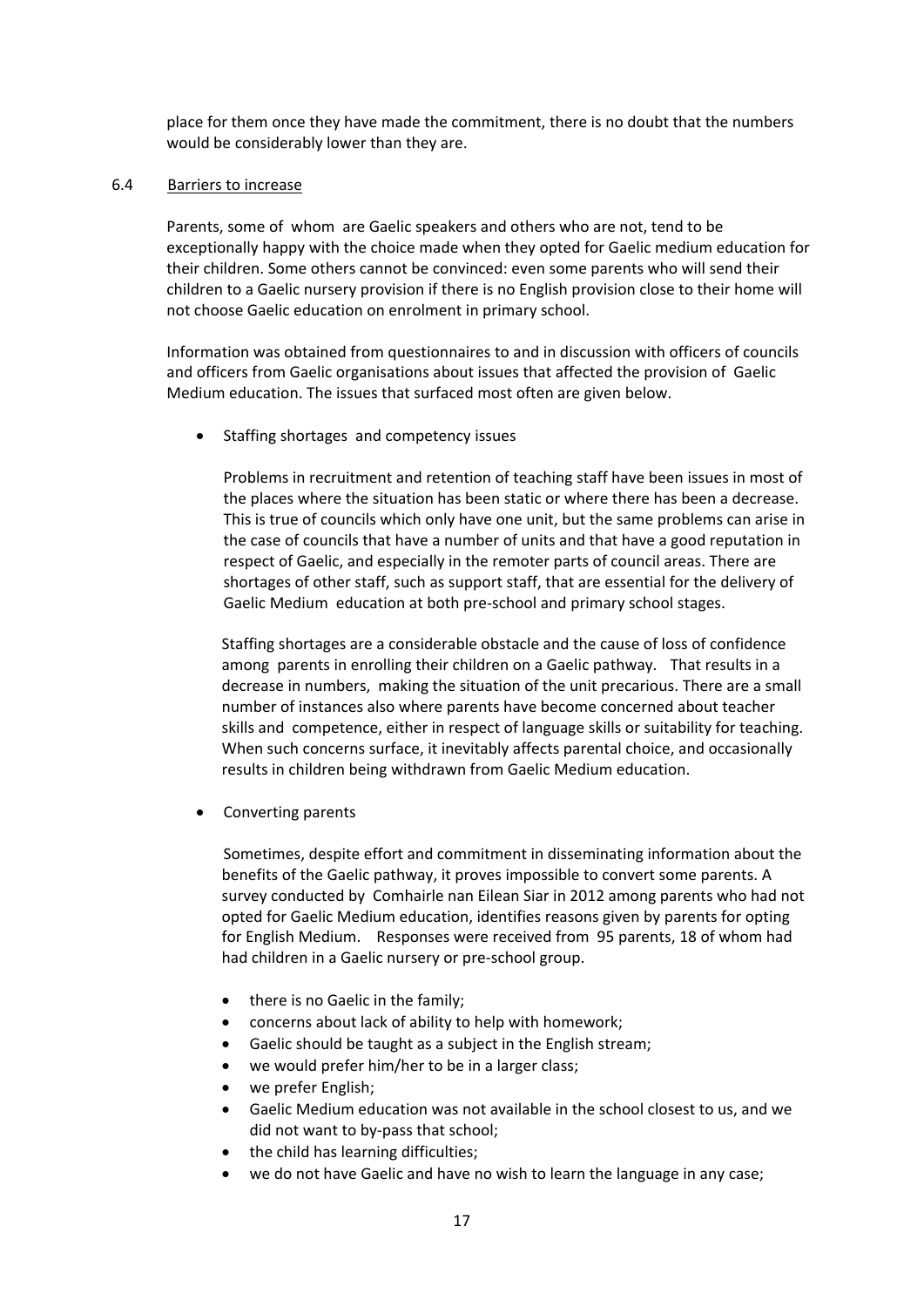- the child is not interested in Gaelic;
- I thought about it but the rest of the family were opposed to it;
- although we have Gaelic in the home I am happier for her to be learning through the medium of English;
- I cannot see what use it would be for later life or for careers;
- Gaelic is our child's first language and we can teach Gaelic skills in the home, but English is more useful for education and the world of work.

 The reasons given are the same as the reasons that have arisen since Gaelic Medium education began, and that despite parents being in an area where there is much activity in terms of marketing and where parents who do not have Gaelic are given a lot of support.

 It is interesting to compare these responses to responses to questionnaires given to senior pupils in The Nicolson Institute, Stornoway as part of this project. Separate questionnaires were given to Gàidhlig classes and to classes of learners. All the fluent speakers were grateful that they were given the opportunity to be in Gaelic Medium education, and could give intelligent reasons for their gratitude, but 69% of the learners regretted not having had the opportunity to achieve fluency during primary school, as a result of parental choice. Such powerful messages need to be broadcast in some way.

Low numbers in catchment areas

 Where the total number of pupils in a school catchment area is low, and where the annual intake is very low, the unit does not grow and it can be difficult at times for parents to separate their child from its peers in order to go into the Gaelic stream. There are instances of schools which have previously had a thriving unit and where the number of children has declined considerably, and where fluctuations up or down can be seen in the numbers opting for Gaelic. It is encouraging that that there are some places where this works in favour of Gaelic, and to see small schools that have become Gaelic only. There are also examples, where numbers are low, of combining nursery classes and the early years of primary to revive and invigorate a unit.

Continuity

 As the profiles in section 3 indicate, lack of continuity from pre‐school to primary school and through to secondary school is area that needs to improve. It is more attractive to many parents if they know their child is going to have the opportunity to be involved in Gaelic throughout the whole of their education. The situation for Gaelic Learners need attention, as is considered in section 8 below, but as regards children who have come through Gaelic Medium they will make the most progress in the language if they are exposed to it in as wide a range of contexts as possible, but staffing shortages and low numbers of pupils have resulted in an unequal provision across secondary schools throughout the country. Most of the councils which offer Gaelic Medium education in secondary schools endeavour to increase the number of subjects taught through Gaelic, but it is not always possible to recruit Gaelic speakers to vacant posts. The "Streap" course has been useful in equipping teachers already in post to teach in Gaelic. A distance learning method of delivery has been successfully used for Geography, and with advances in technology, it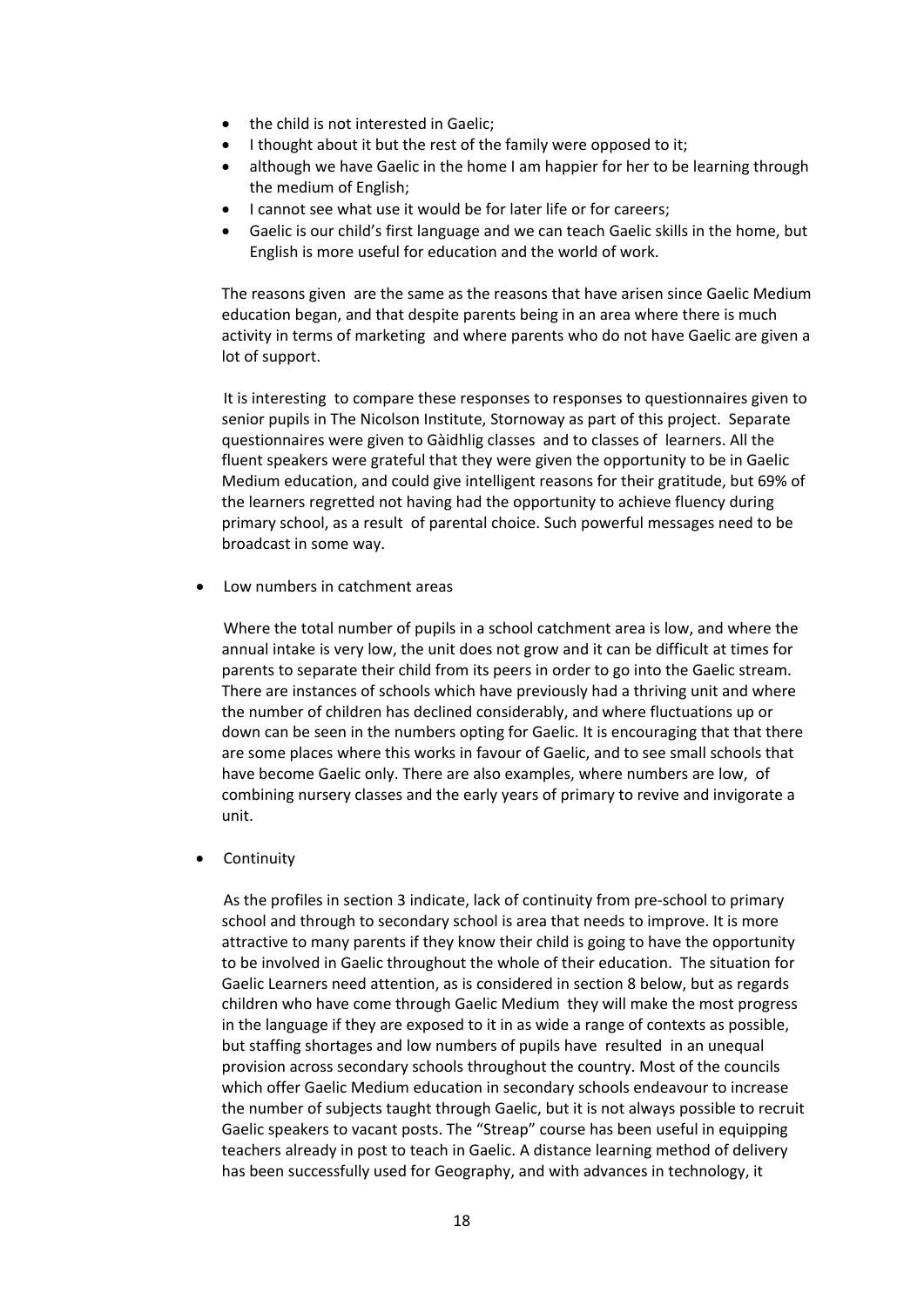should be possible to use electronic means of delivery for pupils in places where numbers are low, and where there is little likelihood of subjects being taught in Gaelic by resident school staff.

 In respect of Gaelic as a subject , the way in which the curriculum is organised in certain schools is an obstacle, when pupils have to make a choice between Gaelic and another language. There are places where pupils have had the opportunity for many years to study two languages in addition to English in the first two years of secondary school, as indicated in section 3 above. GLPS has introduced that provision into primary schools, although the HMI report referred to in 6 above cites uneven provision from school to school. There is a national initiative promoting a **1+2 language learning model** which recommends that schools look to providing two languages in addition to English for pupils at the broad general education stage of A Curriculum for Excellence. Gaelic needs to be strongly promoted as part of this model.

## 6.5 Building on marketing strategies

 As was previously stated, the councils that pay most attention to marketing tend to be the most successful in attracting children to Gaelic medium education. Councils could do more to ensure that parents have full information, and although there are useful national initiatives, some of these could be developed further. The following are worth doing:

A national marketing strategy

 As the target audience changes from year to year, initiatives need to be ongoing. There is no doubt that if any other method or approach to education had been proven to be as effective as Gaelic Medium education any government would ensure that it was the norm for all. The necessary resources, either teaching staff or teaching materials, are not currently available to facilitate such a move, but that should not prevent the message from being broadcast as widely as possible, especially in consideration of the endeavours to improve the teacher supply position. The provision of sufficient teaching materials is merely a matter of additional funding.

 As well as the comments given below about the internet, and the advertisements that councils place in local media outlets, it would be useful to put advertisements in the national press annually, perhaps in November, to give an opportunity to people who were not aware of Gaelic Medium education to find out more about it before the enrolment date. Although the television adverts that were broadcast for teacher recruitment were good and effective they are very expensive and there is the possibility that people would miss them. The cost of other methods of advertising could be investigated, especially advertisements on public transport, as have already been piloted on a small scale, or on advertising hoardings in cities. Advertising that would be visible for a longer period of time would be effective. General research in respect of advertising shows that this is the type of advertising that reaches the greatest number of people.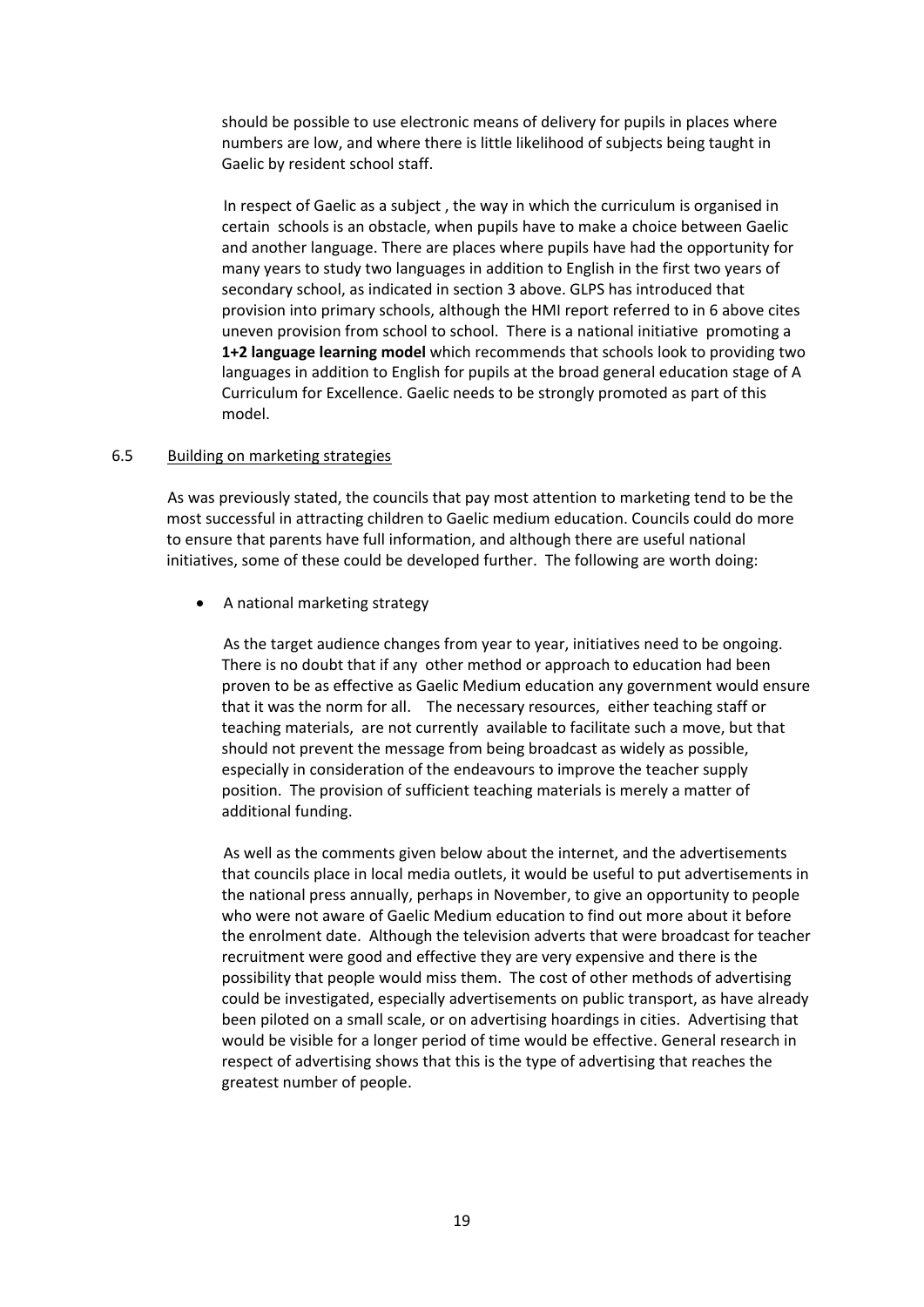# Information on the internet

Councils should investigate how easy it is to find Gaelic on their websites and to decide if the advantages of bilingualism are presented in an attractive format that will catch someone's eye. The Bòrd na Gàidhlig website is very informative, although the design of the maps on the website needs to be revisited. At first sight they are quite misleading, as the settlement names are all positioned on the east side of the country, and many of the towns named do not have Gaelic provision. It would be preferable to omit these from the map and the places where Gaelic is available been indicated and seen at a glance. The map on the Comunn na Gàidhlig site is better, and it is also a very useful site in terms of the information given

 The website for the Western isles is the best of the council websites, with exceptionally good information, including testimonies and an excellent video. The site was compiled in conjunction with Comunn na Gàidhlig, and it also has a Facebook presence. By using Facebook, it is possible to disseminate information far and wide in a short space of time. Not all councils have the resources to replicate this type of activity, but the following should be tackled:

- o Gaelic should visible on the home page or at least be named in the A‐Z section on the site's home page, and that should lead on to information about where Gaelic Education is available;
- o information about the advantages of Gaelic Medium education should be given, or a link to useful sites such as Bòrd na Gàidhlig, Comunn na Gàidhlig or the Western Isles site;
- o individual school websites should be reviewed to ensure that Gaelic Medium education enjoys a prominent position, and that they have links to appropriate Gaelic sites.
- o action should be taken to ensure that the word "mainstream" is not used on school websites and handbooks.
- School initiatives

 If Gaelic is at the centre of what happens in schools, and if the head teacher is fully committed to Gaelic as an effective medium for learning, that generates its own success in encouraging parents, and in giving pupils a strong sense of identity. In instances where the head teacher is ambivalent about Gaelic Medium education, or is even a reluctant facilitator of it, that can do untold damage, as Gaelic will at best be an afterthought in school activity. At a time when councils are operating or compiling Gaelic plans, guidance to schools on how to promote Gaelic should be a fundamental part of them. And what is true of schools is true of councils. Even although Gaelic may be a minor element in the overall work of a council, the will to progress must be seen and acted upon.

• Continuity

 Schools and councils should implement the recommendations in the **Language Learning 1+ 2 Approach** report to ensure that Gaelic is one of the languages offered in all secondary schools which have Gaelic Medium education in any of their associated primary school, so that pupils are not required to make a choice at this early stage.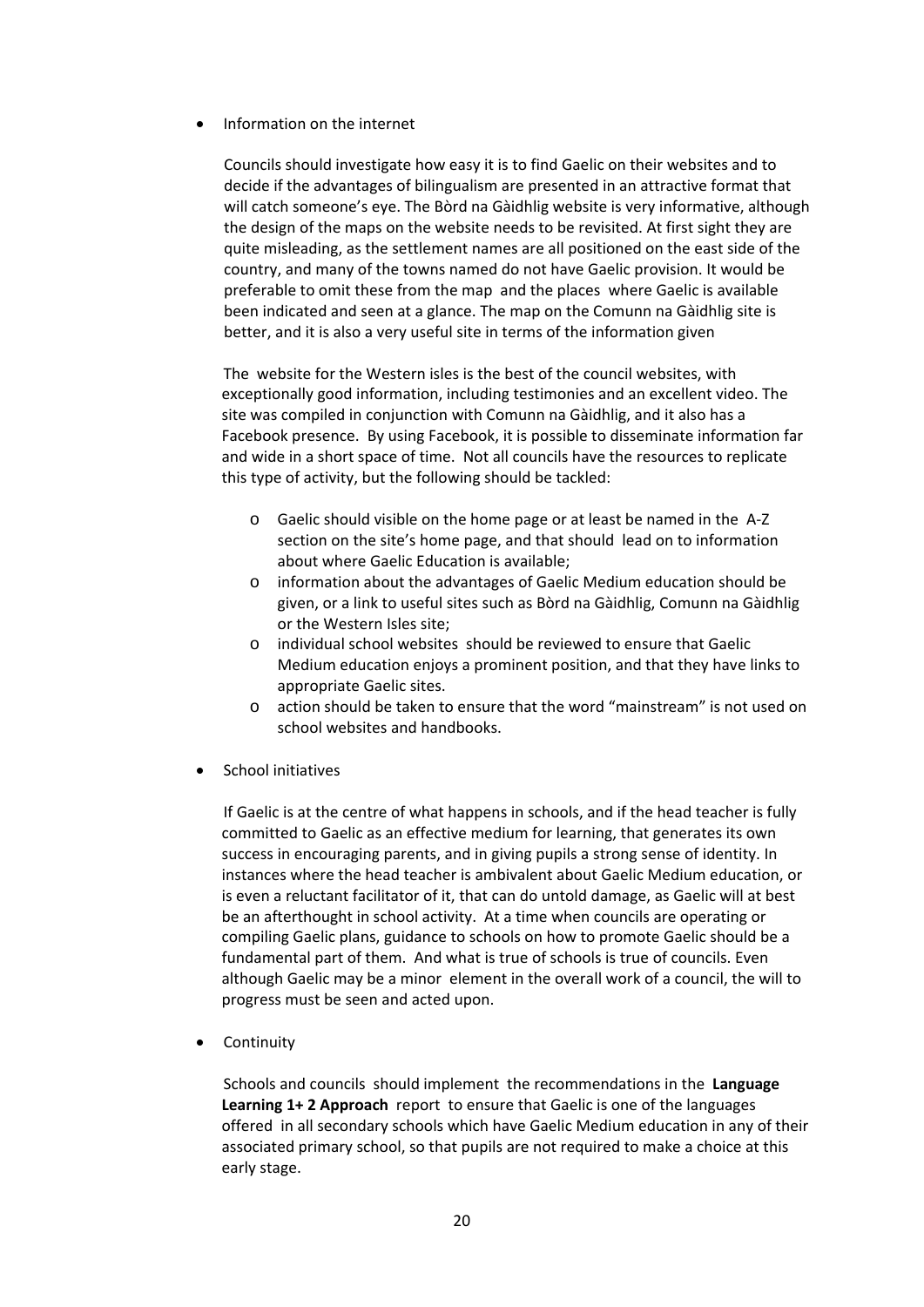For developments in teaching through the medium of Gaelic at secondary stage by electronic means or other distance learning methods, the experience of Sabhal Mòr Ostaig in distance learning would be an asset in taking this forward.

• Information about careers

 In the responses to questionnaires from pupils and students there was an awareness of the importance of Gaelic in a range of careers, and not only in the most obvious areas such as teaching and the media. This should be emphasised at all stages of education, both among fluent speakers and learners. Gaelic organisations are active in this regard at careers' events and in issuing information leaflets, but schools need to disseminate this type of positive information to pupils in discussions about careers and choices. There is demand for Gaelic speakers in career areas such as clerical work, speech therapy, psychology and in many aspects of health services and in technical careers in the media.

|               | To be done   |                                                                                                                                                                                                                                                                                                                     | Who will do it?                |
|---------------|--------------|---------------------------------------------------------------------------------------------------------------------------------------------------------------------------------------------------------------------------------------------------------------------------------------------------------------------|--------------------------------|
| $\mathbf{1}$  | Advertising  | Advertising in the national<br>press.<br>Advertisements on public<br>transport.<br>Advertisements on advertising<br>hoardings.                                                                                                                                                                                      | Bòrd na Gàidhlig and councils. |
| $\mathcal{P}$ | The internet | Review of Council websites:<br>Gaelic to be on home pages;<br>Gaelic to be in the A-Z;<br>Advantages of bilingualism to<br>be included;<br>Availability of Gaelic medium<br>education;<br>Links to Gaelic sites;<br>Review of school websites.<br>Discontinuation of the term<br>"mainstream" for English<br>medium | Councils.                      |
| 3             | Schools      | Guidance to schools on<br>promotion of support of Gaelic.<br>Head teachers to promote<br>Gaelic and Gaelic to be at the<br>core of school activity.<br>Expansion of provision for<br>Gàidhlig and Gaelic medium<br>education in secondary schools.<br>Careers information.                                          | Councils and schools.          |

# 6.6 Summary of marketing activities required.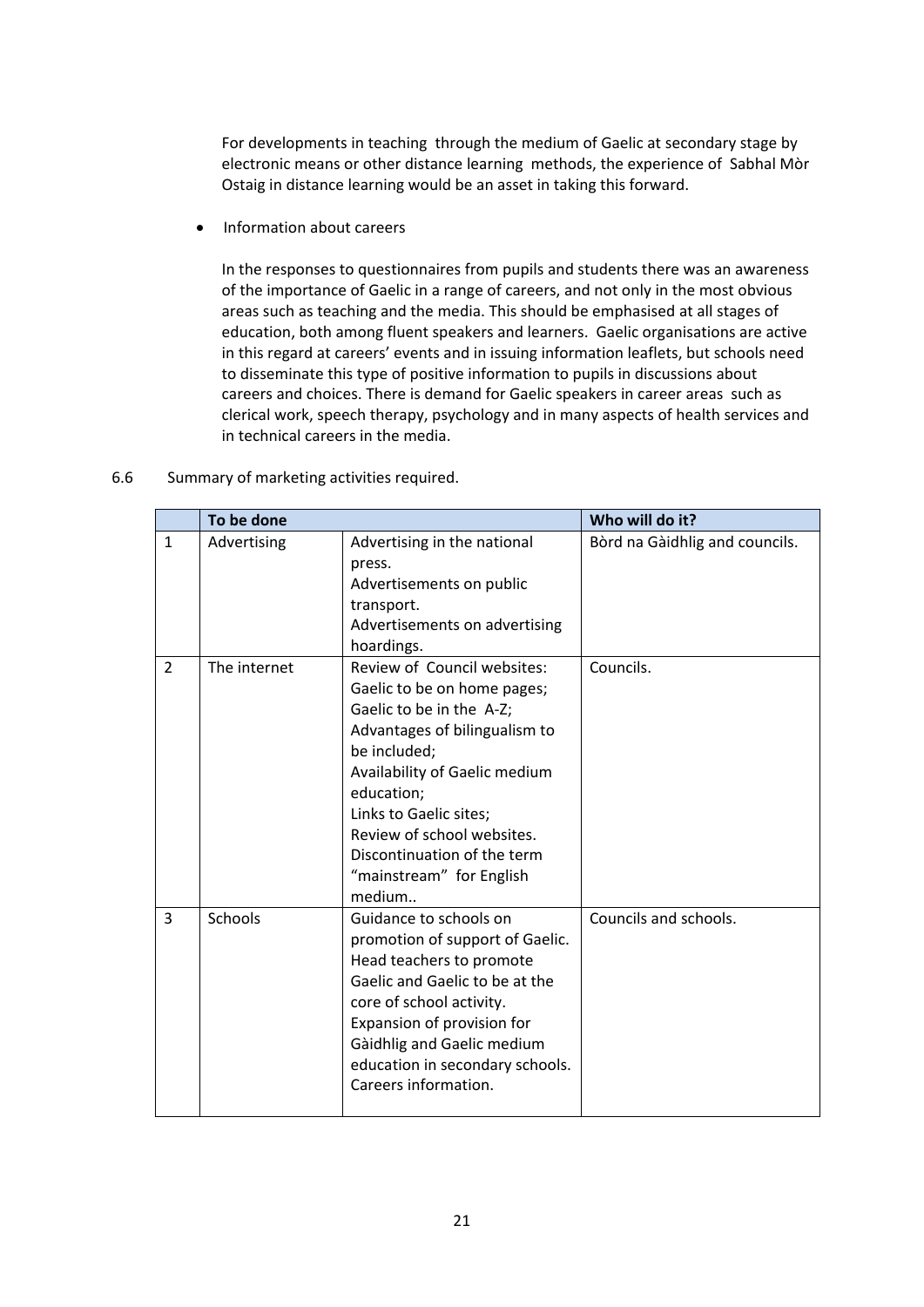## **7. INCREASING THE NUMBER OF TEACHERS**

## 7.1 The current position

 Organisations with an interest in Gaelic education are in full agreement that increasing the number of teachers entering Gaelic teaching is a matter of urgency, and, indeed, this is an area which has had a lot more attention and support in recent years. It is difficult for councils to make ambitious plans if they cannot be confident that they will be able to recruit teachers to implement plans.

For a number of years the number of places allocated for the training of teachers of Gaelic has been well above the demand for these places, and there is more demand for places on PGDE courses than for the B.Ed degree course. A new course is being developed within the University of the Highlands and Island for 2013‐14 which will create a further 20 places. On occasion the universities have had to refuse entry to courses on the grounds of unsuitability, as it will not help the overall position if teachers who could do more harm than good enter the profession. If the deficiencies are in language ability, courses to improve their language skills are recommended to them, and some have re‐applied after taking such advice and have been successful.

There are a small number of vacancies in permanent posts at present, as was indicated in section 3 above, and these are in areas when the situation is precarious. In respect of the Teacher Induction Scheme, whereby councils offer the government vacant posts to give newly-qualified teachers the opportunity of a year's placement, in the last three years councils were looking for more teachers than the number of teachers available for both primary and secondary vacancies. Newly‐qualified teachers select the councils they wish to go do, ranging from first choice to fifth choice, or indicate that they are willing to go anywhere. Although there is a substantial monetary incentive attached to going along the Preference Waiver route, up until 2012 it was not a popular choice among primary teachers, although six made this choice in 2012. The number selecting this route is higher for secondary teachers. The more teachers that are willing to be placed with any council, the better it could be for councils that are not a popular choice with newly-qualified teachers.

In addition to full‐time positions, there is a demand for supply teachers to cover sickness absence, maternity leave or to cover a vacant post until an appointment is made. That is a problem for all councils to some degree.

# 7.2 **Development initiatives and strategies**

 Bòrd na Gàidhlig has done excellent work in its initiative to bring about an improvement in the teacher supply situation, using advertisements, visits to schools and universities, presence at significant events, and also giving financial assistance to those undertaking teacher education courses. There are other initiatives, in place or about to start, to encourage people that would be suitable for a teaching in Gaelic, in both primary and secondary schools, to improve their language skills. These initiatives target a range of client groups, including some who are Gaelic speakers but are currently teaching in English, in both primary and secondary school, fluent speakers currently in other career areas, and earners of the language who need to undertake further study of the language. There is also an immersion course which is at the design stage, and is scheduled to begin in 2014, for those who are currently teaching in English, to equip them for teaching in Gaelic.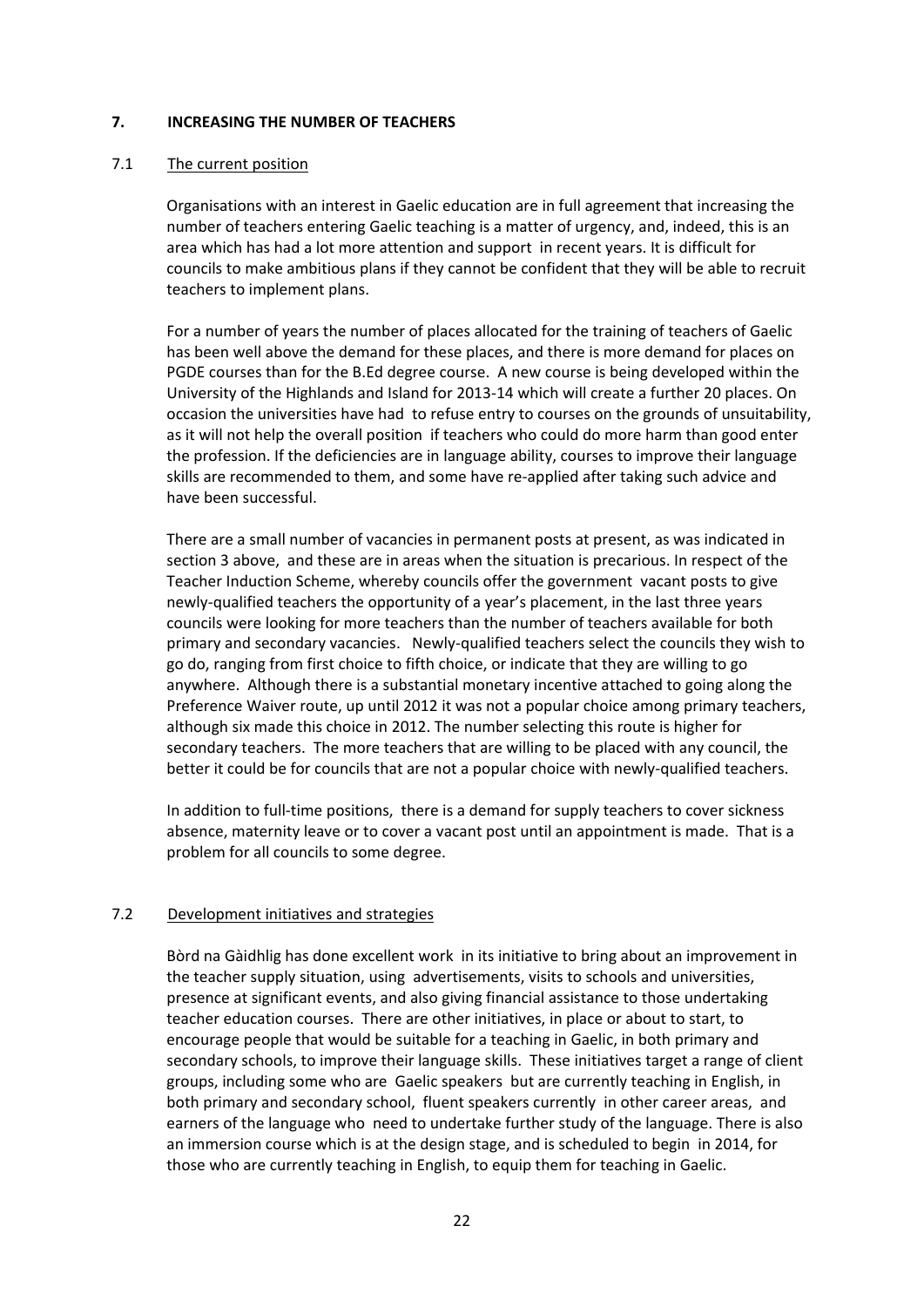Comhairle nan Eilean Siar has been reviewing its own situation and agreeing policies to better equip them to fill vacant posts that arise, and to help with recruitment in the future. Their strategy includes:

- placing Gaelic‐speaking teachers, who are currently in English medium posts, in Gaelic posts as these arise, especially in cases where these teachers had been accepted for teacher training on the basis that they were Gaelic speakers;
- new recruitment policies that designate all vacant posts in Uist and Barra as Gaelic essential, and that designate all promoted posts in Uist as Gaelic essential posts;
- the establishment of permanent Gaelic supply posts, which can be deployed for English supply or for development work if they are not required for Gaelic cover, and
- more favourable re‐location packages for Gaelic posts.

 Some of these policies will be especially useful within a school estate improvement programme which results in a decrease in the number of schools, with a consequent decrease in the number of posts available, as it can give employment protection to staff besides helping the overall situation in Gaelic.

# 7.3 Enhancing initiatives and strategies

 It is essential that the initiatives directed by Bòrd na Gàidhlig and mentioned in 7.2 continue, while still investigating every source from which more teachers could be recruited. School pupils and university students are a promising source, and every effort must be made to ensure that these are productive sources, for both primary and secondary school. For instance, the responses to the questionnaires given to senior pupils (The Nicolson Institute, Stornoway) and to students (Aberdeen University) show that both groups are aware that there is a shortage of Gaelic teachers, and it is encouraging that there are some who are interested in teaching. Most of them are interested in Primary teaching, but there was also some interest in secondary teaching. Among the fluent speakers, 13 out of 46 are definitely interested in Gaelic Medium teaching, with another 5 indicating that they may be interested. Sixteen indicated that they would wish to have more information about it. Among the learners, 10 out of 53 were interested in teaching as a career. The situation with regard to learners is further explored in section 8 below.

 Although the Comhairle nan Eilean strategy would not be appropriate in every situation, it is worthy of consideration, especially the establishment of permanent full-time supply posts, more favourable recruitment packages, and transfer of Gaelic speaking teachers to Gaelic posts, especially if they went through teacher training as part of the quota set aside for Gaelic. Some of them may also have had financial assistance from Gaelic funding.

# **8 BRINGING LEARNERS TO FLUENCY**

- 8.1 Work with Gaelic learners is potentially a very productive source for teachers, by giving them every opportunity to achieve fluency either as learners in schools or as adult learners so that they can feed into the initiatives to improve the teacher supply situation.
- 8.2 There is a wide range of courses available, especially for adults, including distance learning courses. It is easy to access information about them on the internet, with sites such as Sabhal Mòr Ostaig, Ulpan, Clì Gàidhlig, the BBC and Gaelic4parents. Sabhal Mòr Ostaig offers a wide range of choice, including full‐time courses and short courses, courses on site,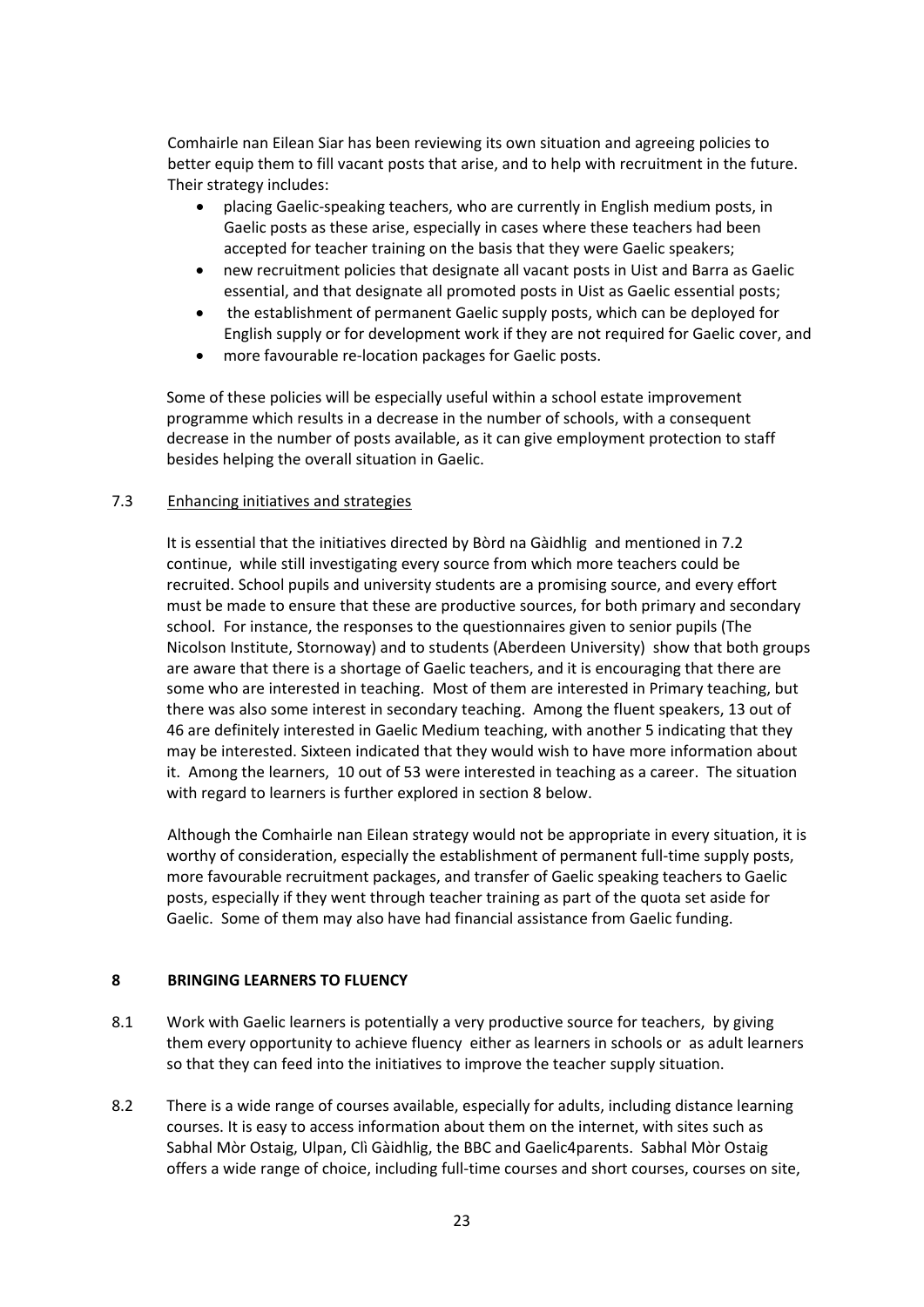in other centres and areas, and distance learning courses and they regularly develop course provision to fill identified gaps and meet needs. They have short courses at eight levels, to fit in with various language entry levels among students. Sabhal Mòr has some capacity to take more students, a small number on campus but can also deliver in other centres and areas. Short course delivery is restricted to times when full‐time students are not on campus.

8.3 Sabhal Mòr Ostaig gave detailed information about the costs of their courses, and this information will be very useful if further steps are taken to implement some of the recommendations.

# 8.4 In schools

Work in primary schools in respect of GLPS is an area where considerable work is being done, but it is not always possible for pupils to continue with the language in secondary school. Some councils are considering improvements to that position, but more can be done. Gaelic Learners' courses in school will not bring young people to fluency but can take them some distance on that route, and can give them the desire to continue with the language.

Councils should make every effort to make provision for Gaelic Learners' courses in their primary and secondary schools, even in places where it is not currently available in either sector.

Inspirational accounts of their journey to fluency were given by two people, who were both initially attracted to the language through an interest in music, but could not access Gaelic courses in their schools. They overcame various obstacles, learning independently , and managing to get some Gaelic in senior school, which helped them to have a stronger foundation at the university stage. Not every young person will be as tenacious as they were, and the situation must be made easier for young people in a similar situation. One of these is currently engaged in Gaelic teaching, and the other is in the process of embarking on teacher training.

The following would be beneficial regarding learners in schools:

|                | What should be done                                                                                                                                                                                                                           | Who could do it       |
|----------------|-----------------------------------------------------------------------------------------------------------------------------------------------------------------------------------------------------------------------------------------------|-----------------------|
| $\mathbf{1}$   | In connection with the 1+2 languages model, ensure<br>that pupils can study Gaelic Learners' courses in<br>secondary school, and especially if they have had<br>experience of it in primary school.                                           | Councils and schools  |
| $\overline{2}$ | Review the contact teaching time of teachers who are<br>engaged in Gàidhlig courses, to investigate the<br>possibility of having both Gàidhlig and Gaelic Learners'<br>courses in schools.                                                    | Councils and schools  |
| 3              | For pupils who have achieved certification in Gaelic<br>Learners at higher grade, and who have time in their<br>sixth year, an opportunity to access courses, possibly,<br>distance learning courses, to strengthen their language<br>skills. | Schools and colleges. |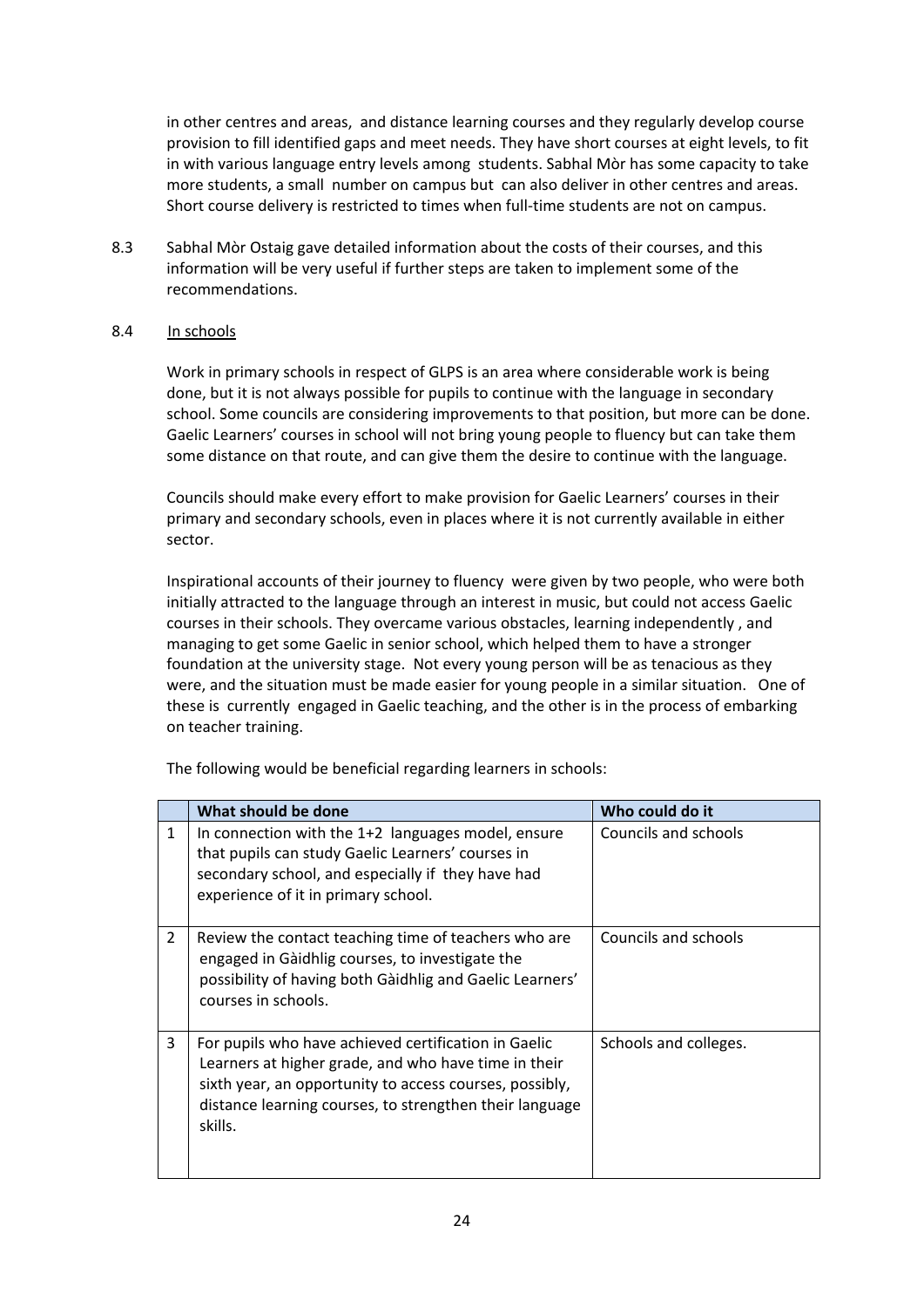|                | What should be done                                      | Who could do it           |
|----------------|----------------------------------------------------------|---------------------------|
| 4              | Schools which do not have provision for Gaelic           | Bòrd na Gàidhlig          |
|                | Learners should give pupils in the upper school the      | Colleges                  |
|                | opportunity to access distance learning courses to give  |                           |
|                | them a start in Gaelic. The marketing strategies for     |                           |
|                | such courses need to be examined, to ensure that they    |                           |
|                | are marketed beyond the bound of schools currently       |                           |
|                | offering Gaelic, and colleges could build on work        |                           |
|                | already being done in this regard.                       |                           |
| 5              | For pupils who have done Gaelic Learners' courses in     | Bòrd na Gàidhlig and SMO. |
|                | secondary school and who wish to continue with           |                           |
|                | Gaelic, especially if they were considering a B.Ed       |                           |
|                | degree, SMO is planning to design a course that would    |                           |
|                | act as a bridge between school and higher education,     |                           |
|                | and would enhance language skills. The suitability of    |                           |
|                | funding sources and delivery methods should be           |                           |
|                | looked at the time of designing the course.              |                           |
| 6              | In discussions with pupils, and in responses to          | Councils and schools;     |
|                | questionnaires, it is clear that pupils, both fluent     | Gaelic organisations      |
|                | speakers and learners, feel that fluent speakers have    |                           |
|                | more privileges as regards opportunities outwith the     |                           |
|                | classroom. Methods of enhancing the image and status     |                           |
|                | of the language among learners should be devised.        |                           |
|                | Some stated that they would appreciate a trip to SMO.    |                           |
| $\overline{7}$ | In schools which do not currently offer Gaelic Learners' | Councils and schools      |
|                | courses, a survey of demand for the language in the      |                           |
|                | area, with a view to offering it in primary and          |                           |
|                | secondary schools.                                       |                           |

# 8.5 In the universities

 There are many who get their first taste of Gaelic at university. Of the students who supplied information, there were 60% who did not have Gaelic in school as it was not an option in the schools they attended. Their responses and the responses from the university Gaelic departments show that, in the universities located in cities, most of those who take Gaelic in their first year are having their first experience of Gaelic. They are attracted to the language for a variety of reasons, including an interest in Scotland (for students from other countries) and in the Highlands; an interest in culture and music, an interest in languages and some family connection to the Highlands. In the University of the Highlands and Islands, in Stornoway, most of their students have done Gaelic in school, and of these the majority are fluent speakers. They have very few students from outwith the islands, as lack of dedicated accommodation is an issue. In UHI at Sabhal Mòr Ostaig, most entrants have not done Gaelic in school, especially the students undertaking the Cùrsa Comais, which is designed for learners. The Sabhal Mòr students come from far and wide, as the marketing for the various courses is done well, and there is accommodation on campus.

 Overall, while universities were unable to give accurate figures, it would appear that a reasonable proportion of Gaelic graduates over the years have followed a career in teaching. Some decide to undertake teacher training after having spent a few years in other career areas.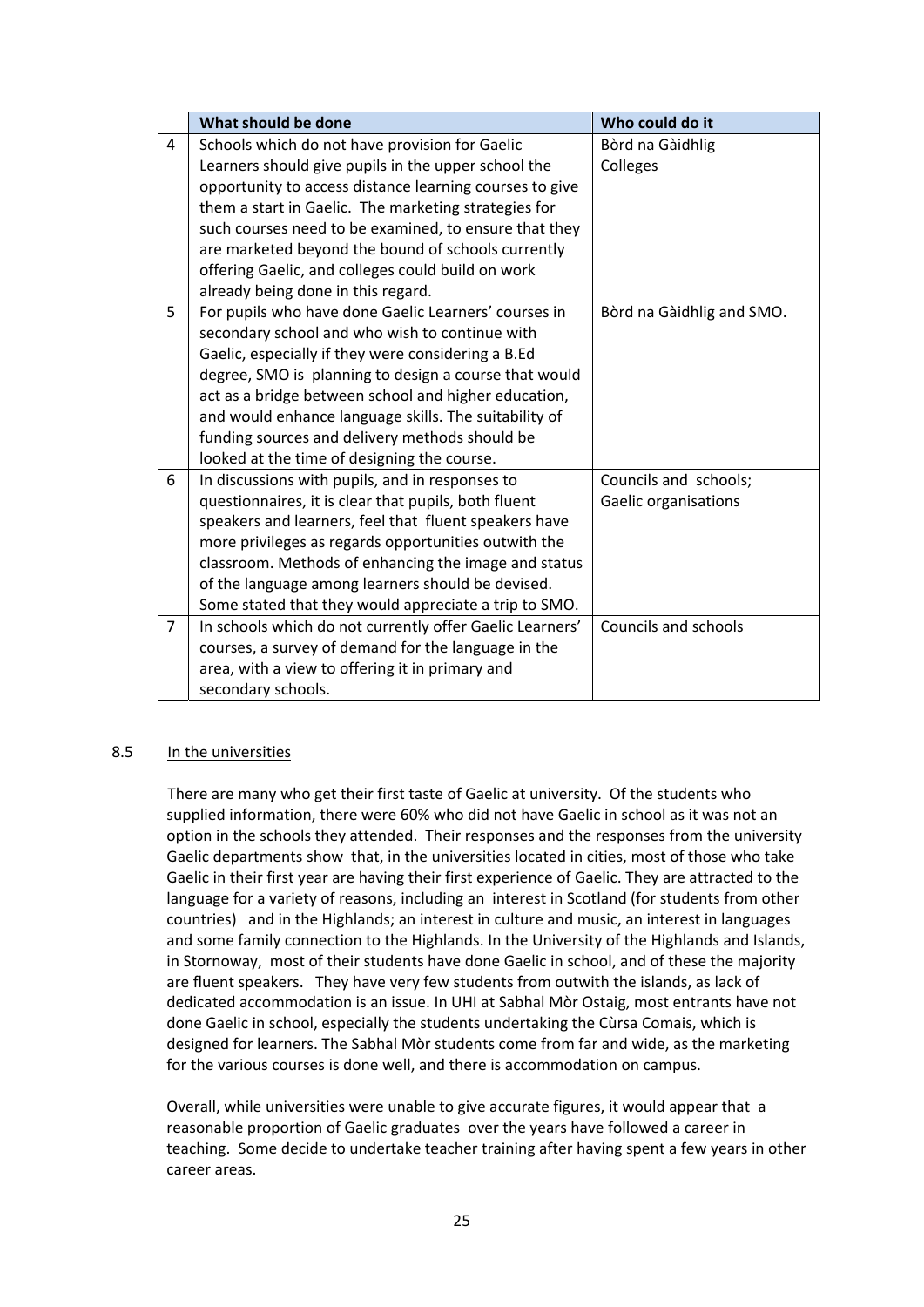For those who begin their study of the language in university and who continue to take degrees in Gaelic, responses show that more time needs to be found for oral work in Gaelic to allow them to become more confident in using the language. This need has been identified by both students and university Gaelic departments. Only within UHI at Sabhal Mòr is there no question about bringing learners to fluency, as all the teaching of students is in Gaelic. In the other universities students study subjects outwith the Gaelic departments, some up to degree stage. University departments have suffered cuts in teaching staff, and in addition, they do not have enough funded teaching time to allocate more time to conversation classes. At present, with Ulpan teaching methods available, universities could consider these as a resource which could complement their own formal courses, provided funding was forthcoming for this. Students in the first two years of university would have sufficient time to attend Ulpan classes in addition to academic classes.

 The need for time and funding to allow for the creation of attractive teaching resources has also been identified.

 Opportunities are already available for short courses at vacation times, and for week‐long immersion courses at universities, but students would appreciate longer courses or other opportunities, e.g. year‐long immersion courses or residency placements, especially as a bridge between taking their degree and embarking on a PGDE course, as a number of the students consulted were interested in teaching, or in other Gaelic careers, but were not completely confident about their own fluency. Although SMO's Cùrsa Comais would be suitable for some, funding can be an issue for this type of course, in that it does not qualify for SAAS funding for graduates, as it is not seen to represent progression from previously funded courses.

 While a lot has been done for schools and community developments in Gaelic, it is possible that not enough attention has been given to support for universities in attracting students to Gaelic courses, prior to students coming to universities. Schools which offer Gaelic have this information, but there is a wider potential market that is currently not being reached. Apart from UHI, university staff themselves are not permitted to advertise beyond what is allowed within a prospectus or on open days. Furthermore, there has been no funding for the design and production of multi‐media teaching resources that would present a good image of the language. If Gaelic education, further education and community education had not had additional funding, there would have been very little progress in Gaelic development. Gaelic departments in the traditional universities in the cities have largely been outwith these funding streams, but the three universities in the cities now all have Gaelic development Officers, and discussions with them, and with university teaching staff would be useful in order to identify ways in which Gaelic in universities could be strengthened and developed.

The following are worthy of consideration for Gaelic learners in universities:

| What should be done                                      | Who could do it                                                                                    |
|----------------------------------------------------------|----------------------------------------------------------------------------------------------------|
| Ulpan classes to operate in universities for students on | <b>University Gaelic departments</b>                                                               |
| the first two years, to complement academic courses.     | in conjunction with Ulpan,<br>possibly with funding from<br>GLAIF, or other appropriate<br>source. |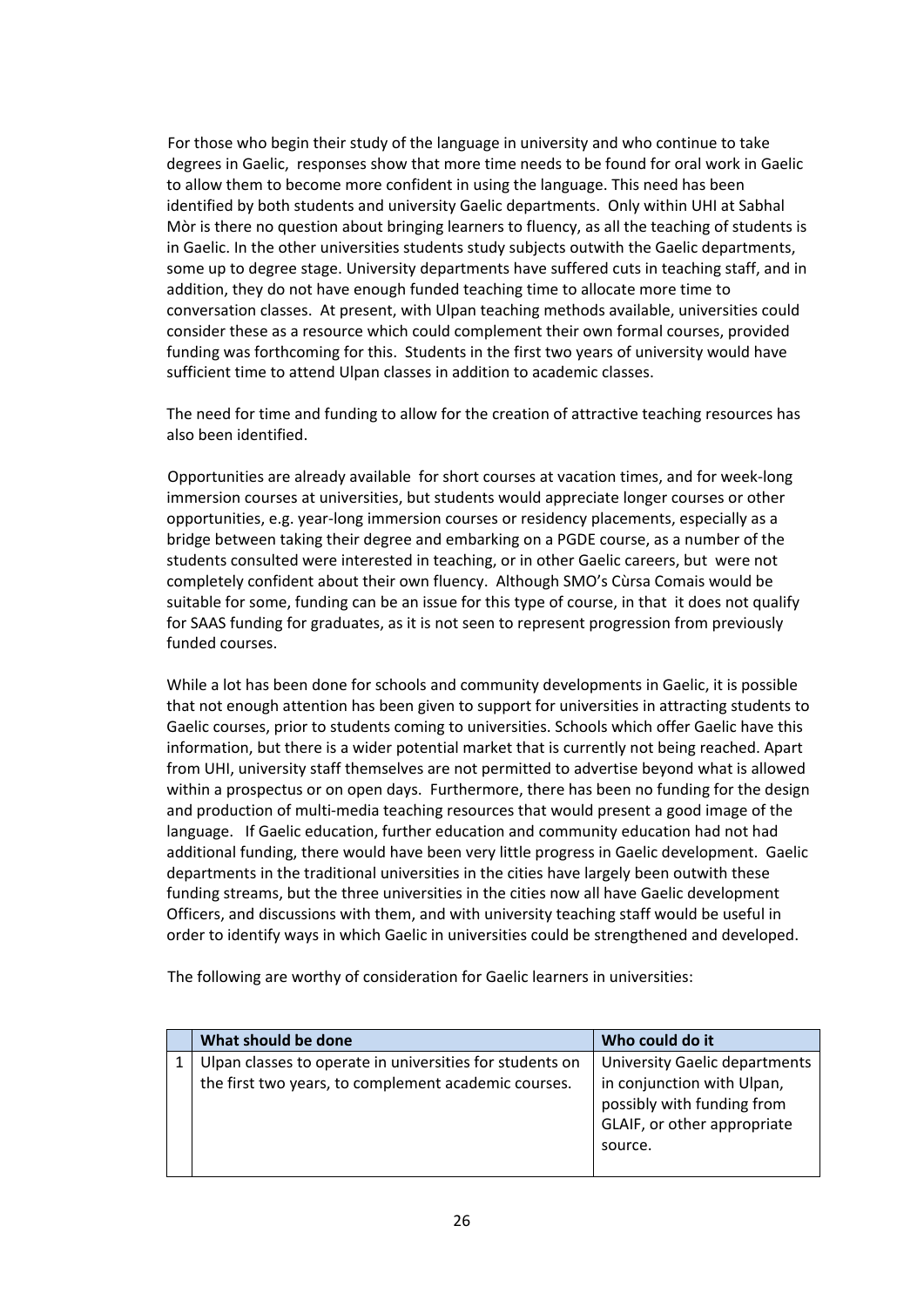|                | What should be done                                    | Who could do it               |
|----------------|--------------------------------------------------------|-------------------------------|
| $\overline{2}$ | A review of funding and delivery methods for courses   | Bòrd na Gàidhlig and colleges |
|                | that would be a bridge between a degree and teaching   | that deliver Gaelic courses.  |
|                | or other career to bring learners to fluency. This is  |                               |
|                | similar to 8.4 above at point 5.                       |                               |
| 3              | More advertising to give information to school         | Bòrd na Gàidhlig, schools and |
|                | pupils (especially in Scotland) before they choose     | universities.                 |
|                | university courses that: (a) they can achieve fluency  |                               |
|                | even if they have no Gaelic at the start, and (b) that |                               |
|                | there are good career opportunities for those who      |                               |
|                | have a degree in Gaelic.                               |                               |
| $\overline{4}$ | Discussions with University Gaelic departments         | Bòrd na Gàidhlig, Comunn na   |
|                | regarding ways in which additional funding could help  | Gàidhlig(graduate scheme)     |
|                | them bring about improvements.                         | and universities.             |

#### 8.6 Other adults

 There is another group of adults from which additional teacher recruits could come, although the number could be small.

 Teachers who previously spoke little or no Gaelic have had opportunities to learn through the GLPS programme. Some of them may possibly be interested in achieving fluency with a view to transferring to teaching through the medium of Gaelic. There is a course currently being developed and due for completion in 2014 that would be appropriate for this category. This could operate in tandem with the teacher induction scheme for newly qualified teachers , by creating a vacancy in the English stream for a young teacher, as there are frequently too few places for English medium teachers. A potential problem for recruits to this course could be how secure their financial position is, and if this would allow them to give up their work for a year. The success of the course will be dependent on the conditions that local authorities will agree in order to give a sabbatical year.

Ulpan courses are also proving very popular, and it is possible that some who complete these courses would be suitable candidates for teaching, if their language skills and academic qualifications were appropriate.

#### **9 Conclusion**

Although the main purpose of this report was to consider the long‐term plan to increase numbers in Gaelic medium education, especially at P1, in reviewing what can be done at this stage it was appropriate, as was included in the remit of the project, to look at other aspects of Gaelic education, and at matters touching on Gaelic education. There are many elements which need to work interdependently if there is to be progress. This report therefore incorporates a broad overview of the situation, and recommends actions which need to be implemented. Although the numerical target of 800 pupils entering Gaelic Medium education at P1 would not be achieved by 2017, there is cause for optimism in various fields, especially when one considers the activities currently being undertaken, and in the way organisations with responsibility for Gaelic are cooperating in strategies and initiatives that will benefit the language. If these continue, if they are extended and funded, and if every council takes the matter of invigorating their development plans seriously, there is no reason to doubt that more improvement will be seen in the years after 2017.